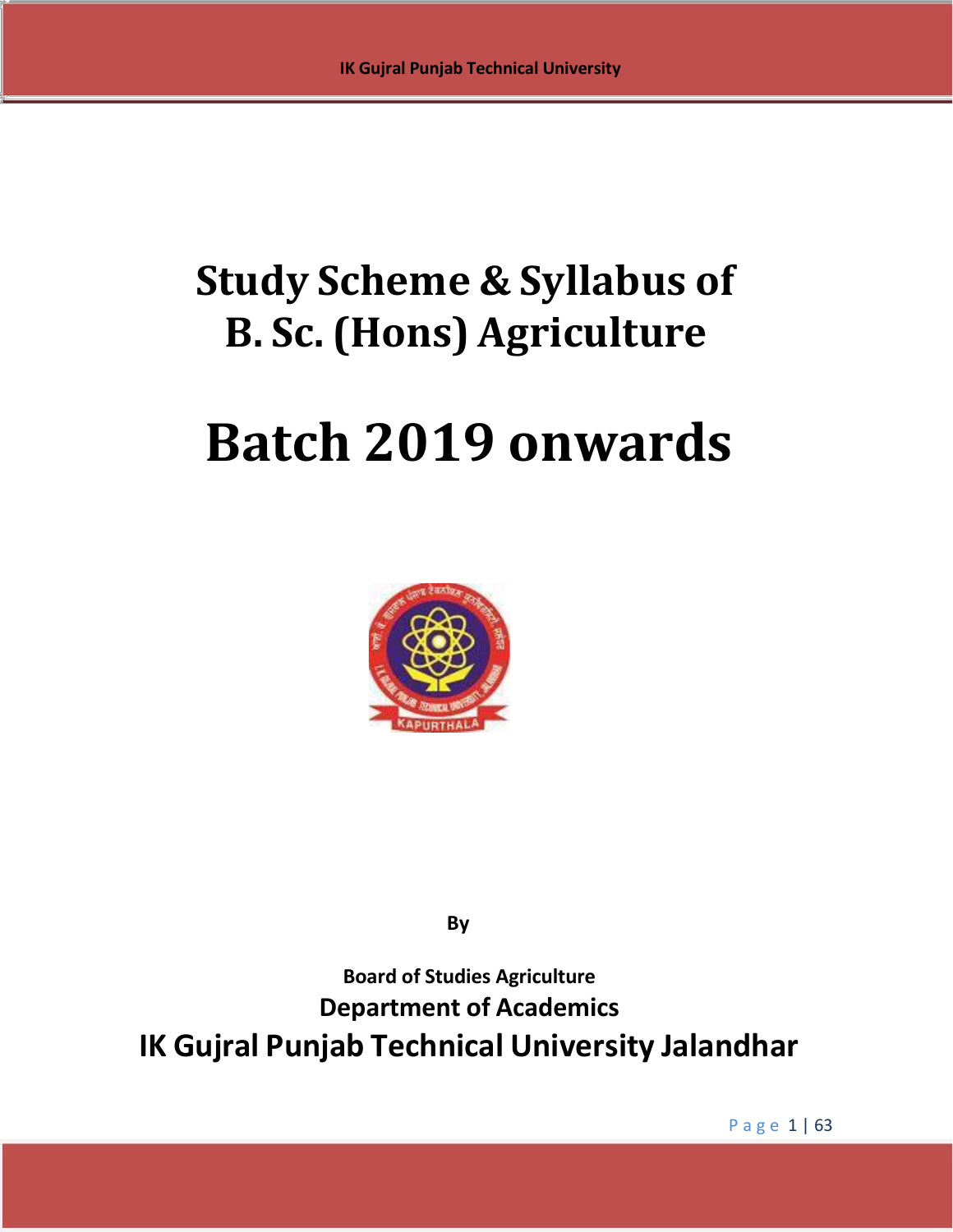# **Semester – First**

| <b>Course code</b>                                                      | <b>Course Title</b>                                                   | Load<br><b>Allocation</b> |                  | <b>Marks Distribution</b>      |                                | <b>Total</b>    | <b>Credits</b> |
|-------------------------------------------------------------------------|-----------------------------------------------------------------------|---------------------------|------------------|--------------------------------|--------------------------------|-----------------|----------------|
|                                                                         |                                                                       | ${\bf L}$                 | $\, {\bf P}$     | Internal                       | External                       |                 |                |
| <b>BSAG-101-19</b>                                                      | <b>Fundamentals of Horticulture</b>                                   | 1                         | $\Omega$         | 40                             | 60                             | 100             | $\mathbf{1}$   |
| <b>BSAG-102-19</b>                                                      | <b>Fundamentals of Soil Science</b>                                   |                           | $\overline{0}$   | 40                             | 60                             | 100             | $\overline{2}$ |
| <b>BSAG-103-19</b>                                                      | <b>Introduction to Forestry</b>                                       |                           | $\boldsymbol{0}$ | 40                             | 60                             | 100             | $\mathbf{1}$   |
| <b>BSAG-104-19</b>                                                      | Comprehension & Communication<br><b>Skills in English</b>             |                           | $\mathbf{0}$     | 40                             | 60                             | 100             | $\mathbf{1}$   |
| <b>BSAG-105-19</b>                                                      | <b>Fundamentals of Agronomy</b>                                       | $\overline{2}$            | $\mathbf{0}$     | 40                             | 60                             | 100             | $\overline{2}$ |
| BSAG-106-19(A)                                                          | Introductory Biology*                                                 | $\overline{2}$            | $\mathbf{0}$     | 40                             | 60                             | 100             | $\overline{2}$ |
| BSAG-106-19(B)                                                          | Elementary Mathematics**                                              | $\overline{2}$            | $\overline{0}$   | 40                             | 60                             | 100             | $\overline{2}$ |
| <b>BSAG-107-19</b>                                                      | <b>Agricultural Heritage</b>                                          | $\mathbf{1}$              | $\Omega$         | 40                             | 60                             | 100             | $\mathbf{1}$   |
| <b>BSAG-108-19</b>                                                      | Rural Sociology & Educational<br>Psychology                           | $\mathbf{1}$              | $\boldsymbol{0}$ | 40                             | 60                             | 100             | $\mathbf{1}$   |
| <b>BSAG-109-19</b>                                                      | Human Values & Ethics                                                 | $\mathbf{1}$              | $\mathbf{0}$     | Satisfactory / Un Satisfactory |                                | Non-<br>Credit  |                |
| <b>BSAG-110-19</b>                                                      | Fundamentals of Horticulture (Practical)                              | $\mathbf{0}$              | $\overline{2}$   | 20                             | 30                             | 50              | 1              |
| <b>BSAG-111-19</b>                                                      | <b>Fundamentals of Soil Science (Practical)</b>                       | $\overline{0}$            | $\overline{2}$   | 20                             | $\overline{30}$                | $\overline{50}$ | $\mathbf{1}$   |
| <b>BSAG-112-19</b>                                                      | Introduction to Forestry (Practical)                                  | $\Omega$                  | $\overline{2}$   | 20                             | 30                             | 50              | $\mathbf{1}$   |
| <b>BSAG-113-19</b>                                                      | Comprehension & Communication<br><b>Skills in English (Practical)</b> | $\Omega$                  | $\overline{2}$   | 20                             | 30                             | 50              | $\mathbf{1}$   |
| BSAG-114-19                                                             | Fundamentals of Agronomy (Practical)                                  | $\mathbf{0}$              | $\overline{c}$   | 20                             | 30                             | 50              | $\mathbf{1}$   |
| <b>BSAG-115-19</b>                                                      | <b>Introductory Biology (Practical)</b>                               | $\overline{0}$            | $\overline{2}$   | 20                             | 30                             | 50              | $\mathbf{1}$   |
| <b>BSAG-116-19</b><br>NSS /NCC / Physical Education & Yoga<br>Practices |                                                                       |                           | $\overline{2}$   |                                | Satisfactory / Un Satisfactory |                 | Non-<br>Credit |
| Total                                                                   |                                                                       |                           | 14               | 480                            | 720                            | 1200            | 19             |

**\*Remedial course for students who had studied non-medical in 10+2 \*\* Remedial course for students who had studied medical in 10+2**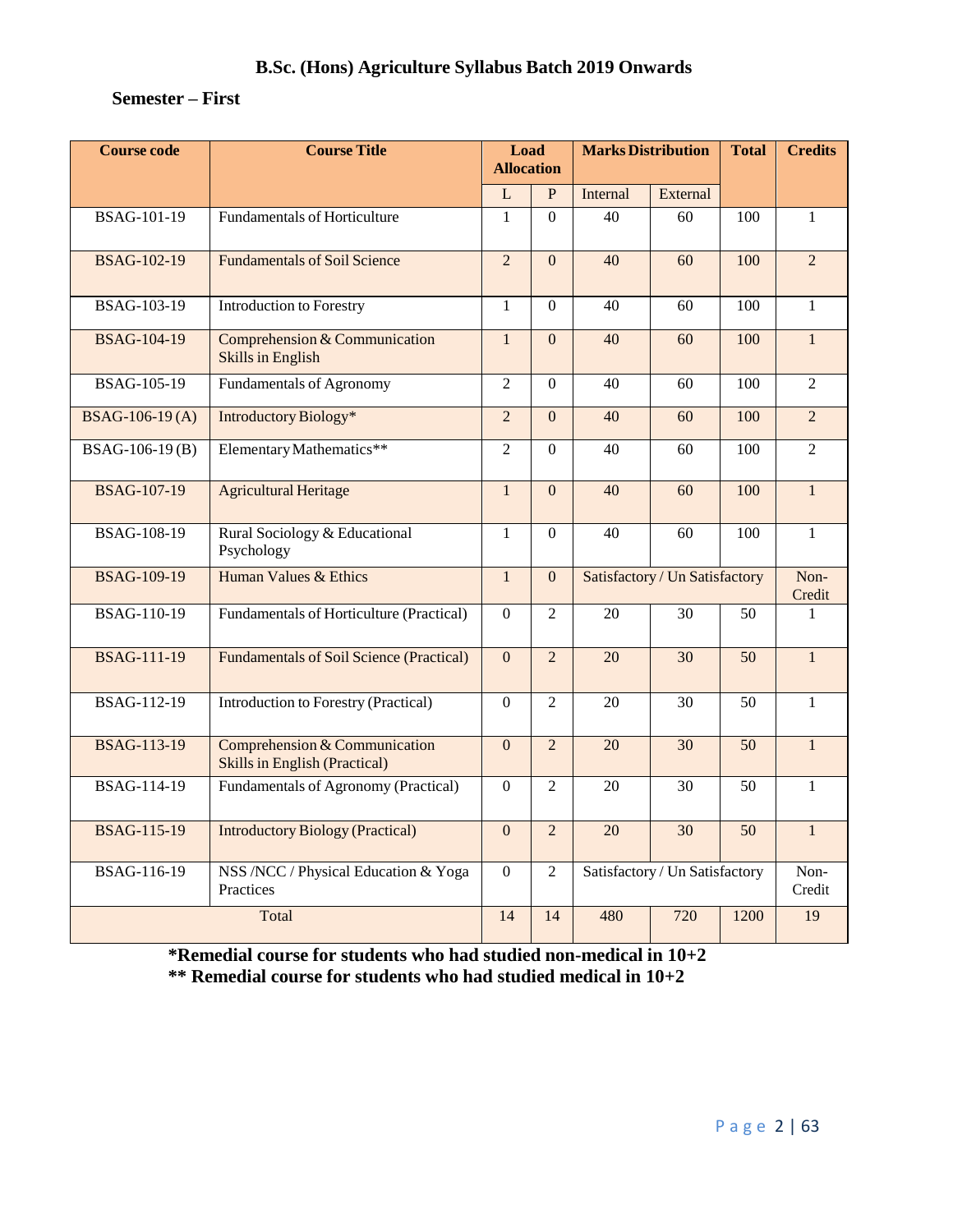# **Semester – Second**

| <b>Course code</b> | <b>Course Title</b>                                                           | Load<br><b>Allocation</b> |                  | <b>Marks Distribution</b> |          | <b>Total</b> | <b>Credits</b> |  |
|--------------------|-------------------------------------------------------------------------------|---------------------------|------------------|---------------------------|----------|--------------|----------------|--|
|                    |                                                                               | $\mathbf{L}$              | $\mathbf{P}$     | Internal                  | External |              |                |  |
| BSAG-201-19        | <b>Fundamentals of Genetics</b>                                               | $\overline{2}$            | $\overline{0}$   | 40                        | 60       | 100          | $\overline{2}$ |  |
| <b>BSAG-202-19</b> | <b>Agricultural Microbiology</b>                                              | $\mathbf{1}$              | $\mathbf{0}$     | 40                        | 60       | 100          | $\mathbf{1}$   |  |
| BSAG-203-19        | Soil and Water Conservation Engineering                                       | $\mathbf{1}$              | $\overline{0}$   | 40                        | 60       | 100          | 1              |  |
| <b>BSAG-204-19</b> | <b>Fundamentals of Crop Physiology</b>                                        | $\mathbf{1}$              | $\overline{0}$   | 40                        | 60       | 100          | $\mathbf{1}$   |  |
| BSAG-205-19        | Fundamentals of Agricultural Economics                                        | $\overline{2}$            | $\boldsymbol{0}$ | 40                        | 60       | 100          | $\overline{2}$ |  |
| BSAG-206-19        | Fundamentals of Plant Pathology                                               | 3                         | $\Omega$         | 40                        | 60       | 100          | 3              |  |
| <b>BSAG-207-19</b> | <b>Fundamentals of Entomology</b>                                             | $\overline{3}$            | $\overline{0}$   | 40                        | 60       | 100          | $\overline{3}$ |  |
| BSAG-208-19        | Fundamentals of Agricultural Extension<br>Education                           | $\mathfrak{2}$            | $\mathbf{0}$     | 40                        | 60       | 100          | $\overline{2}$ |  |
| <b>BSAG-209-19</b> | <b>Communication Skills and Personality</b><br>Development                    | $\overline{1}$            | $\overline{0}$   | 40                        | 60       | 100          | $\mathbf{1}$   |  |
| <b>BSAG-210-19</b> | Fundamentals of Genetics (Practical)                                          | $\Omega$                  | $\overline{2}$   | 20                        | 30       | 50           | 1              |  |
| <b>BSAG-211-19</b> | <b>Agricultural Microbiology (Practical)</b>                                  | $\mathbf{0}$              | $\overline{2}$   | 20                        | 30       | 50           | $\mathbf{1}$   |  |
| BSAG-212-19        | Soil and Water Conservation Engineering<br>(Practical)                        | $\overline{0}$            | $\overline{2}$   | 20                        | 30       | 50           | $\mathbf{1}$   |  |
| <b>BSAG-213-19</b> | <b>Fundamentals of Crop Physiology</b><br>(Practical)                         | $\overline{0}$            | $\overline{2}$   | 20                        | 30       | 50           | $\mathbf{1}$   |  |
| BSAG-214-19        | Fundamentals of Plant Pathology (Practical)                                   | $\theta$                  | $\overline{2}$   | 20                        | 30       | 50           | 1              |  |
| <b>BSAG-215-19</b> | Fundamentals of Entomology (Practical)                                        | $\boldsymbol{0}$          | $\overline{2}$   | 20                        | 30       | 50           |                |  |
| BSAG-216-19        | Fundamentals of Agricultural Extension<br><b>Education (Practical)</b>        | $\boldsymbol{0}$          | $\overline{2}$   | 20                        | 30       | 50           | 1              |  |
| <b>BSAG-217-19</b> | <b>Communication Skills and Personality</b><br><b>Development (Practical)</b> | $\mathbf{0}$              | $\overline{2}$   | 20                        | 30       | 50           | $\mathbf{1}$   |  |
|                    | Total                                                                         | 16                        | 16               | 420                       | 780      | 1200         | 24             |  |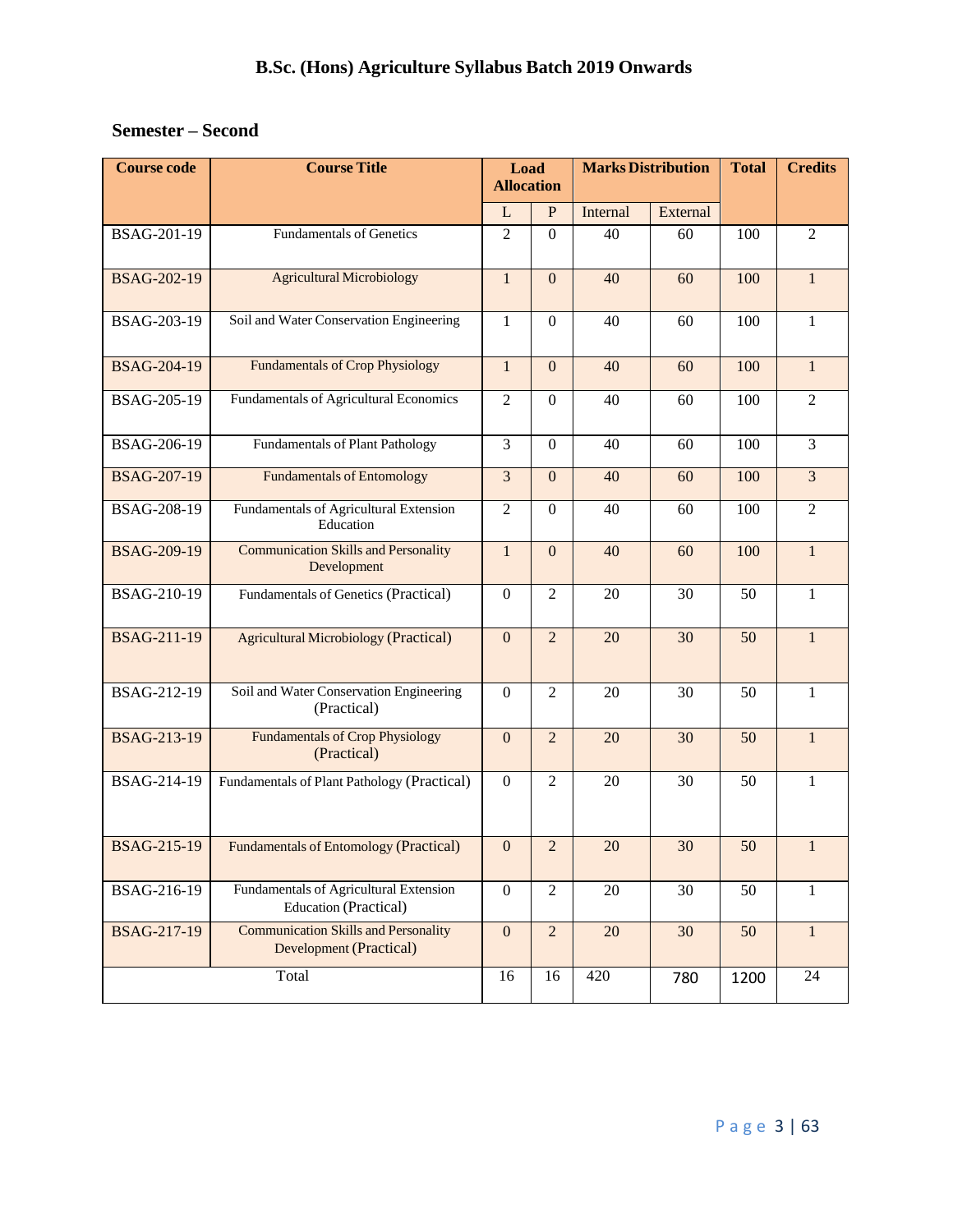# **BSAG-101-19 Fundamentals of Horticulture**

Horticulture - Its definition and branches, importance and scope; horticultural and botanical classification; climate and soil for horticultural crops; Plant propagation-methods and propagating structures; Seed dormancy, Seed germination, principles of orchard establishment; Principles and methods of training and pruning, juvenility and flower bud differentiation; unfruitfulness; pollination, pollinizers and pollinators; fertilization and parthenocarpy; medicinal and aromatic plants; importance of plant bio-regulators in horticulture. Irrigation – methods, Fertilizer application in horticultural crops.

# **BSAG-102-19 Fundamentals of Soil Science**

Soil as a medium of growth, Pedological and edaphological concepts of soil; Soil genesis: soil forming rocks and minerals; weathering, processes and factors of soil formation; Soil Profile, components of soil; Soil physical properties: soil-texture, structure, density and porosity, soil colour, consistence and plasticity; Elementary knowledge of soil taxonomy, classification, soils of India; Soil water retention, movement and availability; Soil air, composition, gaseous exchange, problem and plant growth, Soil temperature: source, amount and flow of heat in soil; effect on plant growth, Soil reaction-pH, soil acidity and alkalinity, buffering, effect of pH on nutrient availability; soil colloids- inorganic and organic; silicate clays: constitution and properties; sources of charge; ion exchange, cation exchange capacity, base saturation; soil organic matter: composition, properties and its influence on soil properties; humic substances nature and properties; soil organisms: macro and micro organisms, their beneficial and harmful effects; Soil pollution - behaviour of pesticides and inorganic contaminants, prevention and mitigation of soil pollution.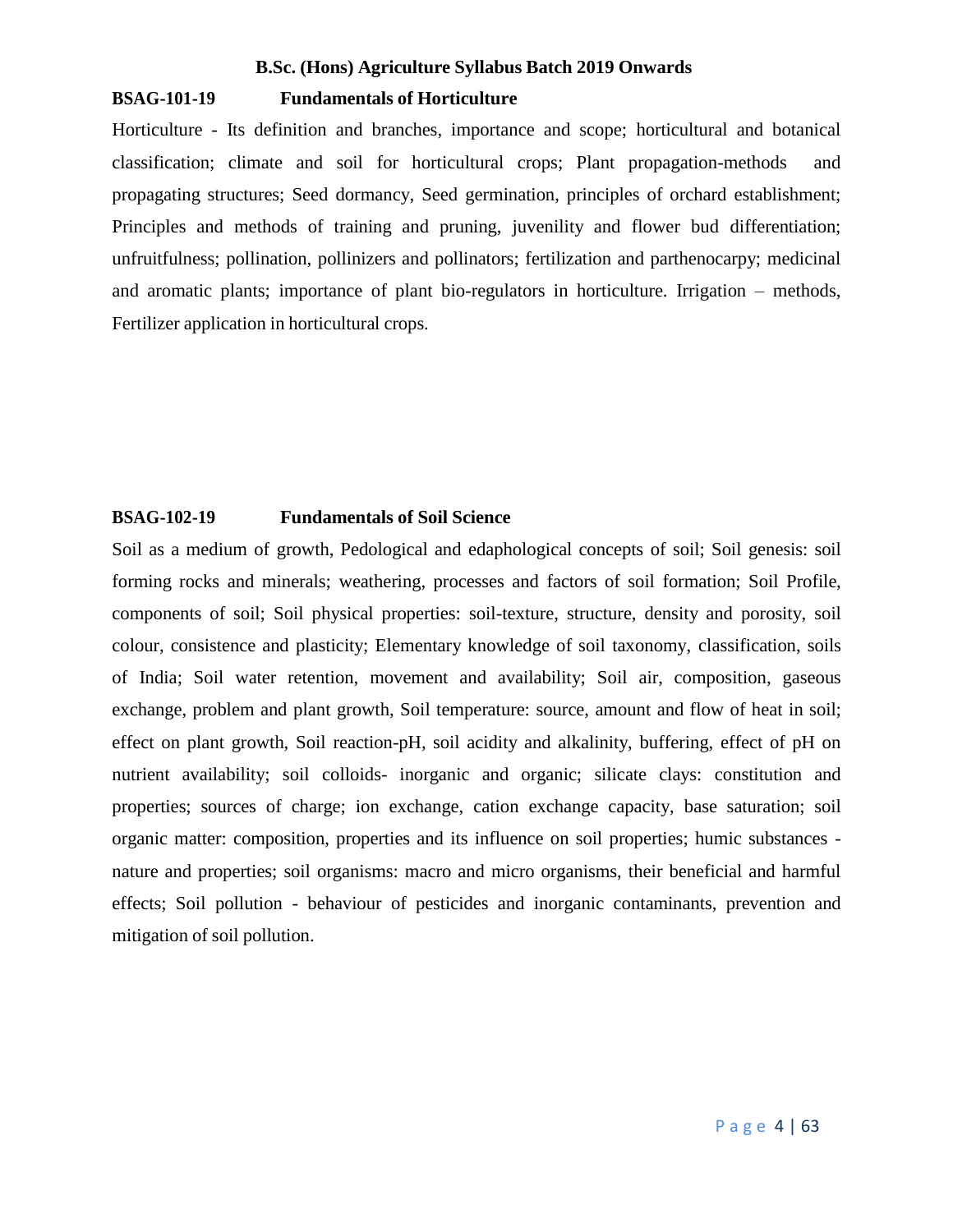# **BSAG-103-19 Introduction to Forestry**

Introduction – definitions of basic terms related to forestry, objectives of silviculture, forest classification, salient features of Indian Forest Policies. Forest regeneration, Natural regeneration -natural regeneration from seed and vegetative parts, coppicing, pollarding, root suckers; Artificial regeneration – objectives, choice between natural and artificial regeneration, essential preliminary considerations. Crown classification. Tending operations – weeding, cleaning, thinning – mechanical, ordinary, crown and advance thinning. Forest mensuration – objectives, diameter measurement, instruments used in diameter measurement; measurement of volume of felled and standing trees, age determination of trees. Agroforestry – definitions, importance, criteria of selection of trees in agroforestry, different agroforestry systems prevalent in the country, shifting cultivation, taungya, alley cropping, wind breaks and shelter belts, home gardens. Cultivation practices of two important fast growing tree species of the region. Rejuvenation of forest trees.

# **BSAG-104-19 Comprehension and Communication Skills in English**

War Minus Shooting- The sporting Spirit. A Dilemma- A layman looks at science Raymond B. Fosdick. You and Your English – Spoken English and broken English G.B. Shaw. Reading Comprehension, Vocabulary- Antonym, Synonym, Homophones, Homonyms, often confused words. Exercises to help the students in the enrichment of vocabulary. Functional grammar: Articles, Prepositions, Verb, Subject verb Agreement, Transformation, Synthesis, Direct and Indirect Narration. Written Skills: Paragraph writing, Precise writing, Report writing and Proposal writing. The Style: Importance of professional writing. Preparation of Curriculum Vitae and Job applications. Synopsis Writing. Interviews: kinds, Importance and process.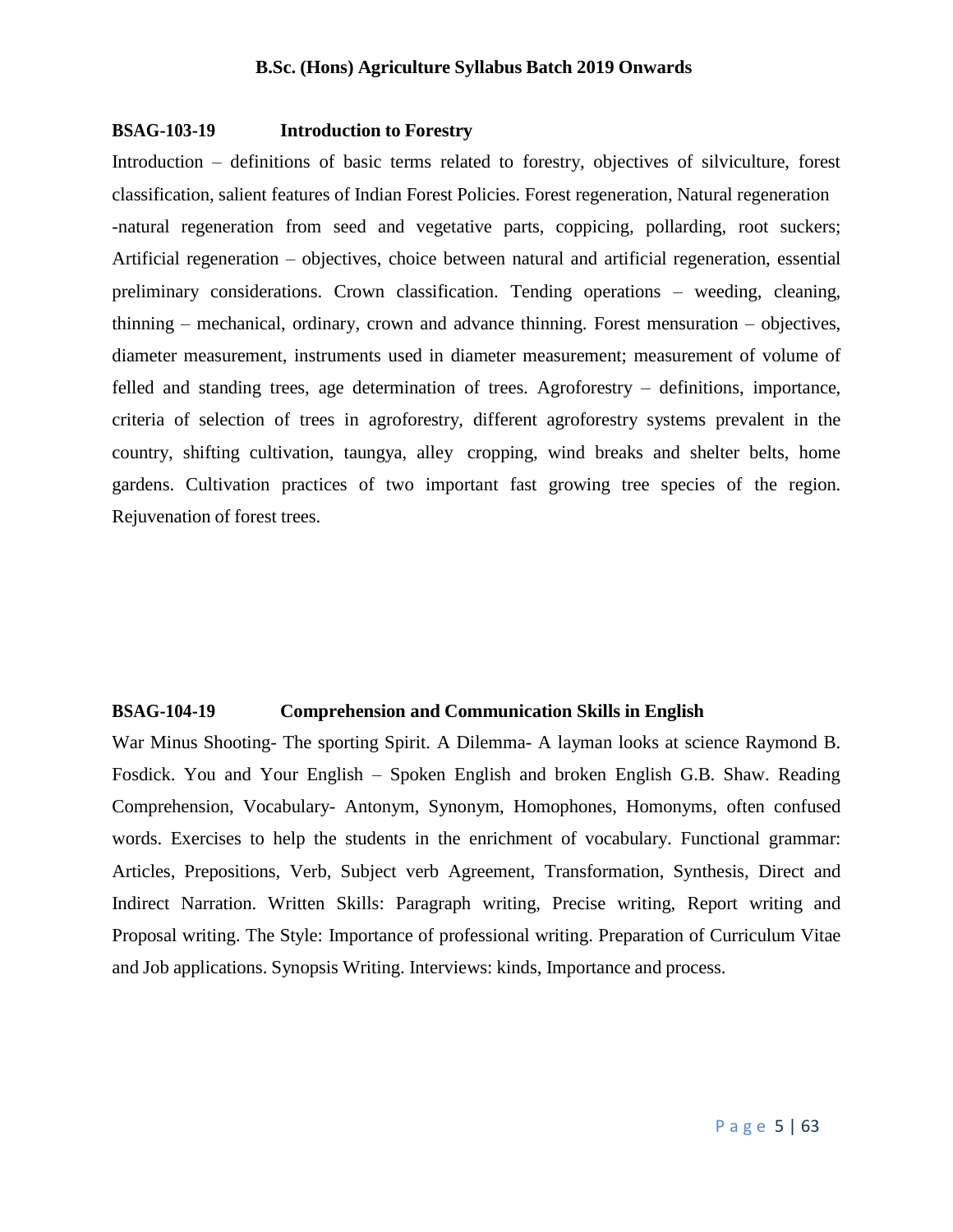# **BSAG-105-19 Fundamentals of Agronomy**

Agronomy and its scope, seeds and sowing, tillage and tilth, crop density and geometry, Crop nutrition, manures and fertilizers, nutrient use efficiency, water resources, soil-plant-water relationship, crop water requirement, water use efficiency, irrigation- scheduling criteria and methods, quality of irrigation water and its measurement. Weeds- importance, classification, crop-weed competition, concepts of weed management; principles and methods, allelopathy. Growth and development of crops, factors affecting growth and development, plant ideotypes, crop rotation and its principles, adaptation and distribution of crops, harvesting and threshing of crops.

# **BSAG-106-19(A) Introductory Biology**

Introduction to the living world, diversity and characteristics of life, origin of life, Evolution and Eugenics. Binomial nomenclature and classification Cell and cell division. Morphology of flowing plants. Seed and seed germination. Plant systematic- viz; Brassicaceae, Fabaceae and Poaceae. Role of animals in agriculture.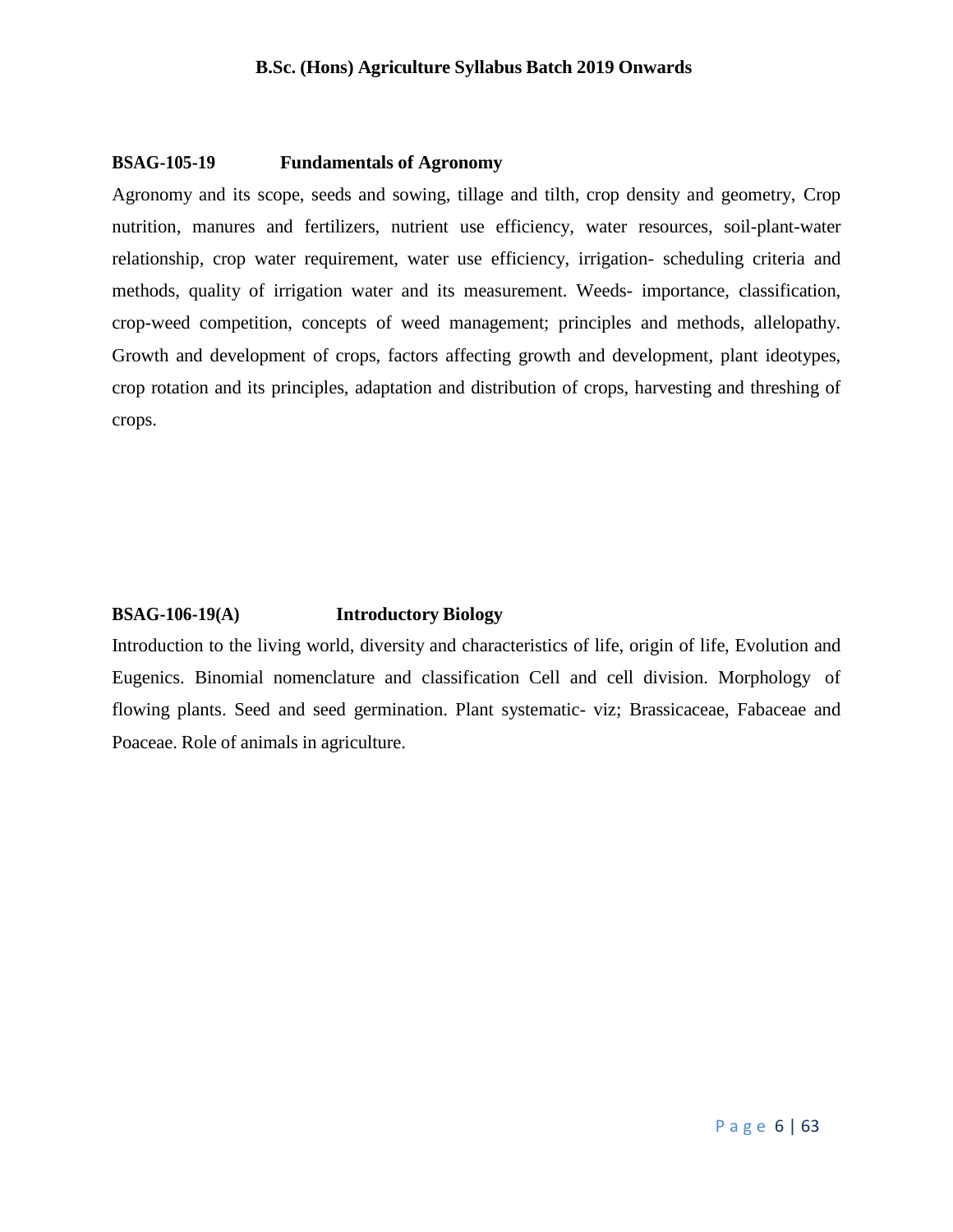# **BSAG-106-19(B) Elementary Mathematics**

Straight lines: Distance formula, section formula (internal and external division), Change of axes (only origin changed), Equation of co-ordinate axes, Equation of lines parallel to axes, Slopeintercept form of equation of line, Slope-point form of equation of line, Two point form of equation of line, Intercept form of equation of line, Normal form of equation of line, General form of equation of line, Point of intersection of two st. lines, Angles between two st. lines, Parallel lines, Perpendicular lines, Angle of bisectors between two lines, Area of triangle and quadrilateral. Circle: Equation of circle whose centre and radius is known, General equation of a circle, Equation of circle passing through three given points, Equation of circle whose diameters is line joining two points  $(x1, y1)$  &  $(x2,y2)$ , Tangent and Normal to a given circle at given point (Simple problems), Condition of tangency of a line  $y = mx + c$  to the given circle  $x^2 + y^2 = a^2$ . Differential Calculus: Definition of function, limit and continuity, Simple problems on limit, Simple problems on continuity, Differentiation of  $xn$ ,  $ex$ ,  $sin x \& cos x$  from first principle, Derivatives of sum, difference, product and quotient of two functions, Differentiation of functions of functions (Simple problem based on it),

Integral Calculus: Integration of simple functions, Integration of Product of two functions, Matrices and Determinants: Definition of Matrices, Addition, Subtraction, Multiplication, Transpose and Inverse up to 3rd order, Properties of determinants up to 3rd order and their evaluation**.**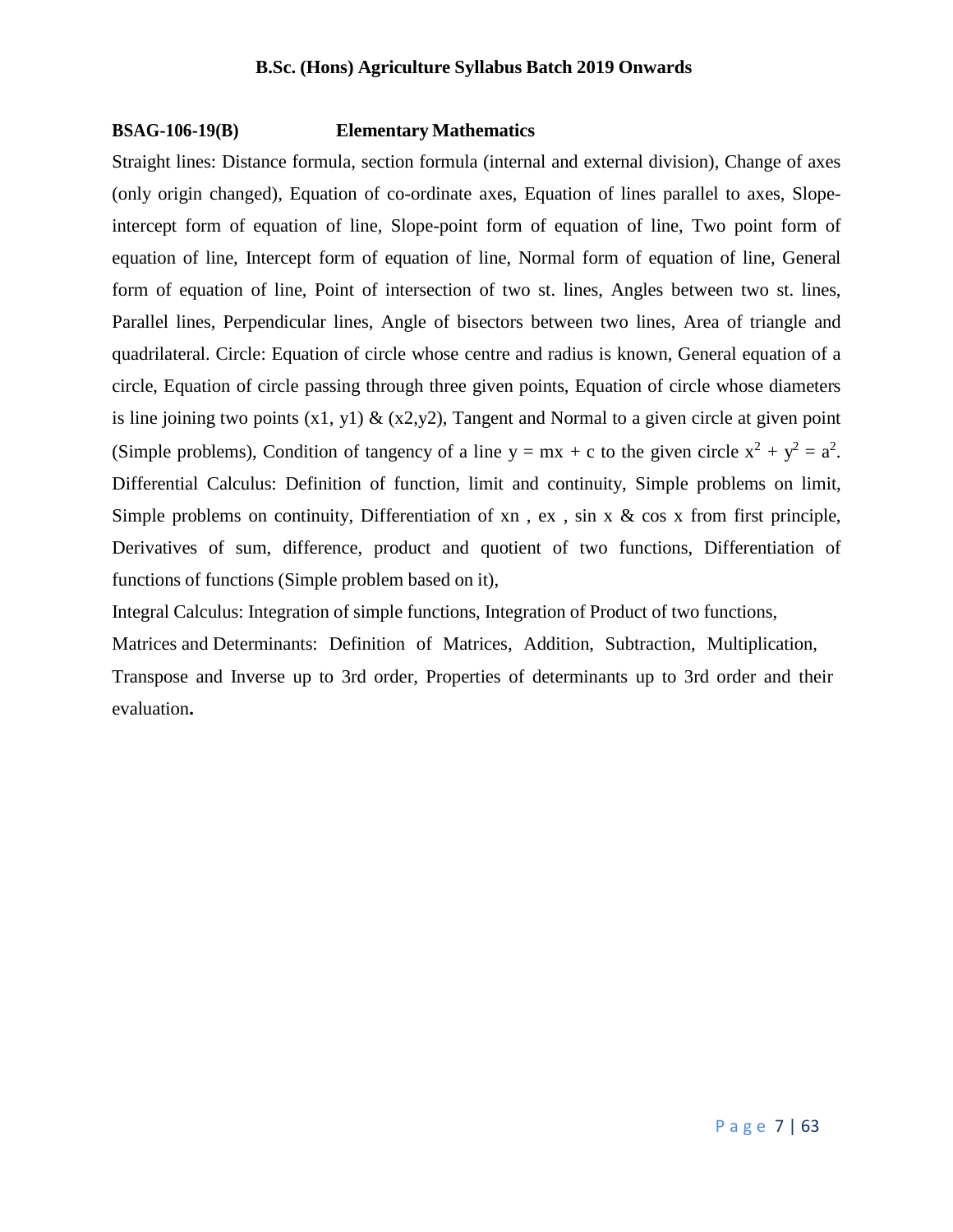# **BSAG-107-19 Agricultural Heritage**

Introduction of Indian agricultural heritage; Ancient agricultural practices, Relevance of heritage to present day agriculture; Past and present status of agriculture and farmers in society; Journey of Indian agriculture and its development from past to modern era; Plant production and protection through indigenous traditional knowledge; Crop voyage in India and world; Agriculture scope; Importance of agriculture and agricultural resources available in India; National agriculture setup in India; Current scenario of Indian agriculture; Indian agricultural concerns and future prospects.

# **BSAG-108-19 Rural Sociology & Educational Psychology**

Sociology and Rural sociology: Definition and scope, its significance in agriculture extension, Social Ecology, Rural society, Social Groups, Social Stratification, Culture concept, Social Institution, Social Change & Development. Educational psychology: Meaning & its importance in agriculture extension. Behavior: Cognitive, affective, psychomotor domain, Personality, Learning, Motivation, Theories of Motivation, Intelligence.

# **BSAG-109-19 Human Value and Ethics**

Values and Ethics-An Introduction. Goal and Mission of Life. Vision of Life. Principles and Philosophy. Self Exploration. Self Awareness. Self Satisfaction. Decision Making. Motivation. Sensitivity. Success. Selfless Service. Case Study of Ethical Lives. Positive Spirit. Body, Mind and Soul. Attachment and Detachment. Spirituality Quotient. Examination.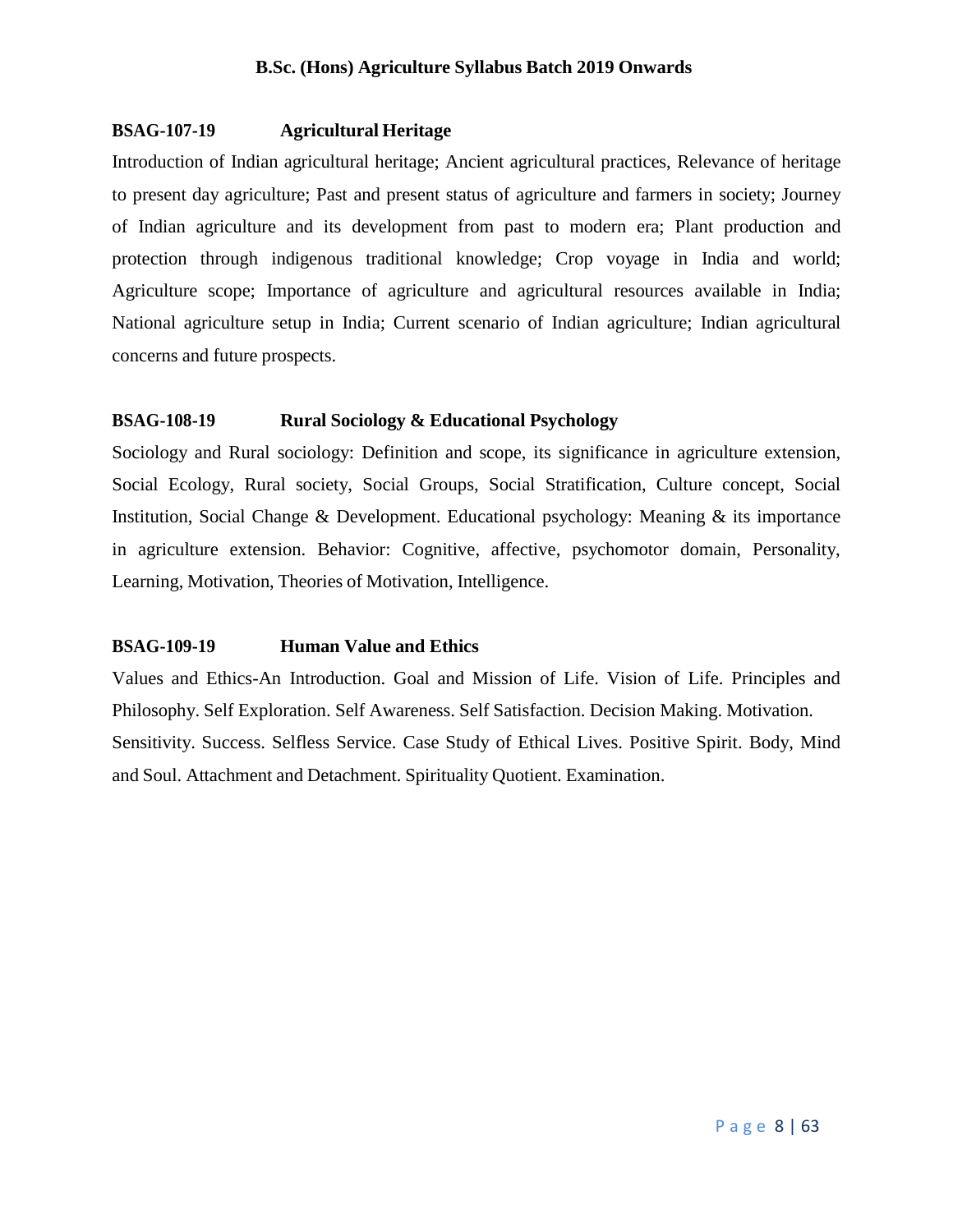# **BSAG-110-19 Fundamentals of Horticulture (Practical)**

Identification of garden tools. Identification of horticultural crops. Preparation of seed bed/ nursery bed. Practice of sexual and asexual methods of propagation including micro-propagation. Layout and planting of orchard. Training and pruning of fruit trees. Preparation of potting mixture. Fertilizer application in different crops. Visits to commercial nurseries/orchard

# **BSAG-111-19 Fundamentals of Soil Science (Practical)**

Study of soil profile in field, Study of soil sampling tools, collection of representative soil sample, its processing and storage, Study of soil forming rocks and minerals, Determination of soil density, moisture content and porosity, Determination of soil texture by feel and Bouyoucos Methods, Studies of capillary rise phenomenon of water in soil column and water movement in soil, Determination of soil pH and electrical conductivity, Determination of cation exchange capacity of soil, Study of soil map, Determination of soil colour, Demonstration of heat transfer in soil, Estimation of organic matter content of soil.

# **BSAG-112-19 Introduction to Forestry (Practical)**

Identification of tree-species. Diameter measurements using calipers and tape, diameter measurements of forked, buttressed, fluted and leaning trees. Height measurement of standing trees by shadow method, single pole method and hypsometer. Volume measurement of logs using various formulae, age determination of trees, Nursery lay out, seed sowing, vegetative propagation techniques. Forest plantations and their management. Visits of nearby forest based industries.

## **BSAG-113-19 Comprehension and Communication Skills in English (Practical)**

Listening Comprehension: Listening to short talks lectures, speeches (scientific, commercial and general in nature). Oral Communication: Phonetics, stress and intonation, Conversation practice. Conversation: rate of speech, clarity of voice, speaking and Listening, politeness & Reading skills: reading dialogues, rapid reading, intensive reading, improving reading skills. Mock Interviews: testing initiative, team spirit, leadership, intellectual ability. Group Discussions and extempore.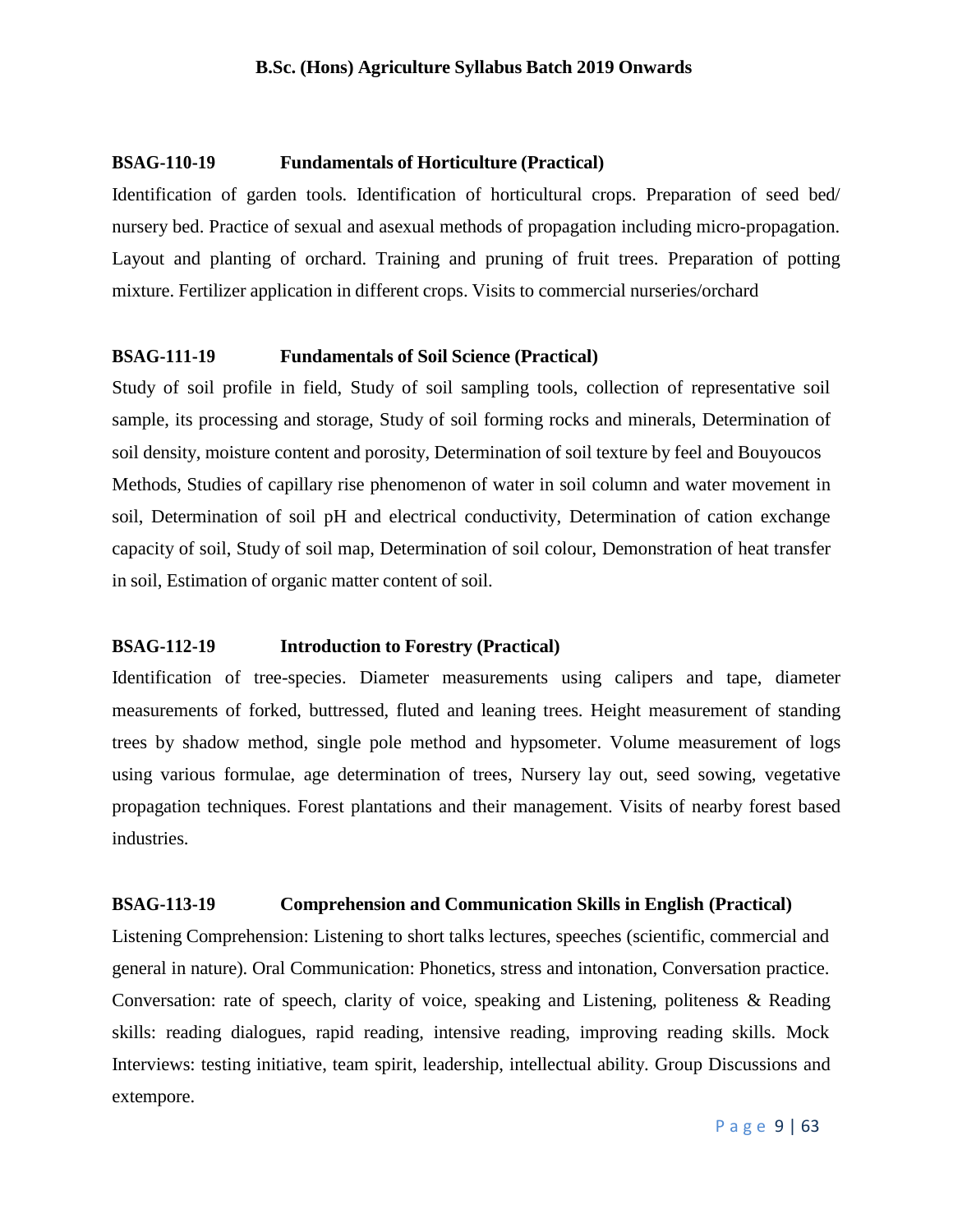# **BSAG-114-19 Fundamentals of Agronomy (Practical)**

Identification of crops, seeds, fertilizers, pesticides and tillage implements, study of agroclimatic zones of India, Identification of weeds in crops, Methods of herbicide and fertilizer application, Study of yield attributing characters and yield estimation, Seed germination and viability test, Numerical exercises on fertilizer requirement, plant population, herbicides and water requirement, Use of tillage implements-reversible plough, one way plough, harrow, leveler, seed drill, Study of soil moisture measuring devices, Measurement of field capacity, bulk density and infiltration rate, Measurement of irrigation water.

# **BSAG-115-19 Introductory Biology (Practical)**

Morphology of flowering plants – root, stem and leaf and their modifications. Inflorence, flower and fruits. Cell, tissues & cell division. Internal structure of root, stem and leaf. Study of specimens and slides. Description of plants - Brassicaceae, Fabaceae and Poaceae.

# **BSAG-116-19 NSS / NCC / Physical Education and Yoga Practices**

- 1. Teaching of skills of Football/basketball/kabaddi/badminton/table tennis/yoga demonstration, practice of the skills, correction, involvement in game situation, teaching of rules of the game (For girls teaching of Tennikoit)
- 2. Teaching Meaning, Scope and importance of Physical Education
- 3. Teaching Definition, Type of Tournaments
- 4. Teaching Physical Fitness and Health Education
- 5. Construction and laying out of the track and field (\*The girls will have Tennikoit and Throw Ball).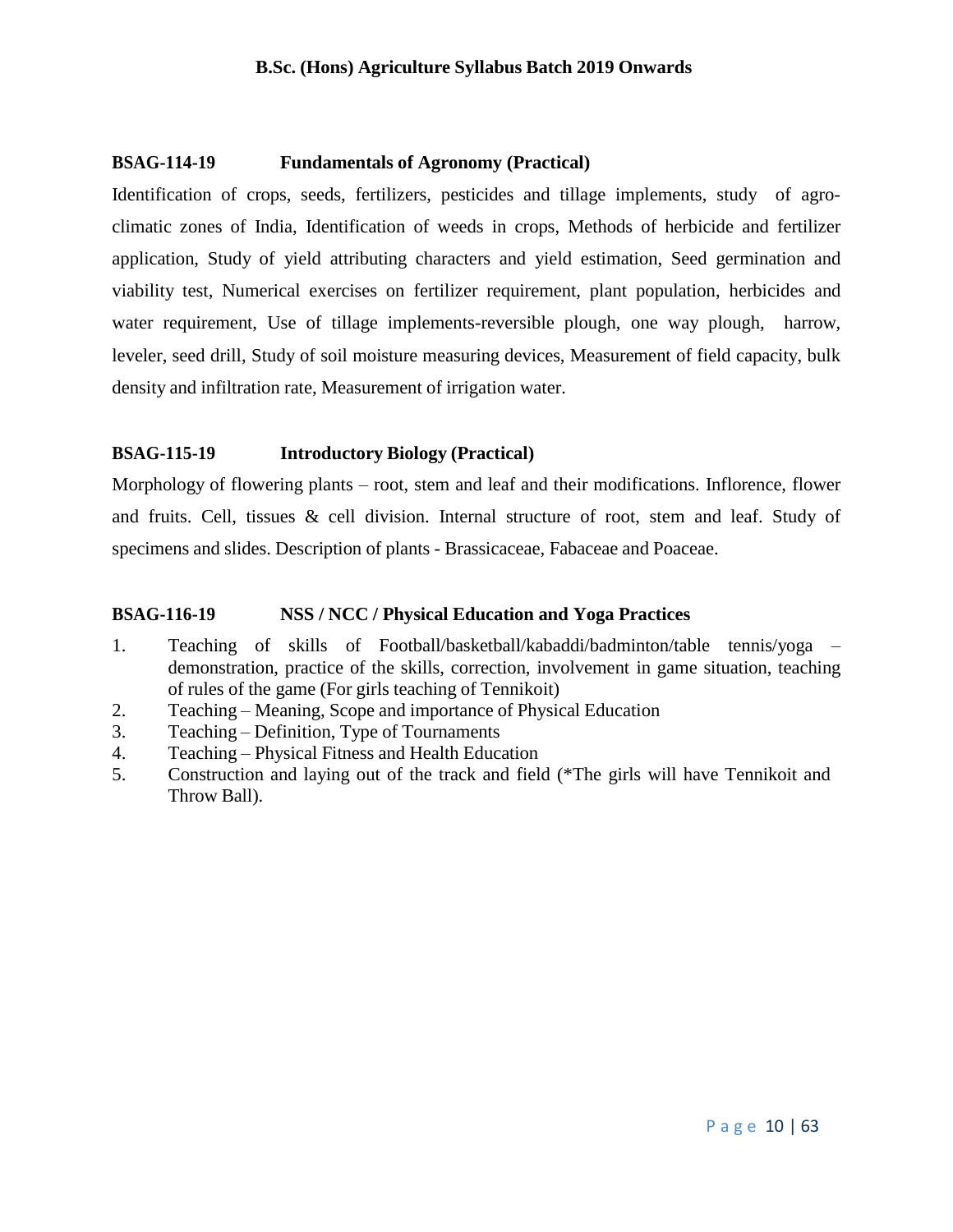# **B.Sc. (Hons) Agriculture Syllabus Batch 2019 Onwards BSAG201-19 Fundamentals of Genetics (Theory)**

Pre and Post Mendelian concepts of heredity, Mendelian principles of heredity.

Architecture of chromosome; chromonemata, chromosome matrix, chromomeres, centromere, secondary constriction and telomere; special types of chromosomes. Chromosomal theory of inheritance- cell cycle and cell division- mitosis and meiosis. Probability and Chi-square. Dominance relationships, Epistatic interactions with example.

Multiple alleles, pleiotropism and pseudoalleles, Sex determination and sex linkage, sex

limited and sex influenced traits, Blood group genetics, Linkage and its estimation, crossing over mechanisms, chromosome mapping. Structural and numerical variations in chromosome and their implications, Use of haploids, dihaploids and doubled haploids in Genetics. Mutation, classification, Methods of inducing mutations & CIB technique, mutagenic agents and induction of mutation. Qualitative & Quantitative traits, Polygenes and continuous variations, multiple factor hypothesis, Cytoplasmic inheritance. Genetic disorders. Nature, structure & replication of genetic material. Protein synthesis, Transcription and translational mechanism of genetic material, Gene concept: Gene structure, function and regulation, Lac and Trp operons.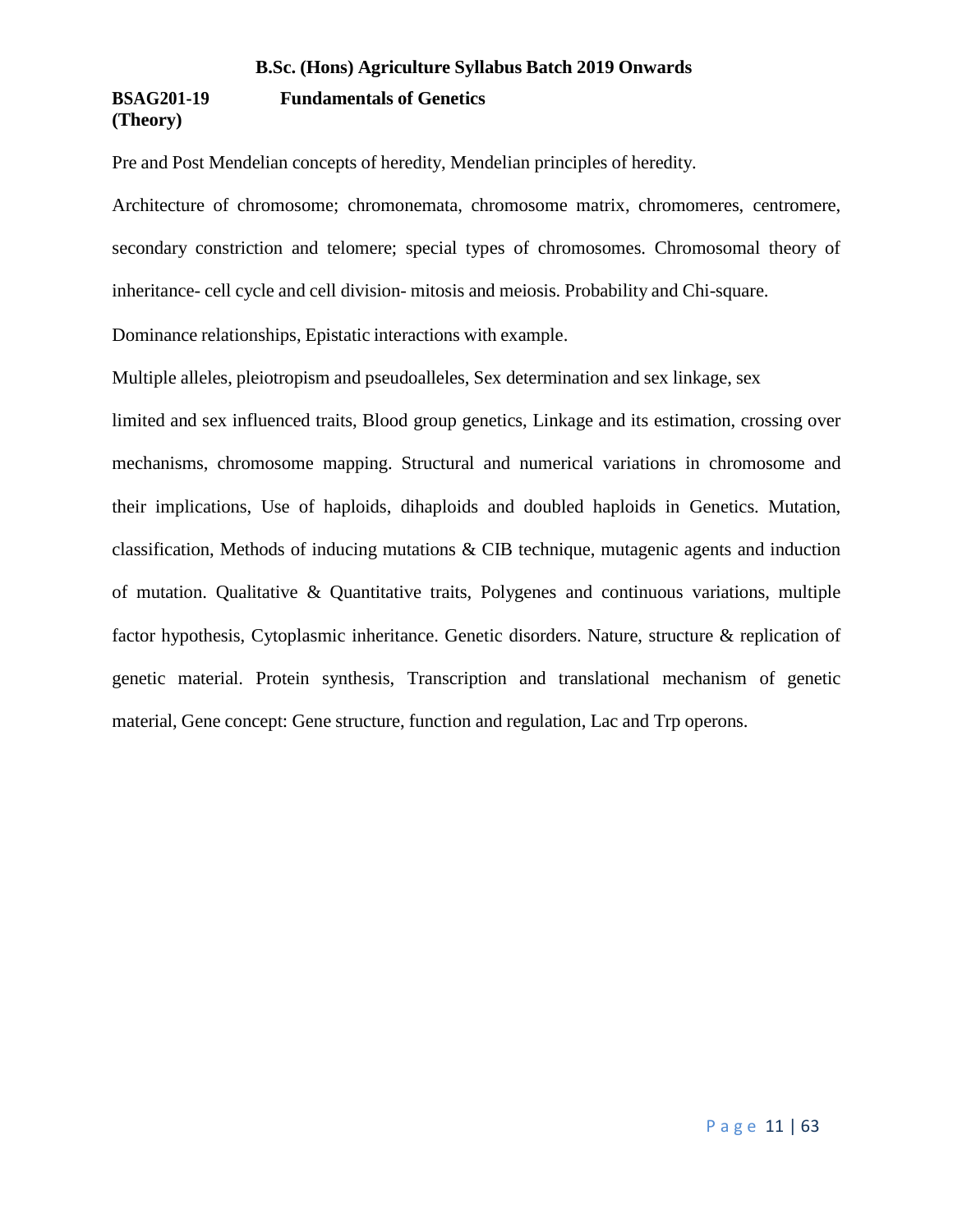# **BSAG202-19 Agricultural Microbiology**

# **Theory**

Introduction. Microbial world: Prokaryotic and eukaryotic microbes. Bacteria: cell structure, chemoautotrophy, photo autotrophy, growth. Bacterial genetics: Genetic recombination transformation, conjugation and transduction, plasmids, transposon.

Role of microbes in soil fertility and crop production: Carbon, Nitrogen, Phosphorus and

Sulphur cycles. Biological nitrogen fixation- symbiotic, associative and asymbiotic. Azolla, blue green algae and mycorrhiza. Rhizosphere and phyllosphere. Microbes in human welfare: silage production, biofertilizers, biopesticides, biofuel production and biodegradation of agro-waste.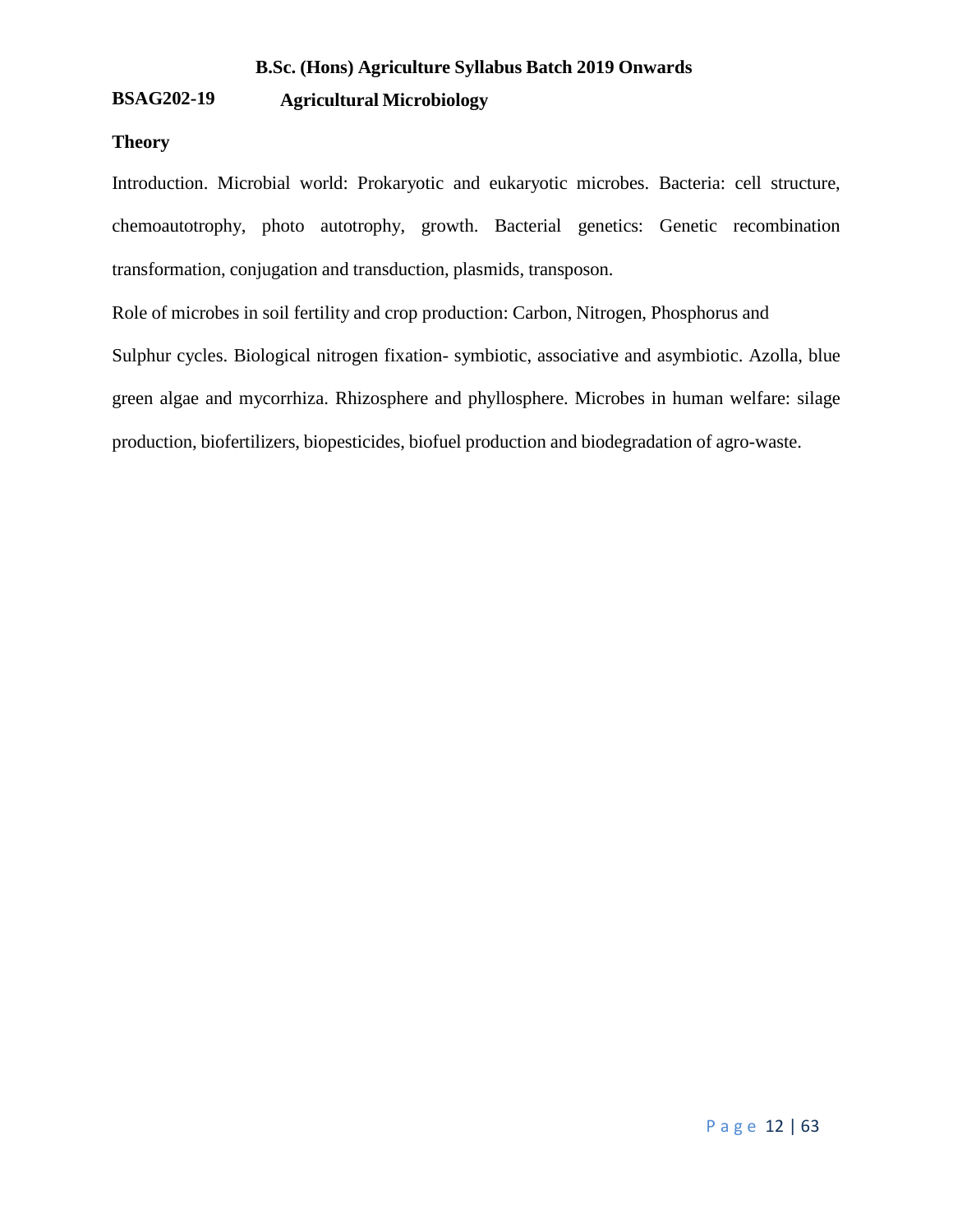# **BSAG203-19 Soil and Water Conservation Engineering**

# **Theory**

Introduction to Soil and Water Conservation, causes of soil erosion. Definition and agents of soil erosion, water erosion: Forms of water erosion. Gully classification and control measures. Soil loss estimation by universal Loss Soil Equation. Soil loss measurement techniques. Principles of erosion control: Introduction to contouring, strip cropping. Contour bund. Graded bund and bench terracing. Grassed water ways and their design. Water harvesting and its techniques. Wind erosion: mechanics of wind erosion, types of soil movement. Principles of wind erosion control and its control measures.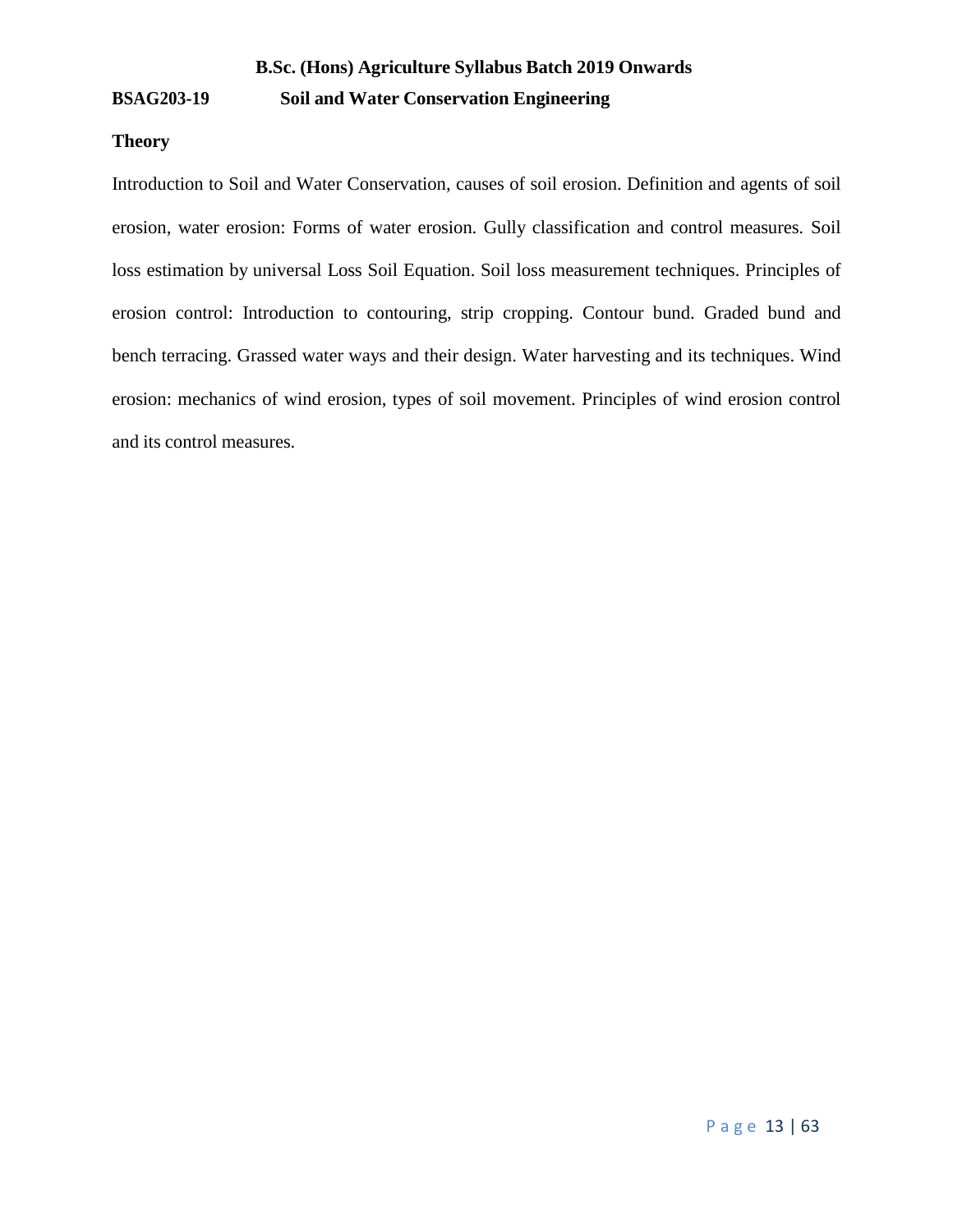# **BSAG204-19 Fundamentals of Crop Physiology**

# **Theory**

Introduction to crop physiology and its importance in Agriculture; Plant cell: an Overview;

Diffusion and osmosis; Absorption of water, transpiration and Stomatal Physiology; Mineral nutrition of Plants: Functions and deficiency symptoms of nutrients, nutrient uptake mechanisms; Photosynthesis: Light and Dark reactions, C3, C4 and CAM plants; Respiration: Glycolysis, TCA cycle and electron transport chain; Fat Metabolism: Fatty acid synthesis and Breakdown; Plant growth regulators: Physiological roles and agricultural uses, Physiological aspects of growth and development of major crops: Growth analysis, Role of Physiological growth parameters in crop productivity.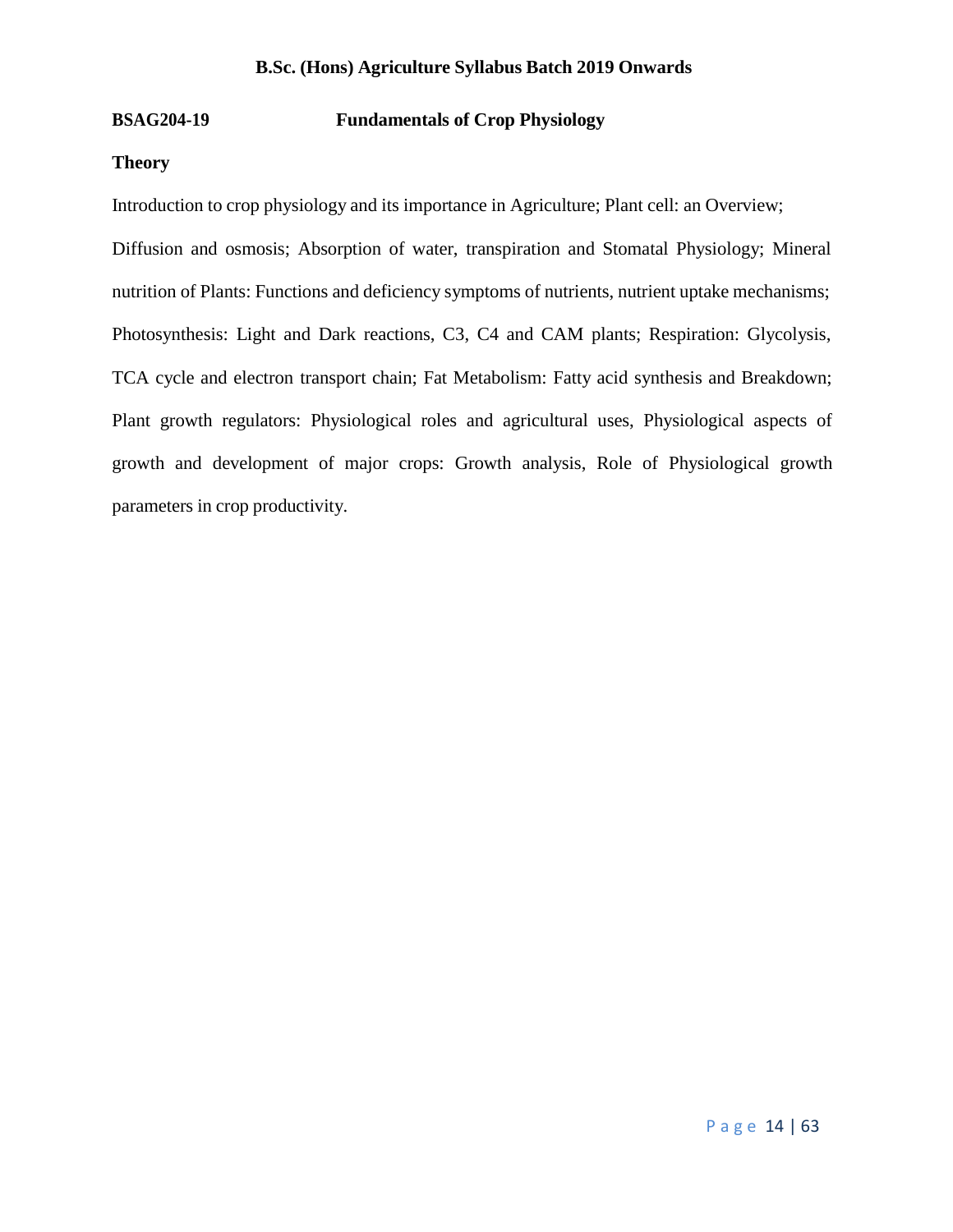# **B.Sc. (Hons) Agriculture Syllabus Batch 2019 Onwards BSAG205-19 Fundamentals of Agricultural Economics**

# **Theory**

*Economics:* Meaning, scope and subject matter, definitions, activities, approaches to economic analysis; micro and macro economics, positive and normative analysis. Nature of economic theory; rationality assumption, concept of equilibrium, economic laws as generalization of human behaviour. Basic concepts: Goods and services, desire, want, demand, utility, cost and price, wealth, capital, income and welfare. Agricultural economics: meaning, definition, characteristics of agriculture, importance and its role in economic development. Agricultural planning and development in the country.

*Demand:* meaning, law of demand, schedule and demand curve, determinants, utility theory; law of diminishing marginal utility, equi-marginal utility principle. Consumer's equilibrium and derivation of demand curve, concept of consumer surplus. Elasticity of demand: concept and measurement of price elasticity, income elasticity and cross elasticity.

Production: process, creation of utility, factors of production, input output relationship. *Laws of returns*: Law of variable proportions and law of returns to scale. *Cost:* concepts, short run and long run cost curves. Supply: Stock v/s supply, law of supply, schedule, supply curve, determinants of supply, elasticity of supply. Market structure: meaning and types of market, basic features of perfectly competitive and imperfect markets. Price determination under perfect competition; short run and long run equilibrium of firm and industry, shut down and break even points. Distribution theory: meaning, factor market and pricing of factors of production. Concepts of rent, wage, interest and profit.

*National income:* Meaning and importance, circular flow, concepts of national income accounting and approaches to measurement, difficulties in measurement.

Population: Importance, Malthusian and Optimum population theories, natural and socioeconomic determinants, current policies and programmes on population control. Money: Barter system of exchange and its problems, evolution, meaning and functions of money, classification of money, supply, general price index, inflation and deflation. Banking: Role in modern economy, types of banks, functions of commercial and central bank, credit creation policy.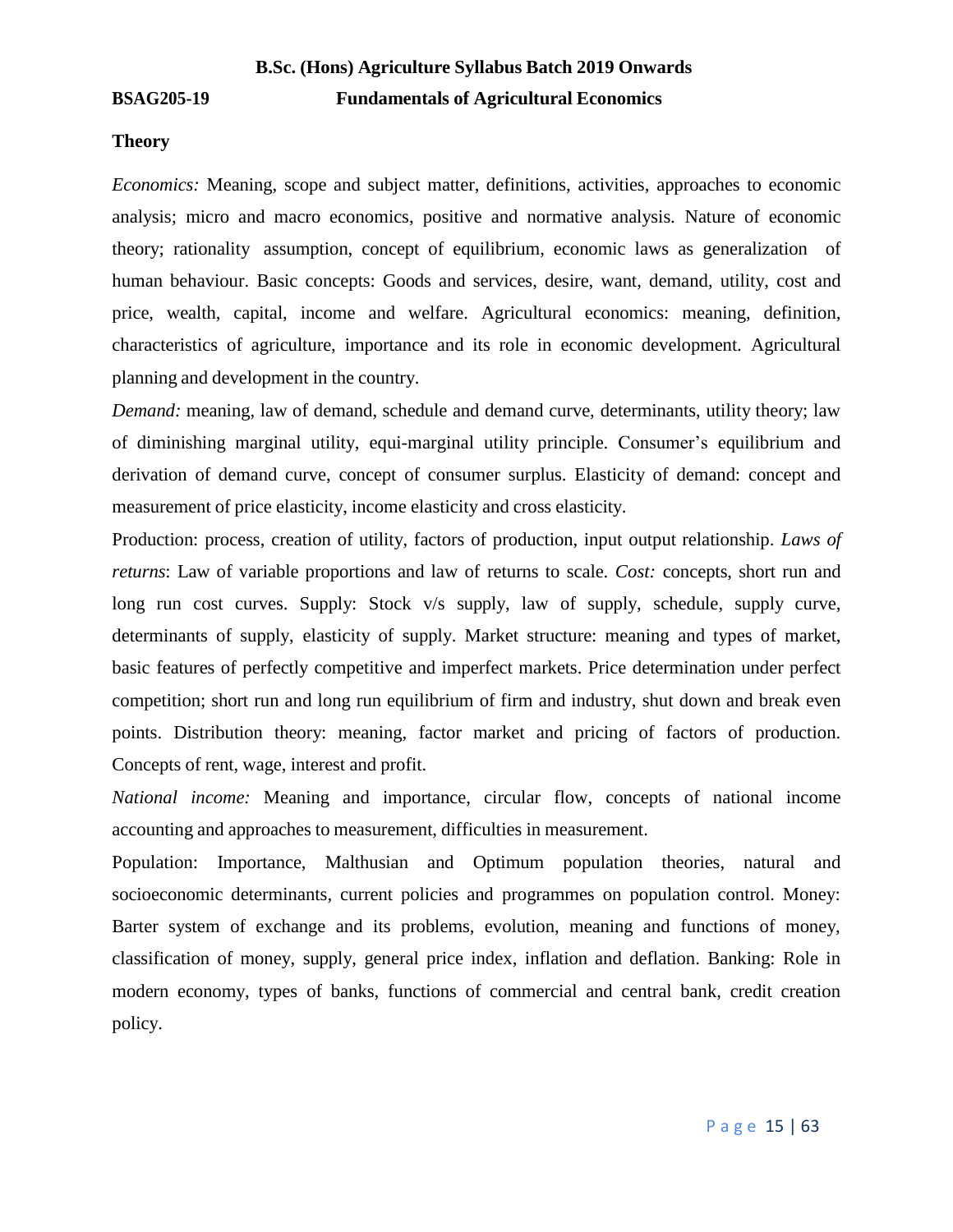# **BSAG206-19 Fundamentals of Plant Pathology**

# **Theory**

*Introduction*: Importance of plant diseases, scope and objectives of Plant Pathology. History of Plant Pathology with special reference to Indian work. Terms and concepts in Plant Pathology. Pathogenesis. Causes/factors affecting disease development: disease triangle and tetrahedron and

classification of plant diseases. Important plant pathogenic organisms, different groups**:** fungi, bacteria, fastidious vesicular bacteria, phytoplasmas, spiroplasmas, viruses, viroids, algae, protozoa, phanerogamic parasites and nematodes with examples of diseases caused by them. Diseases and symptoms due to abiotic causes.

*Fungi*: general characters, definition of fungus, somatic structures, types of fungal thalli,

fungal tissues, modifications of thallus, reproduction (asexual and sexual). Nomenclature, Binomial system of nomenclature, rules of nomenclature, classification of fungi. Key to divisions, sub-divisions, orders and classes.

*Bacteria and mollicutes*: general morphological characters. Basic methods of classification and reproduction.

*Viruses*: nature, structure, replication and transmission. Study of phanerogamic plant parasites. *Nematodes:* General morphology and reproduction, classification, symptoms and nature of damage caused by plant nematodes (*Heterodera, Meloidogyne*, *Anguina, Radopholus* etc.) Growth and reproduction of plant pathogens. Liberation / dispersal and survival of plant pathogens. Types of parasitism and variability in plant pathogens. Pathogenesis. Role of enzymes, toxins and growth regulators in disease development. Defense mechanism in plants**.** Epidemiology: Factors affecting disease development. Principles and methods of plant disease management. Nature, chemical combination, classification, mode of action and formulations of fungicides and antibiotics.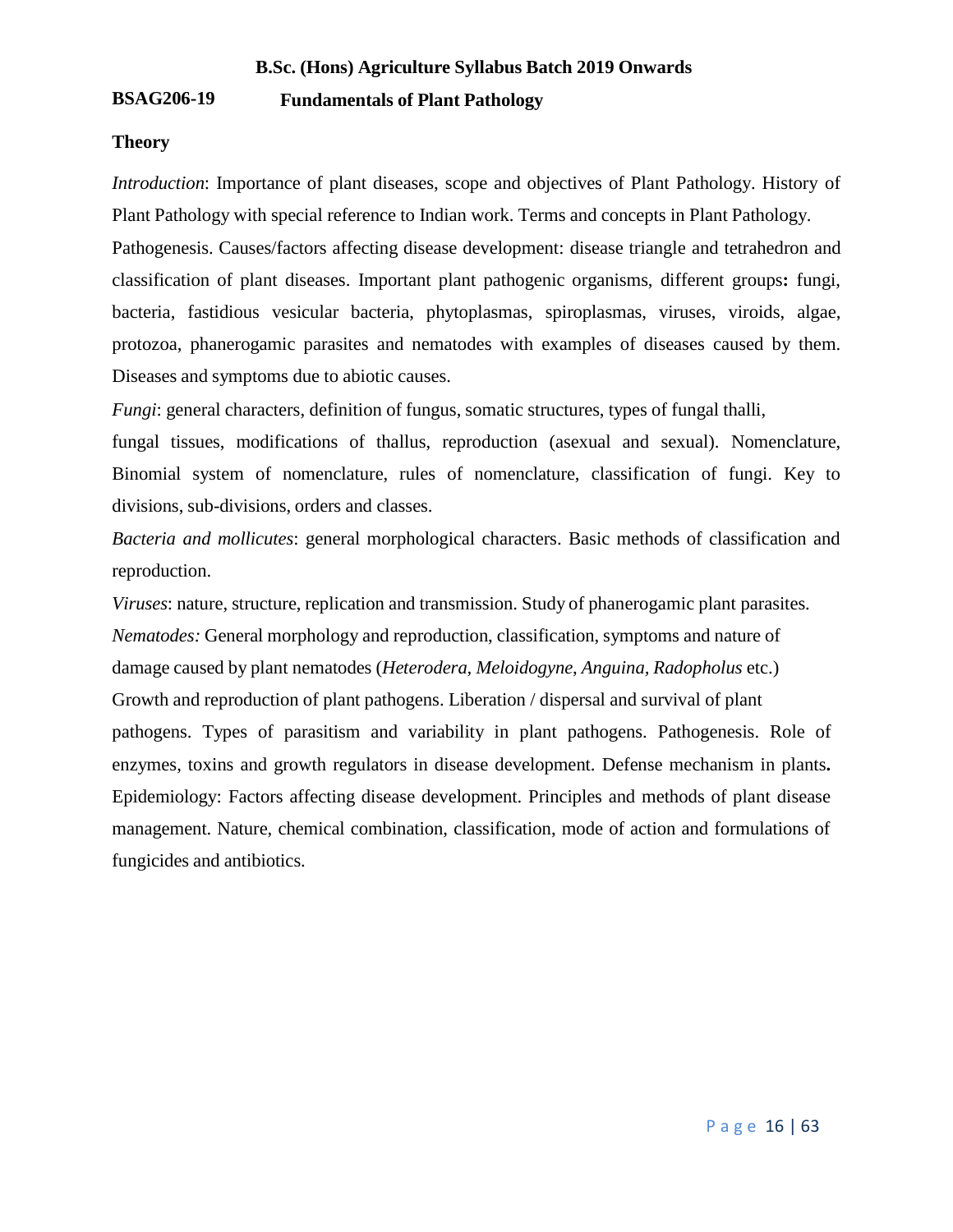# **BSAG207-19 Fundamentals of Entomology**

History of Entomology in India. Major points related to dominance of Insecta in Animal kingdom. Classification of phylum Arthropoda upto classes. Relationship of class Insecta with other classes of Arthropoda. Morphology: Structure and functions of insect cuticle and molting. Body segmentation. Structure of Head, thorax and abdomen. Structure and modifications of insect antennae, mouth parts, legs, Wing venation, modifications and wing coupling apparatus. Structure of male and female genital organ. Metamorphosis and diapause in insects. Types of larvae and pupae. Structure and functions of digestive, circulatory, excretory, respiratory, nervous, secretary (Endocrine) and reproductive system, in insects. Types of reproduction in insects. Major sensory organs like simple and compound eyes, chemoreceptor.

Insect Ecology: Introduction, Environment and its components. Effect of abiotic factors–

temperature, moisture, humidity, rainfall, light, atmospheric pressure and air currents. Effect of biotic factors – food competition, natural and environmental resistance.

Systematics: Taxonomy –importance, history and development and binomial nomenclature. Definitions of Biotype, Sub-species, Species, Genus, Family and Order. Classification of class Insecta upto Orders, basic groups of present day insects with special emphasis to orders and families of Agricultural importance like Orthoptera: Acrididae, Tettigonidae, Gryllidae, Gryllotalpidae; Dictyoptera: Mantidae, Blattidae; Odonata; Isoptera: Termitidae; Thysanoptera: Thripidae; Hemiptera: Pentatomidae, Coreidae, Cimicidae, Pyrrhocoridae, Lygaeidae, Cicadellidae, Delphacidae, Aphididae, Coccidae, Lophophidae, Aleurodidae, Pseudococcidae; Neuroptera: Chrysopidae; Lepidoptera: Pieridae, Papiloinidae, Noctuidae, Sphingidae, Pyralidae, Gelechiidae, Arctiidae, Saturnidae, Bombycidae; Coleoptera: Coccinellidae, Chrysomelidae, Cerambycidae, Curculionidae, Bruchidae, Scarabaeidae; Hymenoptera: Tenthridinidae, Apidae. Trichogrammatidae, lchneumonidae, Braconidae, Chalcididae; Diptera: Cecidomyiidae, Tachinidae, Agromyziidae, Culicidae,Muscidae, Tephritidae.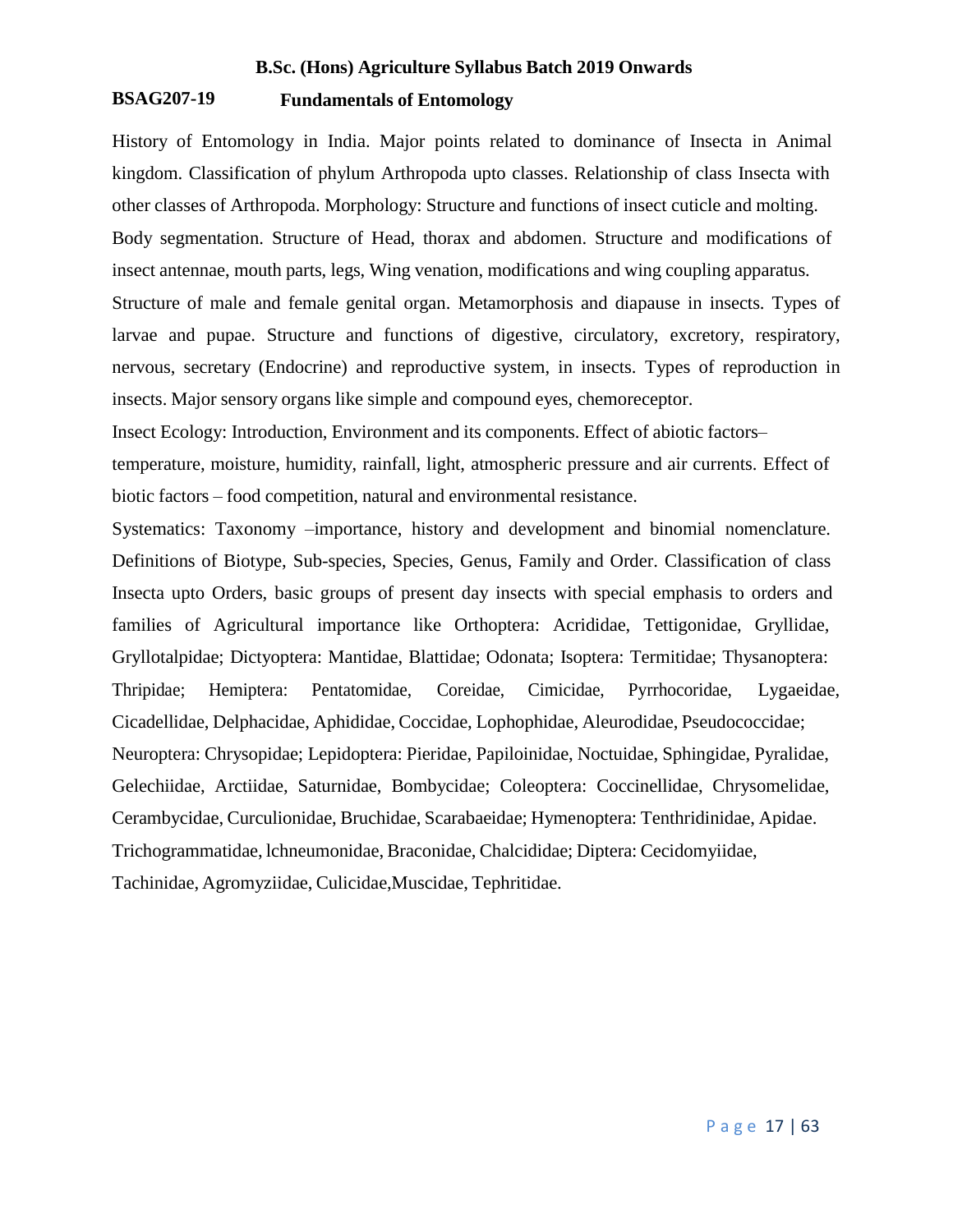# **BSAG208-19 Fundamentals of Agricultural Extension Education**

# **Theory**

**Education**: Meaning, definition & Types; Extension Education- meaning, definition, scope and process; objectives and principles of Extension Education; Extension Programme planning-Meaning, Process, Principles and Steps in Programme Development. Extension systems in India: extension efforts in pre-independence era (Sriniketan, Marthandam, Firka Development Scheme, Gurgaon Experiment, etc.) and post-independence era (Etawah Pilot Project, Nilokheri Experiment, etc.); various extension/ agriculture development programmes launched by ICAR/Govt. of India (IADP, IAAP, HYVP, KVK, IVLP, ORP, ND,NATP, NAIP, etc.). New trends in agriculture extension: privatization extension, cyber extension/ e-extension, market-led extension, farmer-led extension, expert systems, etc.

Rural Development: concept, meaning, definition; various rural development programmes launched by Govt. of India. Community Dev.-meaning, definition, concept & principles,

Philosophy of C.D. Rural Leadership: concept and definition, types of leaders in rural context; extension administration: meaning and concept, principles and functions. Monitoring and evaluation: concept and definition, monitoring and evaluation of extension programmes; transfer of technology: concept and models, capacity building of extension personnel; extension teaching methods: meaning, classification, individual, group and mass contact methods, ICT Applications in TOT (New and Social Media), media mix strategies; communication: meaning and definition; Principles and Functions of Communication, models and barriers to communication. Agriculture journalism; diffusion and adoption of innovation: concept and meaning, process and stages of adoption, adopter categories.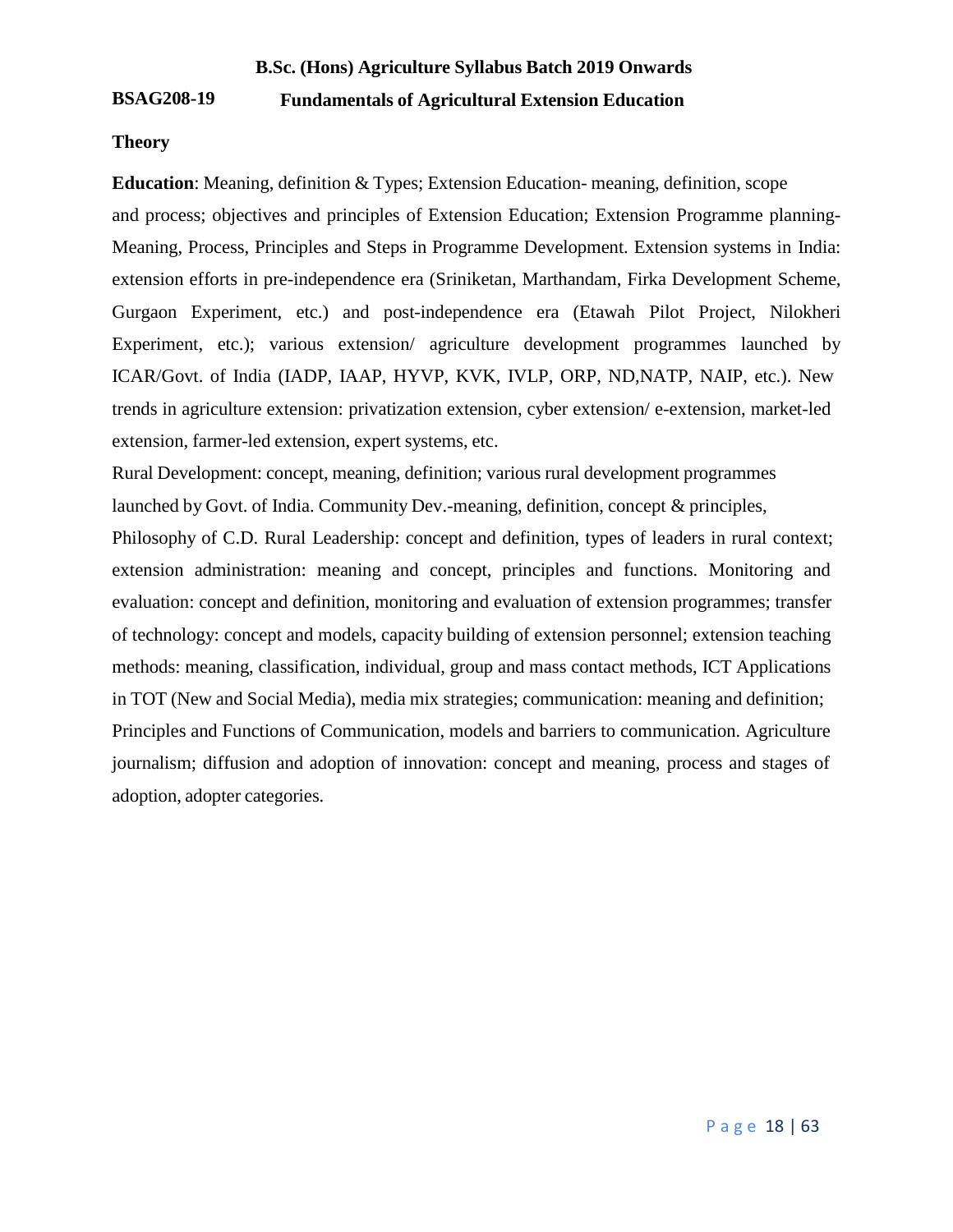# **BSAG209-19 Communication Skills and Personality Development**

# **Theory**

Communication Skills: Structural and functional grammar; meaning and process of communication, verbal and nonverbal communication; listening and note taking, writing skills, oral presentation skills; field diary and lab record; indexing, footnote and bibliographic procedures.

Reading and comprehension of general and technical articles, precise writing, summarizing, abstracting; individual and group presentations, impromptu presentation, public speaking; Group discussion. Organizing seminars and conferences.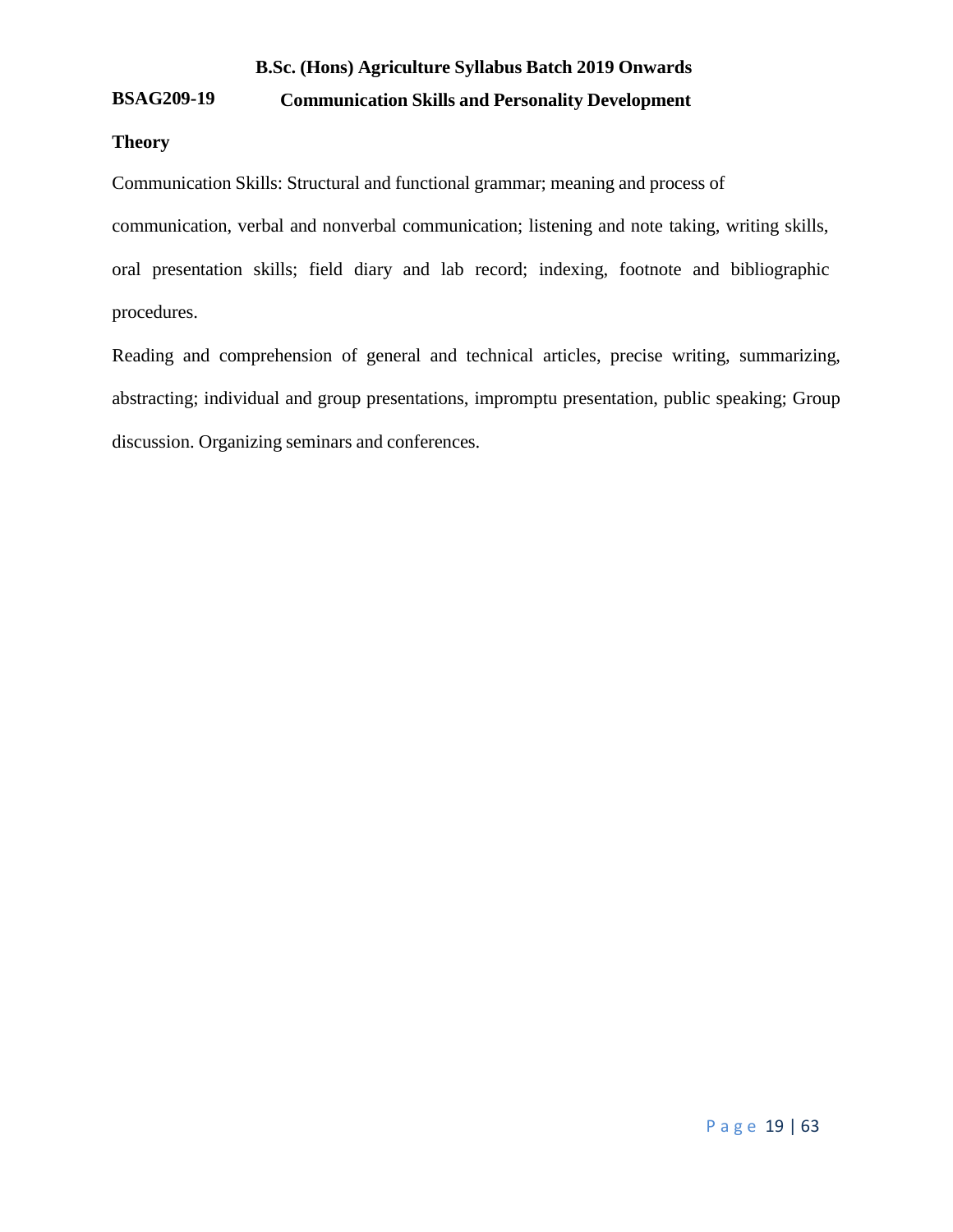# **BSAG210-19 Fundamentals of Genetics (Practical)**

Study of microscope. Study of cell structure. Mitosis and Meiosis cell division. Experiments on monohybrid, dihybrid, trihybrid, test cross and back cross, Experiments on epistatic interactions including test cross and back cross, Practice on mitotic and meiotic cell division, Experiments on probability and Chi-square test. Determination of linkage and cross-over analysis (through two point test cross and three point test cross data). Study on sex linked inheritance in Drosophila. Study of models on DNA and RNA structures.

# **BSAG211-19 Agricultural Microbiology (Practical)**

Introduction to microbiology laboratory and its equipments; Microscope- parts, principles of microscopy, resolving power and numerical aperture. Methods of sterilization. Nutritional media and their preparations. Enumeration of microbial population in soil- bacteria, fungi, actinomycetes. Methods of isolation and purification of microbial cultures. Isolation of *Rhizobium* from legume root nodule. Isolation of *Azotobacter* from soil. Isolation of *Azospirillum* from roots. Isolation of BGA. Staining and microscopic examination of microbes.

# **BSAG212-19 Soil and Water Conservation Engineering (Practical)**

General status of soil conservation in India. Calculation of erosion index. Estimation of soil loss. Measurement of soil loss. Preparation of contour maps. Design of grassed water ways. Design of contour bunds. Design of graded bunds. Design of bench terracing system. Problem on wind erosion.

# **BSAG213-19 Fundamentals of Crop Physiology (Practical)**

Study of plant cells, structure and distribution of stomata, imbibitions, osmosis, plasmolysis, measurement of root pressure, rate of transpiration, Separation of photosynthetic pigments through paper chromatography, Rate of transpiration, photosynthesis, respiration, tissue test for mineral nutrients, estimation of relative water content, Measurement of photosynthetic CO2 assimilation by Infra Red Gas Analyser (IRGA).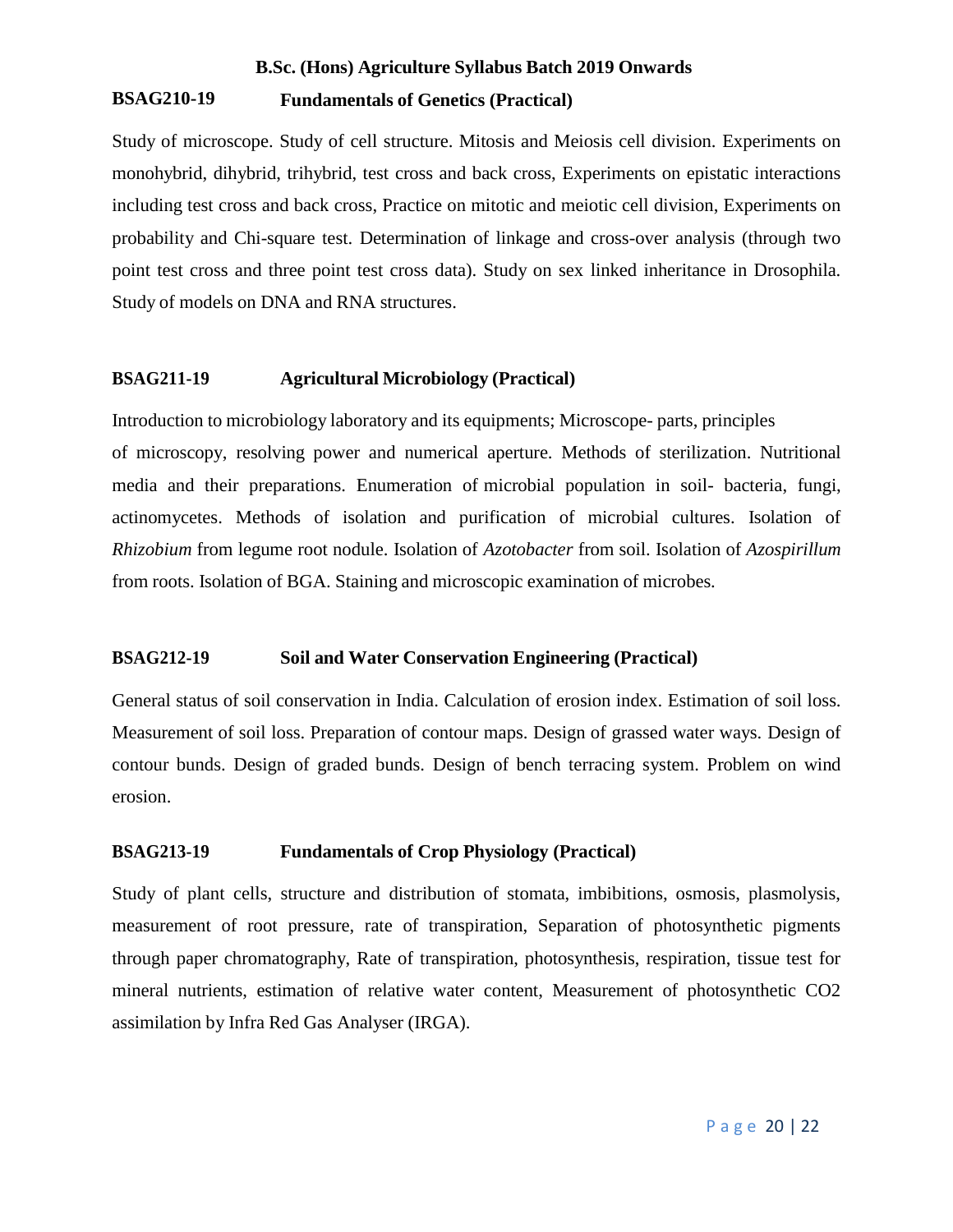# **B.Sc. (Hons) Agriculture Syllabus Batch 2019 Onwards BSAG214-19 Fundamentals of Plant Pathology (Practical)**

Acquaintance with various laboratory equipments and microscopy. Collection and preservation of disease specimen. Preparation of media, isolation and Koch's postulates. General study of different structures of fungi. Study of symptoms of various plant diseases. Study of representative fungal genera. Staining and identification of plant pathogenic bacteria. Transmission of plant viruses. Study of phanerogamic plant parasites.

Study of morphological features and identification of plant parasitic nematodes. Sampling and extraction of nematodes from soil and plant material, preparation of nematode mounting.

# **BSAG215-19 Fundamentals of Entomology (Practical)**

Methods of collection and preservation of insects including immature stages; External features of Grasshopper/Blister beetle; Types of insect antennae, mouthparts and legs; Wing venation, types of wings and wing coupling apparatus. Types of insect larvae and pupae; Dissection of digestive system in insects (Grasshopper); Dissection of male and female reproductive systems in insects (Grasshopper); Study of characters of orders Orthoptera, Dictyoptera, Odonata, Isoptera, Thysanoptera, Hemiptera, Lepidoptera, Neuroptera, Coleoptera, Hymenoptera, Diptera and their families of agricultural importance.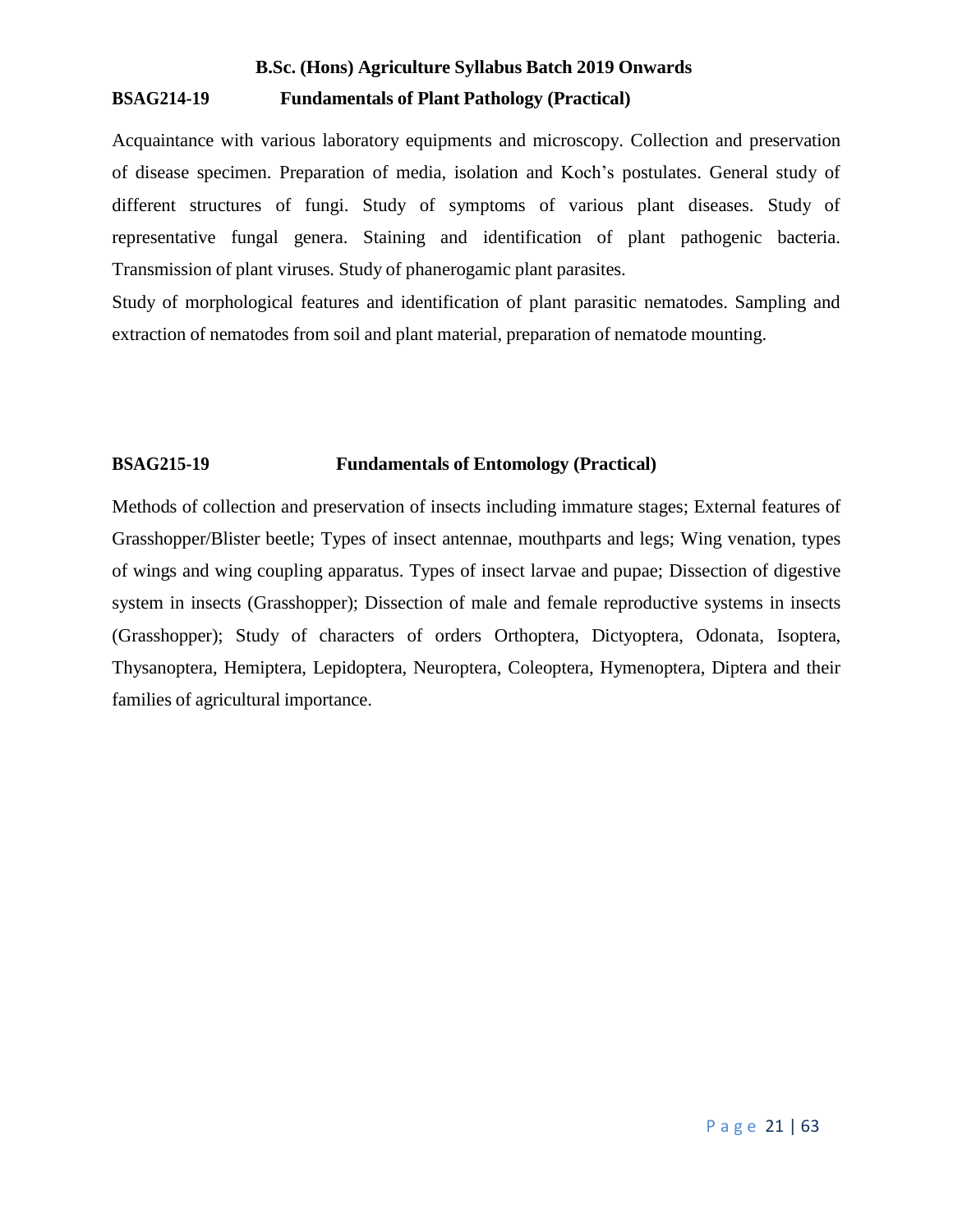# **B.Sc. (Hons) Agriculture Syllabus Batch 2019 Onwards BSAG216-19 Fundamentals of Agricultural Extension Education (Practical)**

To get acquainted with university extension system. Group discussion- exercise; handling and use of audio visual equipments and digital camera and LCD projector; preparation and use of AV aids, preparation of extension literature – leaflet, booklet, folder, pamphlet news stories and success stories; Presentation skills exercise; micro teaching exercise; A visit to village to understand the problems being encountered by the villagers/ farmers; to study organization and functioning of DRDA and other development departments at district level; visit to NGO and learning from their experience in rural development; understanding PRA techniques and their application in village development planning; exposure to mass media: visit to community radio and television studio for understanding the process of programme production; script writing, writing for print and electronic media, developing script for radio and television.

# **BSAG217-19 Communication Skills and Personality Development (Practical)**

Listening and note taking, writing skills, oral presentation skills; field diary and lab record; indexing, footnote and bibliographic procedures. Reading and comprehension of general and technical articles, precise writing, summarizing, abstracting; individual and group presentations.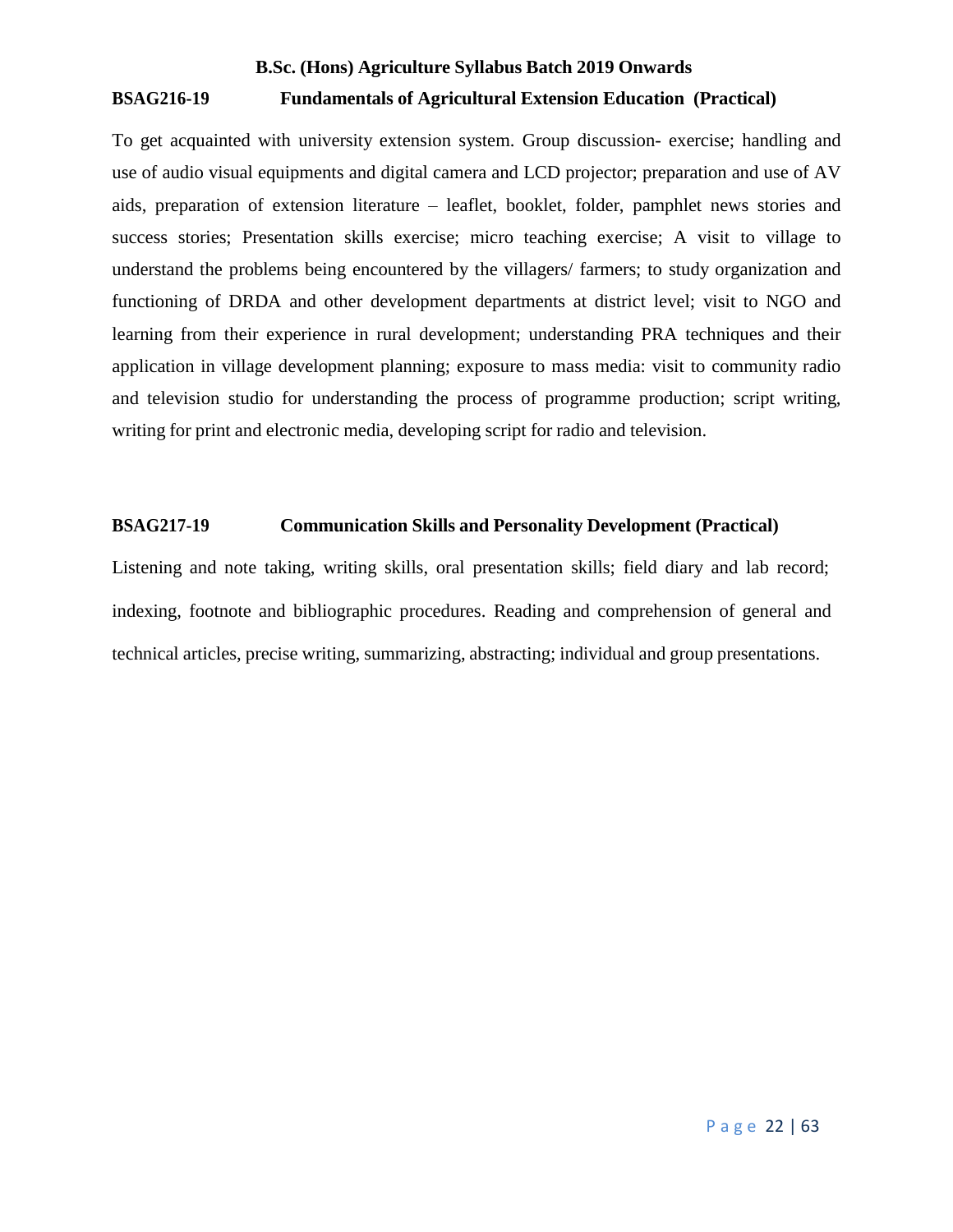# **Semester–Third**

| <b>Course code</b> | <b>Course Title</b>                                                   | Load<br><b>Allocation</b> |                | <b>Marks Distribution</b> |          | <b>Total</b> | <b>Credits</b> |
|--------------------|-----------------------------------------------------------------------|---------------------------|----------------|---------------------------|----------|--------------|----------------|
|                    |                                                                       | L                         | P              | Internal                  | External |              |                |
| BSAG-301-19        | Crop Production Technology - I<br>(Kharif Crops)                      | $\mathbf{1}$              | $\overline{0}$ | 40                        | 60       | 100          | $\mathbf{1}$   |
| <b>BSAG-302-19</b> | <b>Fundamentals of Plant Breeding</b>                                 |                           | $\mathbf{0}$   | 40                        | 60       | 100          | $\overline{2}$ |
| BSAG-303-19        | Agricultural Finance and Cooperation                                  |                           | $\Omega$       | 40                        | 60       | 100          | $\overline{2}$ |
| <b>BSAG-304-19</b> | <b>Agri-Informatics</b>                                               |                           | $\overline{0}$ | 40                        | 60       | 100          | $\mathbf{1}$   |
| BSAG-305-19        | Farm Machinery and Power                                              | 1                         | $\overline{0}$ | 40                        | 60       | 100          | $\mathbf{1}$   |
| BSAG-306-19        | Production Technology for<br><b>Vegetables and Spices</b>             | $\mathbf{1}$              | $\Omega$       | 40                        | 60       | 100          | 1              |
| <b>BSAG-307-19</b> | <b>Environmental Studies and</b><br><b>Disaster Management</b>        | 3                         | $\mathbf{0}$   | 40                        | 60       | 100          | $\overline{3}$ |
| BSAG-308-19        | <b>Statistical Methods</b>                                            | $\mathbf{1}$              | $\overline{0}$ | 40                        | 60       | 100          | $\mathbf{1}$   |
| <b>BSAG-309-19</b> | <b>Livestock and Poultry</b><br>Management                            | $\overline{2}$            | $\overline{0}$ | 40                        | 60       | 100          | $\overline{2}$ |
| BSAG-310-19        | Crop Production Technology - I<br>(Kharif Crops) (Practical)          | $\overline{0}$            | $\overline{2}$ | 20                        | 30       | 50           | $\mathbf{1}$   |
| <b>BSAG-311-19</b> | <b>Fundamentals of Plant Breeding</b><br>(Practical)                  | $\overline{0}$            | $\overline{2}$ | 20                        | 30       | 50           | $\mathbf{1}$   |
| BSAG-312-19        | <b>Agricultural Finance and Cooperation</b><br>(Practical)            | $\Omega$                  | $\overline{2}$ | 20                        | 30       | 50           | $\mathbf{1}$   |
| <b>BSAG-313-19</b> | <b>Agri-Informatics (Practical)</b>                                   | $\mathbf{0}$              | $\overline{2}$ | 20                        | 30       | 50           | $\mathbf{1}$   |
| BSAG-314-19        | Farm Machinery and Power (Practical)                                  | $\theta$                  | $\overline{2}$ | 20                        | 30       | 50           | $\mathbf{1}$   |
| <b>BSAG-315-19</b> | <b>Production Technology for Vegetables</b><br>and Spices (Practical) | $\mathbf{0}$              | $\overline{2}$ | 20                        | 30       | 50           | $\mathbf{1}$   |
| <b>BSAG-316-19</b> | <b>Environmental Studies and Disaster</b><br>Management (Practical)   | $\mathbf{0}$              | $\overline{2}$ | 20                        | 30       | 50           | $\mathbf{1}$   |
| BSAG-317-19        | <b>Statistical Methods (Practical)</b>                                | $\boldsymbol{0}$          | $\overline{2}$ | 20                        | 30       | 50           | $\mathbf{1}$   |
| <b>BSAG-318-19</b> | <b>Livestock and Poultry</b><br><b>Management</b> (Practical)         | $\mathbf{0}$              | $\overline{2}$ | 20                        | 30       | 50           | $\mathbf{1}$   |
| Total              |                                                                       | 14                        | 18             | 540                       | 810      | 1350         | 23             |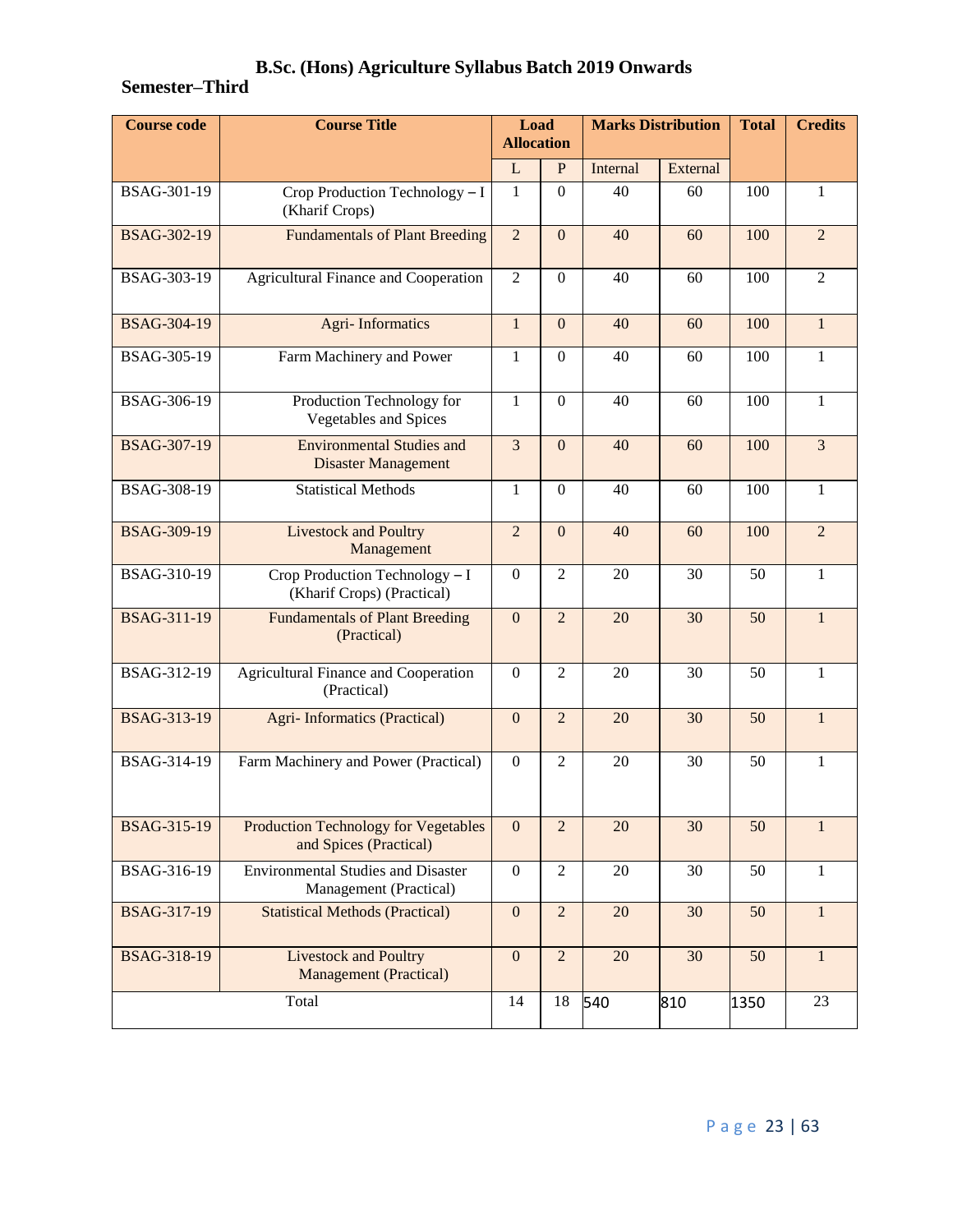# **BSAG-301-19 Crop Production Technology – I (Kharif Crops)**

Origin, geographical distribution, economic importance, soil and climatic requirements, varieties, cultural practices and yield of Kharif crops; Cereals – rice, maize and sorghum;, Pulses - pigeonpea, mungbean, urdbean and soybean; Oilseeds- groundnut; Fibre crops- cotton & jute; Forage cropssorghum, cowpea, cluster bean and napier

# **Recommended books**

 $\overline{\phantom{a}}$ 

- 1. Handbook of agriculture ICAR
- 2. Package of practices for kharif crops- PAU
- 3. Text book of field crop production- food grains ICAR
- 4. Text book of field crop production commercial crops ICAR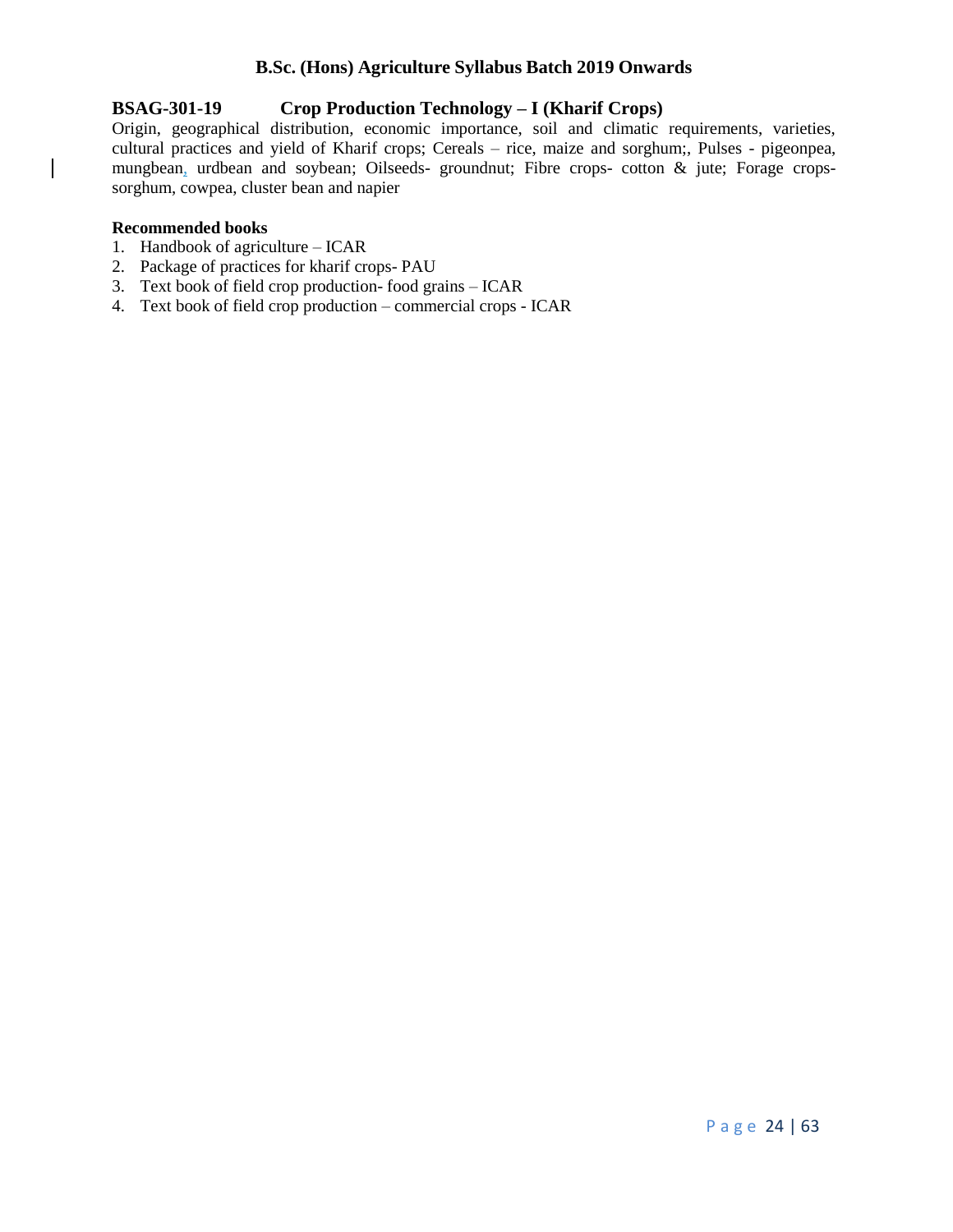# **B.Sc. (Hons) Agriculture Syllabus Batch 2019 Onwards BSAG-302-19 Fundamentals of Plant Breeding**

Historical development, concept, nature and role of plant breeding, major achievements and future prospects; Genetics in relation to plant breeding, modes of reproduction and apomixes, selfincompatibility and male sterility- genetic consequences, cultivar options. Domestication, Acclimatization and Introduction; Centres of origin/ diversity, components of Genetic variation; Heritability and genetic advance; Genetic basis and breeding methods in self- pollinated crops - mass and pure line selection, hybridization techniques and handling of segregating population; Multiline concept. Concepts of population genetics and Hardy-Weinberg Law, Genetic basis and methods of breeding cross pollinated crops, modes of selection; Population improvement Schemes Ear to row method, Modified Ear to Row, recurrent selection schemes; Heterosis and inbreeding depression, development of inbred lines and hybrids, composite and synthetic varieties; Breeding methods in asexually propagated crops, clonal selection and hybridization; Maintenance of breeding records and data collection; Wide hybridization and pre-breeding; Polyploidy in relation to plant breeding, mutation breeding-methods and uses; Breeding for important biotic and abiotic stresses; Biotechnological tools-DNA markers and marker assisted selection. Participatory plant breeding; Intellectual Property Rights, Patenting, Plant Breeders and & Farmer's Rights.

# **Recommended books**

- 1. Plant Breeding Principles and Methods by B. D. Singh Kalyani publishers
- 2. Principles and Practices Plant Breeding by J. R. Sharma McGraw Hill Publishing company Limited
- 3. Introduction to Plant Breeding by R. C. Choudhary- Oxford and IBH. Publishing Company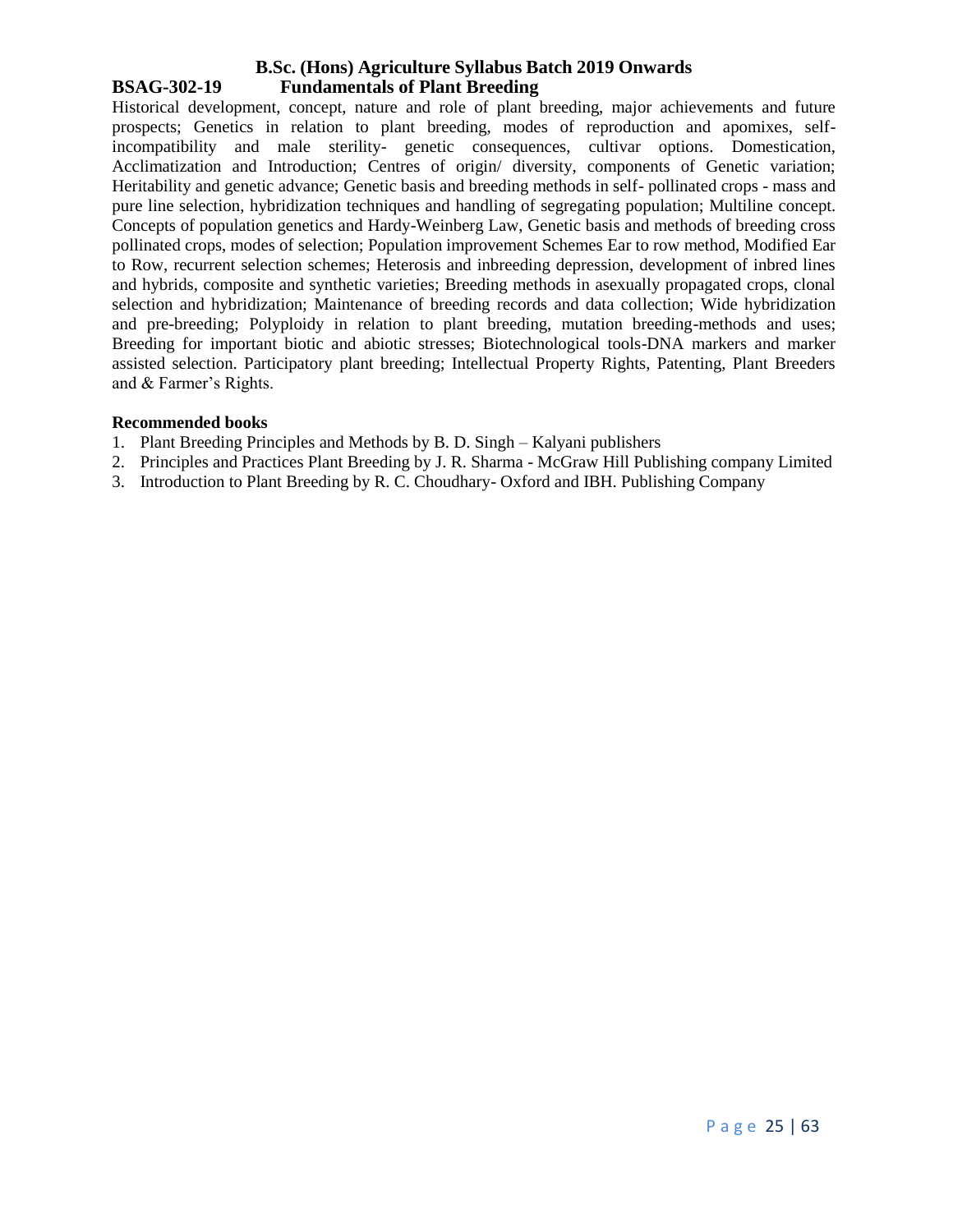# **B.Sc. (Hons) Agriculture Syllabus Batch 2019 Onwards BSAG-303-19 Agricultural Finance and Cooperation**

Agricultural Finance- meaning, scope and significance; Credit needs and its role in Indian agriculture. Agricultural credit: meaning, definition, need and its classifications. Credit analysis: 4 R's, and 3C's of credits. Sources of agricultural finance: institutional and non-institutional sources, commercial banks, social control and nationalization of commercial banks, Micro financing including KCC. Lead bank scheme, RRBs, Scale of finance and unit cost. An introduction to higher financing institutions – RBI, NABARD, ADB, IMF, World Bank, Insurance and Credit Guarantee Corporation of India. Cost of credit. Recent developments in agricultural credit. Preparation and analysis of financial statements – Balance Sheet and Income Statement. Basic guidelines for preparation of project reports- Bank norms – SWOT analysis. Agricultural Cooperation – Meaning, brief history of cooperative development in India, objectives, principles of cooperation, significance of cooperatives in Indian agriculture. Agricultural Cooperation in India- credit, marketing, consumer and multi-purpose cooperatives, farmers' service cooperative societies, processing cooperatives, farming cooperatives, cooperative warehousing; role of ICA, NCUI, NCDC, NAFED.

#### **Books recommended**

- 1. Cooperation in India- .F. Banerjee
- 2. Agricultural Economics by Joginder Singh Kalyani publishers
- 3. All-India Rural Credit Survey Review Committee Report RBI
- 4. All India Debt and Investment Survey, various issus, NSSO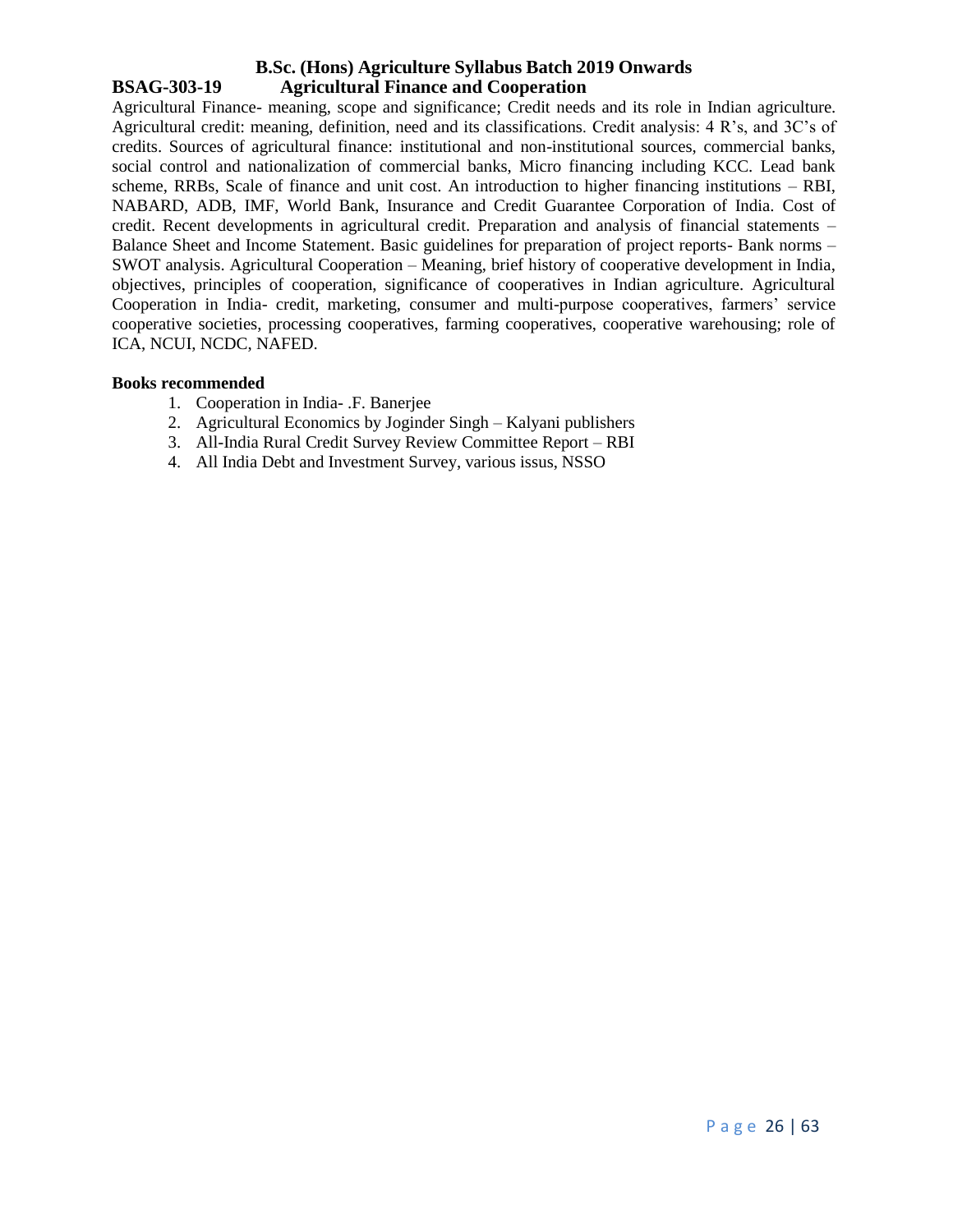# **B.Sc. (Hons) Agriculture Syllabus Batch 2019 Onwards BSAG-304-19 Agri- Informatics**

Introduction to Computers, Operating Systems, definition and types, Applications of MS Office for document creation & Editing, Data presentation, Interpretation and Graph creation, Statistical analysis, Mathematical expressions, Database, concepts and types, uses of DBMS in Agriculture, World Wide Web (WWW): Concepts and components. Introduction to computer programming languages, concepts and standard input/output operations. e-Agriculture, concepts and applications, Use of ICT in Agriculture. Computer Models for understanding plant processes. IT application for computation of water and nutrient requirement of crops, Computer-controlled devices (automated systems) for Agriinput management, Smartphone Apps in Agriculture for farm advises, market price, postharvest management etc; Geospatial technology for generating valuable agri-information. Decision support systems, concepts, components and applications in Agriculture, Agriculture Expert System, Soil Information Systems etc for supporting Farm decisions. Preparation of contingent crop-planning using IT tools.

#### **Recommended books**

Extension communication and Management – G.I. Ray Education and Communication for Development – O.P.Dharma and O.P.Bhatnagar Extension Education – Ranjit Singh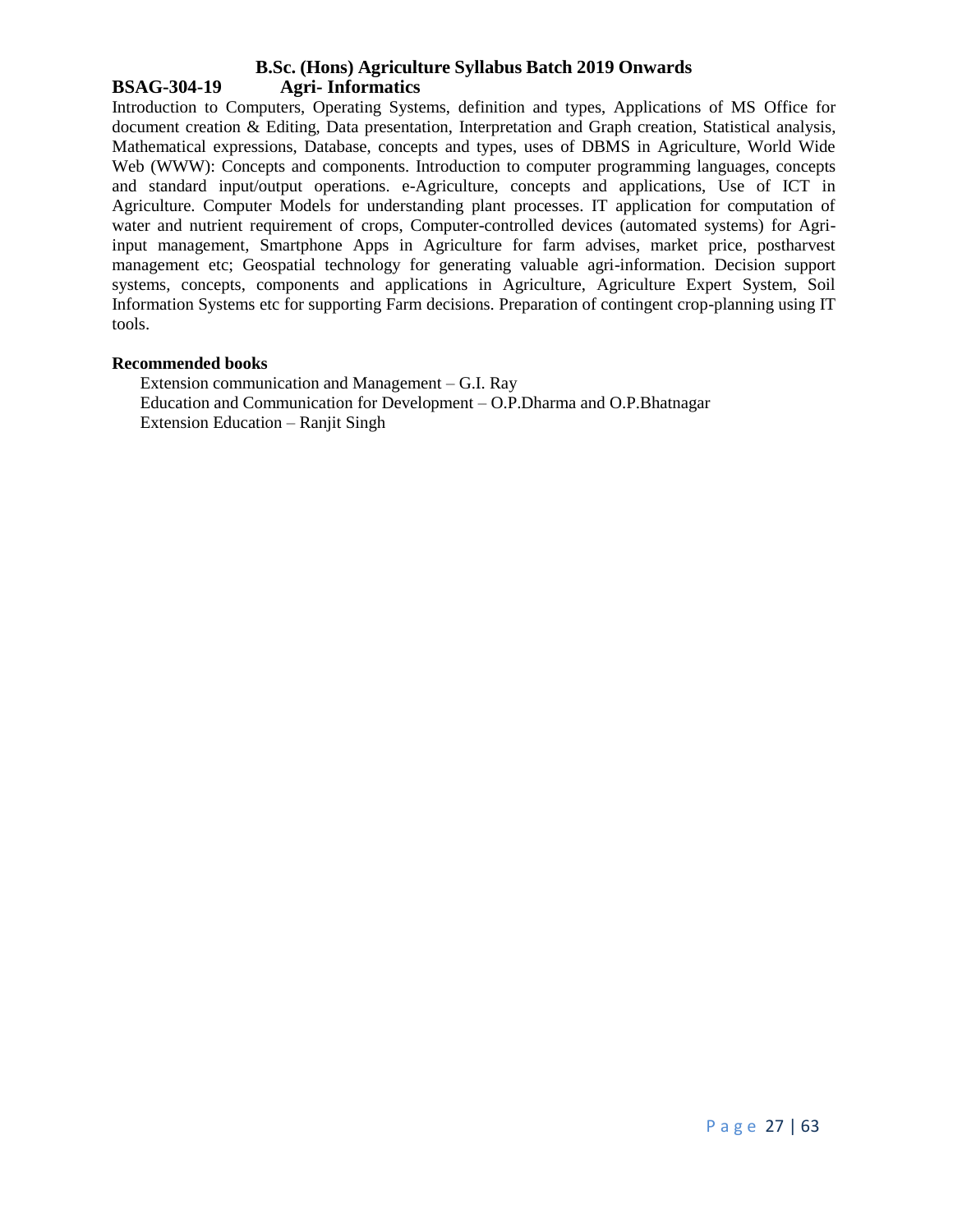# **B.Sc. (Hons) Agriculture Syllabus Batch 2019 Onwards BSAG-305-19 Farm Machinery and Power**

Status of Farm Power in India, Sources of Farm Power , I.C. engines, working principles of I C engines, comparison of two stroke and four stroke cycle engines, Study of different components of I.C. engine, I.C. engine terminology and solved problems, Familiarization with different systems of I.C. engines: Air cleaning, cooling, lubrication ,fuel supply and hydraulic control system of a tractor, Familiarization with Power transmission system : clutch, gear box, differential and final drive of a tractor , Tractor types, Cost analysis of tractor power and attached implement, Familiarization with Primary and Secondary Tillage implement, Implement for hill agriculture, implement for intercultural operations, Familiarization with sowing and planting equipment, calibration of a seed drill and solved examples, Familiarization with Plant Protection equipment, Familiarization with harvesting and threshing equipment.

# **Recommended books**

- 1. 'Farm Machinery and Equipment', Tata McGraw Hill Publishing Co.
- 2. 'Farm Power and Machinery', Kitab Mahal.
- 3. S.C Jain and C.R. Rai, 'Tractor Engine'.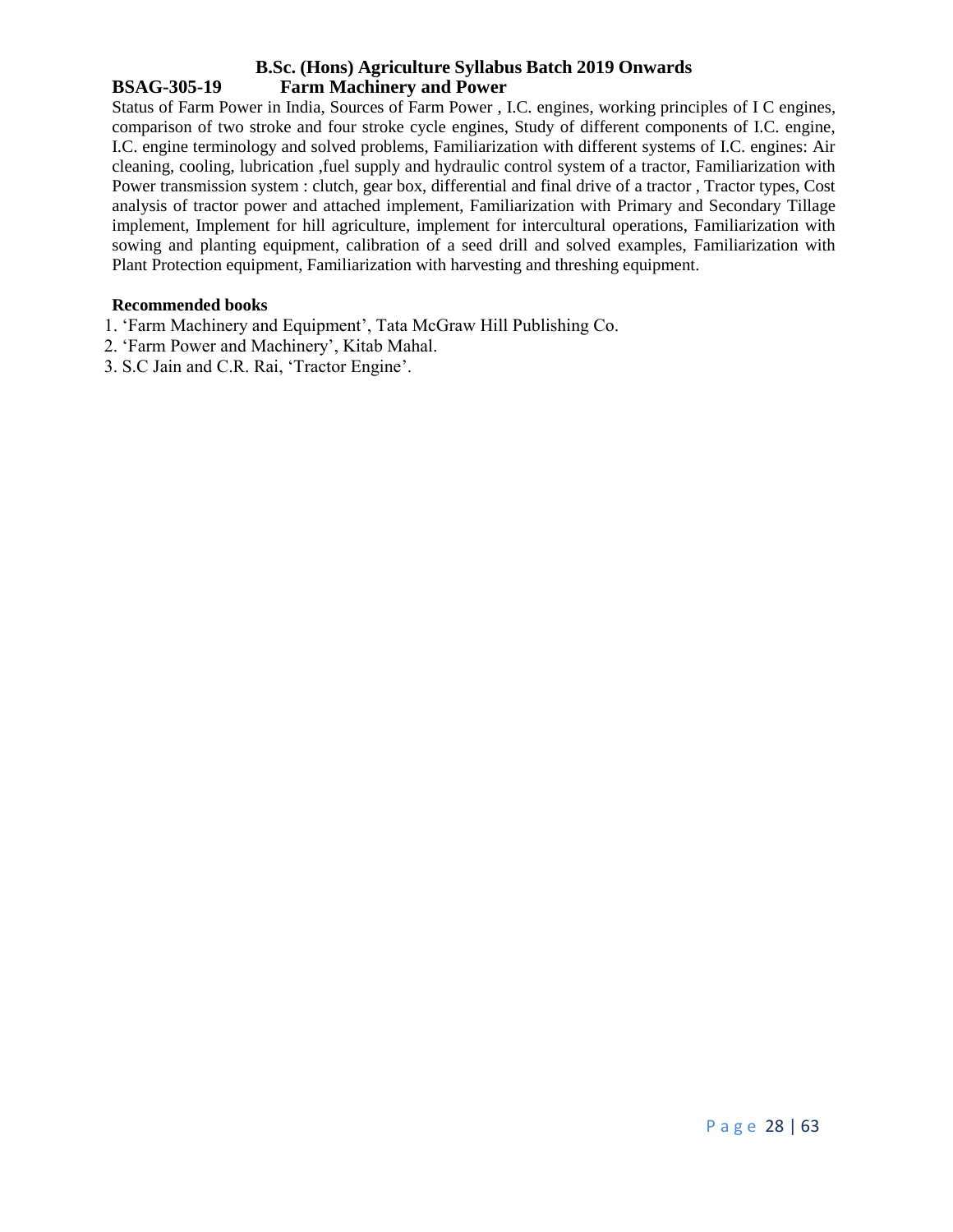# **B.Sc. (Hons) Agriculture Syllabus Batch 2019 Onwards BSAG-306-19 Production Technology for Vegetables and Spices**

Importance of vegetables & spices in human nutrition and national economy, kitchen gardening, Origin, area, climate, soil, improved varieties and cultivation practices such as time of sowing, transplanting techniques, planting distance, fertilizer requirements, irrigation, weed management, harvesting and yield, physiological disorders, of important vegetable and spices (Tomato, Brinjal, Chilli, Capsicum, Cucumber, Melons, Gourds, Pumpkin, French bean, Peas; Cole crops such as Cabbage, Cauliflower, Knol-khol; Bulb crops such as Onion, Garlic; Root crops such as Carrot, Radish, Beetroot; Tuber crops such as Potato; Leafy vegetables such as Amaranth, Palak. Perennial vegetables).

# **Recommended Books**

1. H.C. and W.C. Kelly, 'Vegetables Crops', Tata McGraw Hill.

2. D.V.S. Chauhan, 'Vegetable Production in India', Ram Prasad & Sons, Agra.

3. T.K. Bose, 'Vegetables', Naya Prokash, Calcutta.

4. S.P. Singh, 'Production Technology of Vegetables Crops', Agril. Res. Communication Centre, Karnal.

5. B. Choudhary, 'Vegetables', NBT, New Delhi.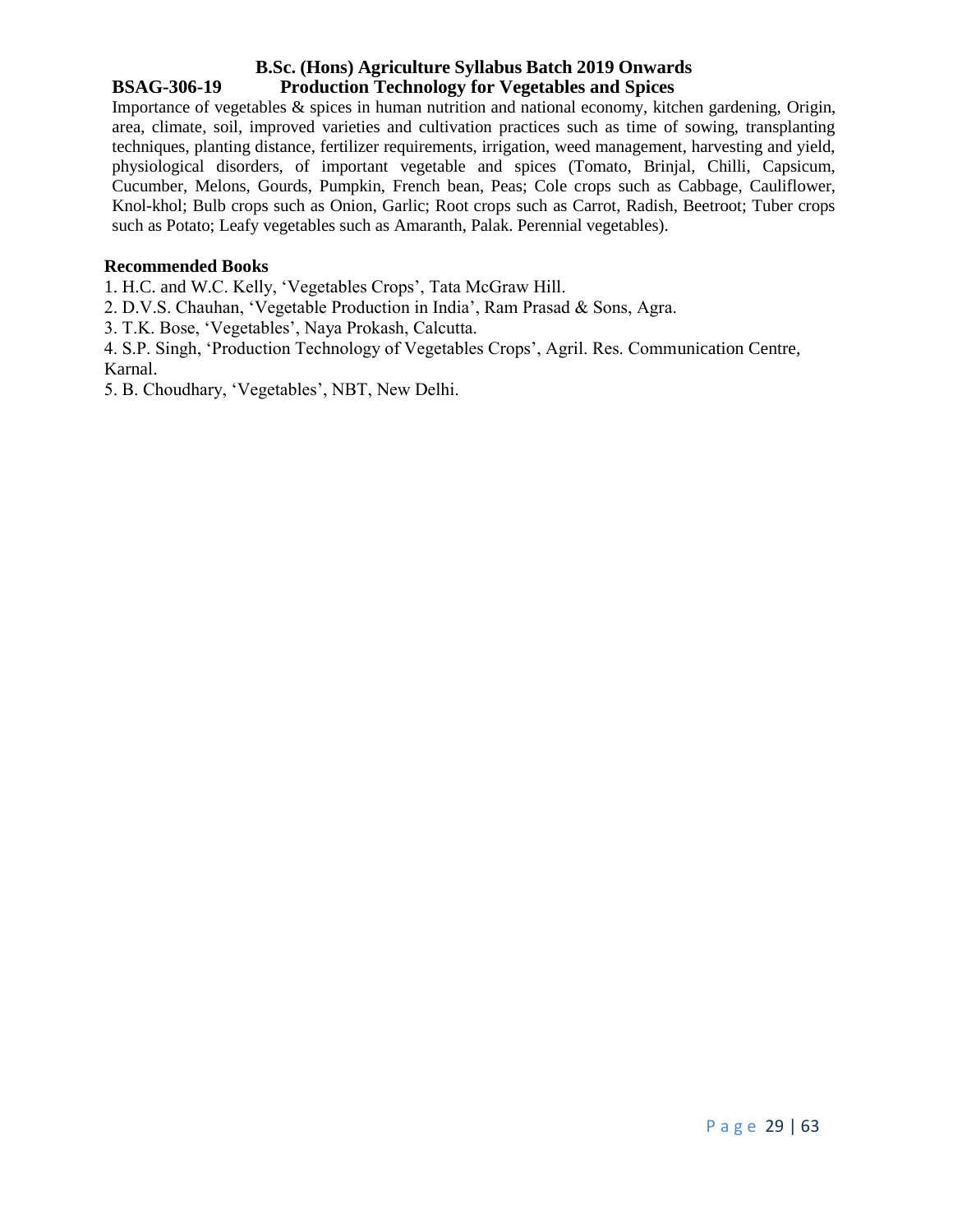# **B.Sc. (Hons) Agriculture Syllabus Batch 2019 Onwards BSAG-307-19 Environmental Studies and Disaster Management**

Multidisciplinary nature of environmental studies Definition, scope and importance. Natural Resources: Renewable and non-renewable resources, Natural resources and associated problems. a) Forest resources: Use and over-exploitation, deforestation, case studies. Timber extraction, mining, dams and their effects on forest and tribal people. b) Water resources: Use and over-utilization of surface and ground water, floods, drought, conflicts over water, dams-benefits and problems. c) Mineral resources: Use and exploitation, environmental effects of extracting and using mineral resources, case studies. d) Food resources: World food problems, changes caused by agriculture and overgrazing, effects of modern agriculture, fertilizer-pesticide problems, water logging, salinity, case studies. e) Energy resources: Growing energy needs, renewable and nonrenewable energy sources, use of alternate energy sources-Case studies. f) Land resources: Land as a resource, land degradation, man induced landslides, soil erosion and desertification. • Role of an individual in conservation of natural resources. • Equitable use of resources for sustainable lifestyles. Ecosystems: Concept of an ecosystem, Structure and function of an ecosystem, Producers, consumers and decomposers, Energy flow in the ecosystem. Ecological succession, Food chains, food webs and ecological pyramids. Introduction, types, characteristic features, structure and function of the following ecosystem: a. Forest ecosystem b. Grassland ecosystem c. Desert ecosystem d. Aquatic ecosystems (ponds, streams, lakes, rivers, oceans, estuaries)

Biodiversity and its conservation: - Introduction, definition, genetic, species & ecosystem diversity and bio-geographical classification of India. Value of biodiversity: consumptive use, productive use, social, ethical, aesthetic and option values. Biodiversity at global, National and local levels, India as a megadiversity nation. Hot-sports of biodiversity. Threats to biodiversity: habitat loss, poaching of wildlife, man-wildlife conflicts. Endangered and endemic species of India. Conservation of biodiversity: In-situ and Ex-situ conservation of biodiversity. Environmental Pollution: definition, cause, effects and control measures of: a. Air pollution b. Water pollution c. Soil pollution d. Marine pollution e. Noise pollution f. Thermal pollution g. Nuclear hazards. Solid Waste Management: causes, effects and control measures of urban and industrial wastes. Role of an individual in prevention of pollution. Social Issues and the Environment: From Unsustainable to Sustainable development, Urban problems related to energy, Water conservation, rain water harvesting, watershed management. Environmental ethics: Issues and possible solutions, climate change, global warming, acid rain, ozone layer depletion, nuclear accidents and holocaust. Dies. Wasteland reclamation. Consumerism and waste products. Environment Protection Act. Air (Prevention and Control of Pollution) Act. Water (Prevention and control of Pollution) Act. Wildlife Protection Act. Forest Conservation Act. Issues involved in enforcement of environmental legislation. Public awareness. Human Population and the Environment: population growth, variation among nations, population explosion, Family Welfare Programme. Environment and human health: Human Rights, Value Education, HIV/AIDS. Women and Child Welfare. Role of Information Technology in Environment and human health.

#### Disaster Management:

Natural Disasters- Meaning and nature of natural disasters, their types and effects. Floods, drought, cyclone, earthquakes, landslides, avalanches, volcanic eruptions, Heat and cold waves, Climatic change: global warming, Sea level rise, ozone depletion. Man Made Disasters- Nuclear disasters, chemical disasters, biological disasters, building fire, coal fire, forest fire, oil fire, air pollution, water pollution, deforestation, industrial waste water pollution, road accidents, rail accidents, air accidents, sea accidents. Disaster Management- Effect to migrate natural disaster at national and global levels. International strategy for disaster reduction. Concept of disaster management, national disaster management framework; financial arrangements; role of NGOs, community –based organizations and media. Central, state, district and local administration; Armed forces in disaster response; Disaster response; Police and other organizations.

# **Recommended books**

1. Changing Scenario of Punjab Agriculture-An Ecological Perspective- Joginder Singh, G.S.Dhaliwal & N.S.Randhawa CRRID Nov.1997.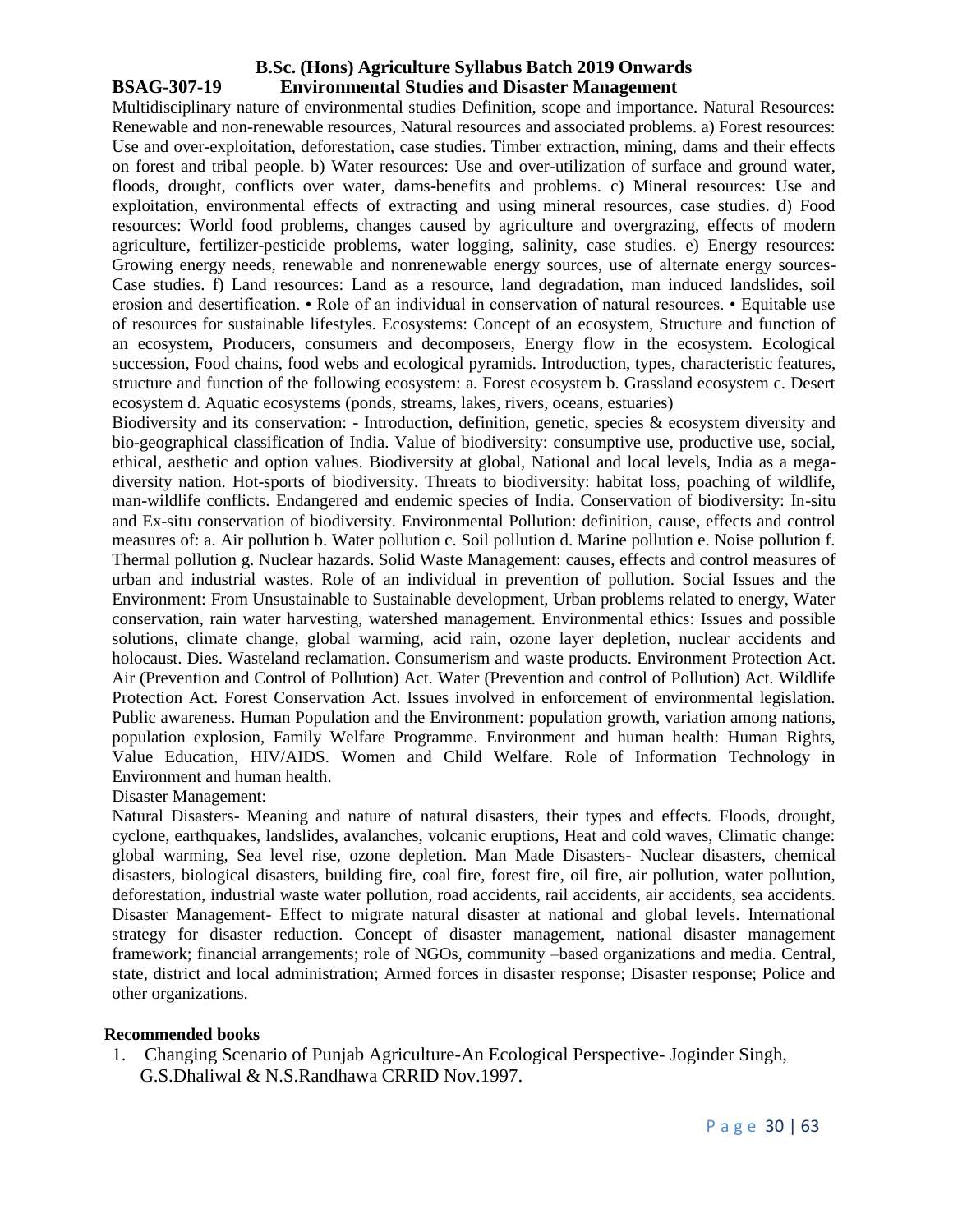- 2. Environmental Hazards and Disasters: Contexts, Perspectives and Management -Bimal Kanti [Paul](https://www.google.co.in/search?tbo=p&tbm=bks&q=inauthor:%22Bimal+Kanti+Paul%22) John Wiley & Sons
- 3. Disaster Management and Risk Reduction: Role of Environmental Knowledge Anil K. Gupta, Sreeja S. Nair, Sandhya Chatterji, Narosa Publishing House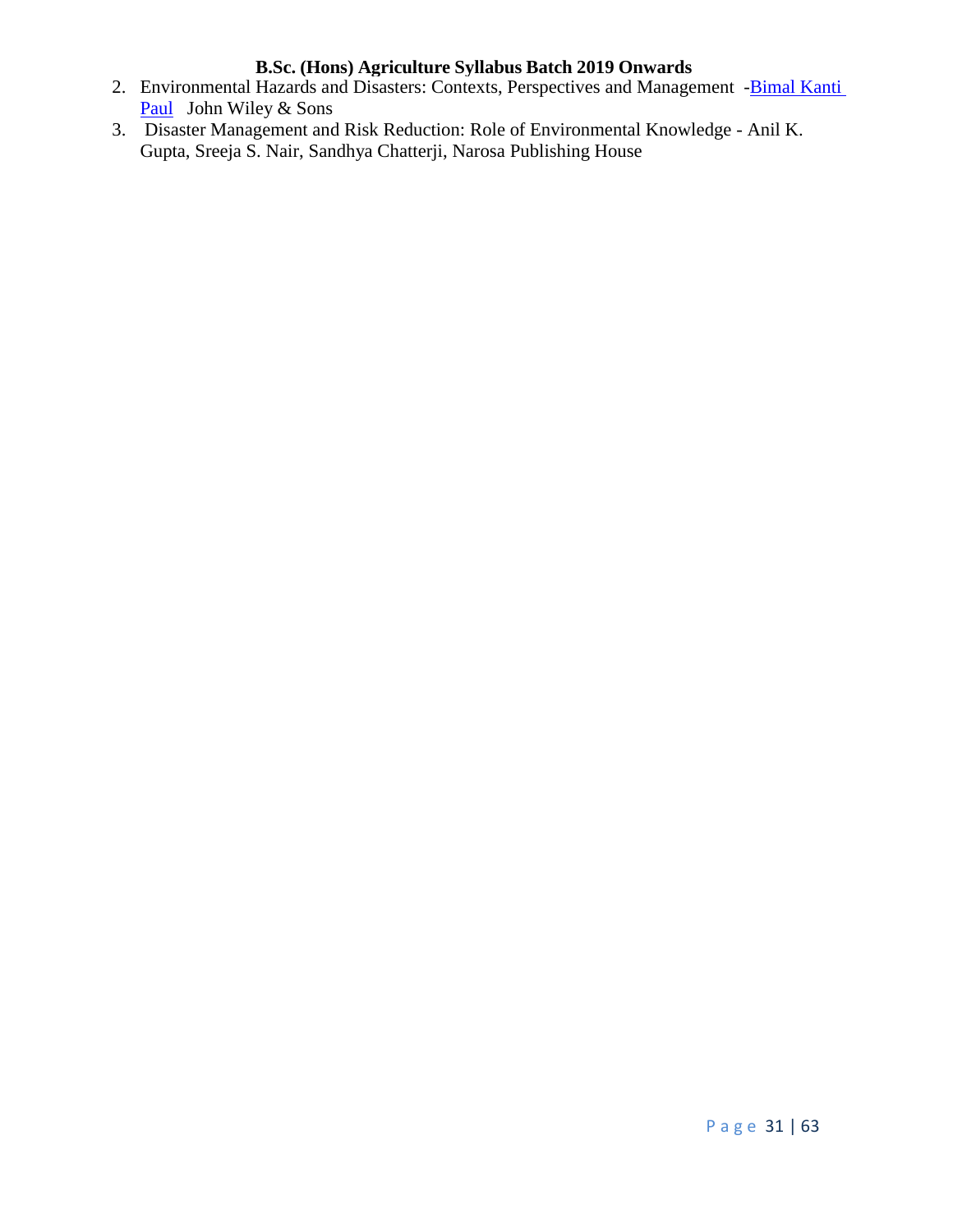# **B.Sc. (Hons) Agriculture Syllabus Batch 2019 Onwards BSAG-308-19 Statistical Methods**

Introduction to Statistics and its Applications in Agriculture, Graphical Representation of Data, Measures of Central Tendency & Dispersion, Definition of Probability, Addition and Multiplication Theorem (without proof). Simple Problems Based on Probability. Binomial & Poisson Distributions, Definition of Correlation, Scatter Diagram. Karl Pearson's Coefficient of Correlation. Linear Regression Equations. Introduction to Tests of Significance, One sample & two sample test t for Means, Chi-Square Test of Independence of Attributes in 2 ×2 Contingency Table. Introduction to Analysis of Variance, Analysis of One Way Classification. Introduction to Sampling Methods, Sampling versus Complete Enumeration, Simple Random Sampling with and without replacement, Use of Random Number Tables for selection of Simple Random Sample.

#### **Recommended books**

- 1. Statistical methods for agricultural workers- R.S. Chandel
- 2. Research Methodology C R Kothari and Gaurav Garg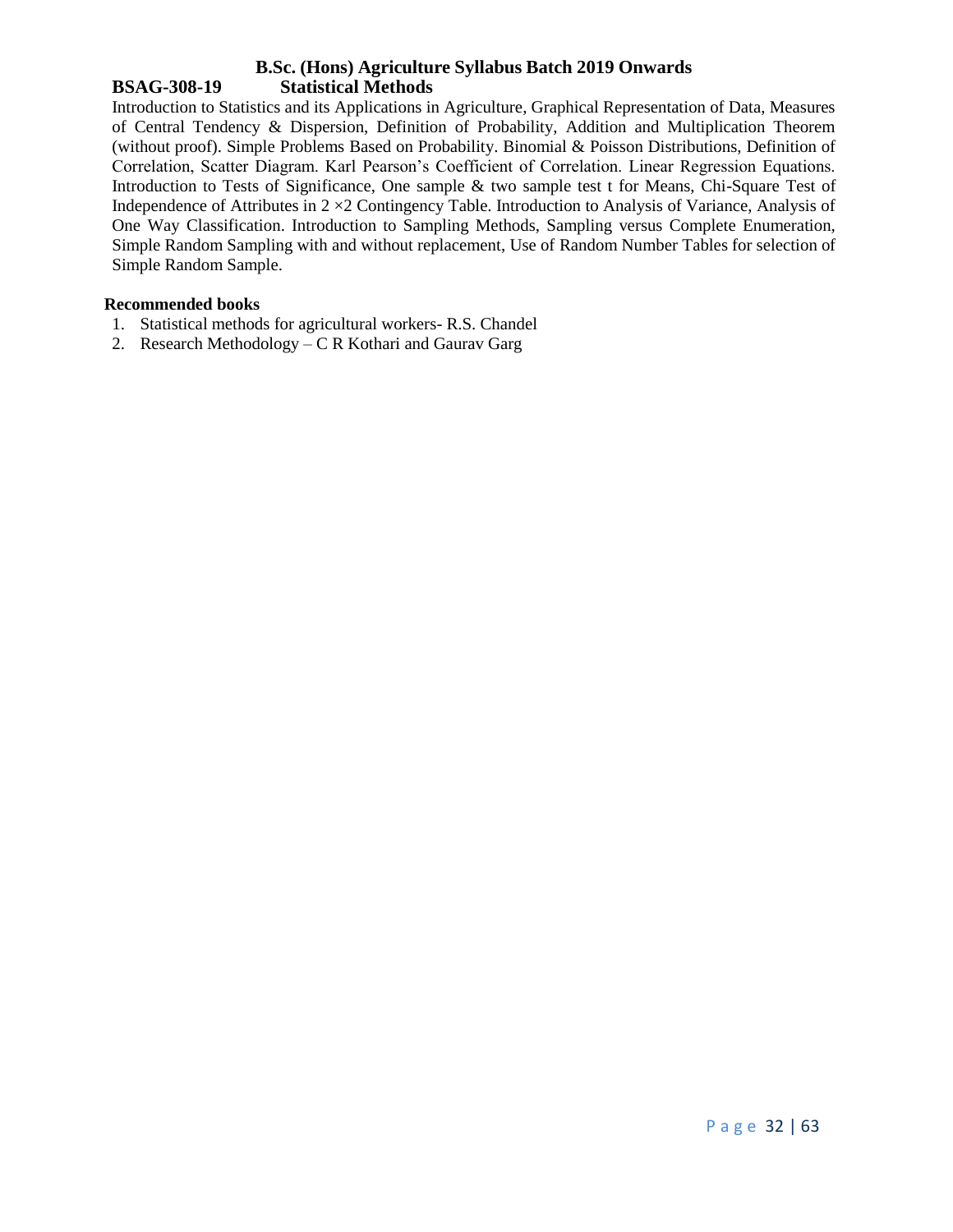# **B.Sc. (Hons) Agriculture Syllabus Batch 2019 Onwards BSAG-309-19 Livestock and Poultry Management**

Role of livestock in the national economy. Reproduction in farm animals and poultry. Housing principles, space requirements for different species of livestock and poultry. Management of calves, growing heifers and milch animals. Management of sheep, goat and swine. Incubation, hatching and brooding. Management of growers and layers. Important Indian and exotic breeds of cattle, buffalo, sheep, goat, swine and poultry. Improvement of farm animals and poultry. Digestion in livestock and poultry. Classification of feedstuffs. Proximate principles of feed. Nutrients and their functions. Feed ingredients for ration for livestock and poultry. Feed supplements and feed additives. Feeding of livestock and poultry. Introduction of livestock and poultry diseases. Prevention (including vaccination schedule) and control of important diseases of livestock and poultry.

# **Recommended books**

- 1. A textbook of Animal Husbandry- G.C. Banerjee
- 2. Dairy Bovine Production C.K.Thomas and NSR Shastry
- 3. Livestock Production Management CK Thomas and NSR Shastry
- 4. Handbook of Animal Husbandry ICAR Publication
- 5. Poultry Production Management- R A Singh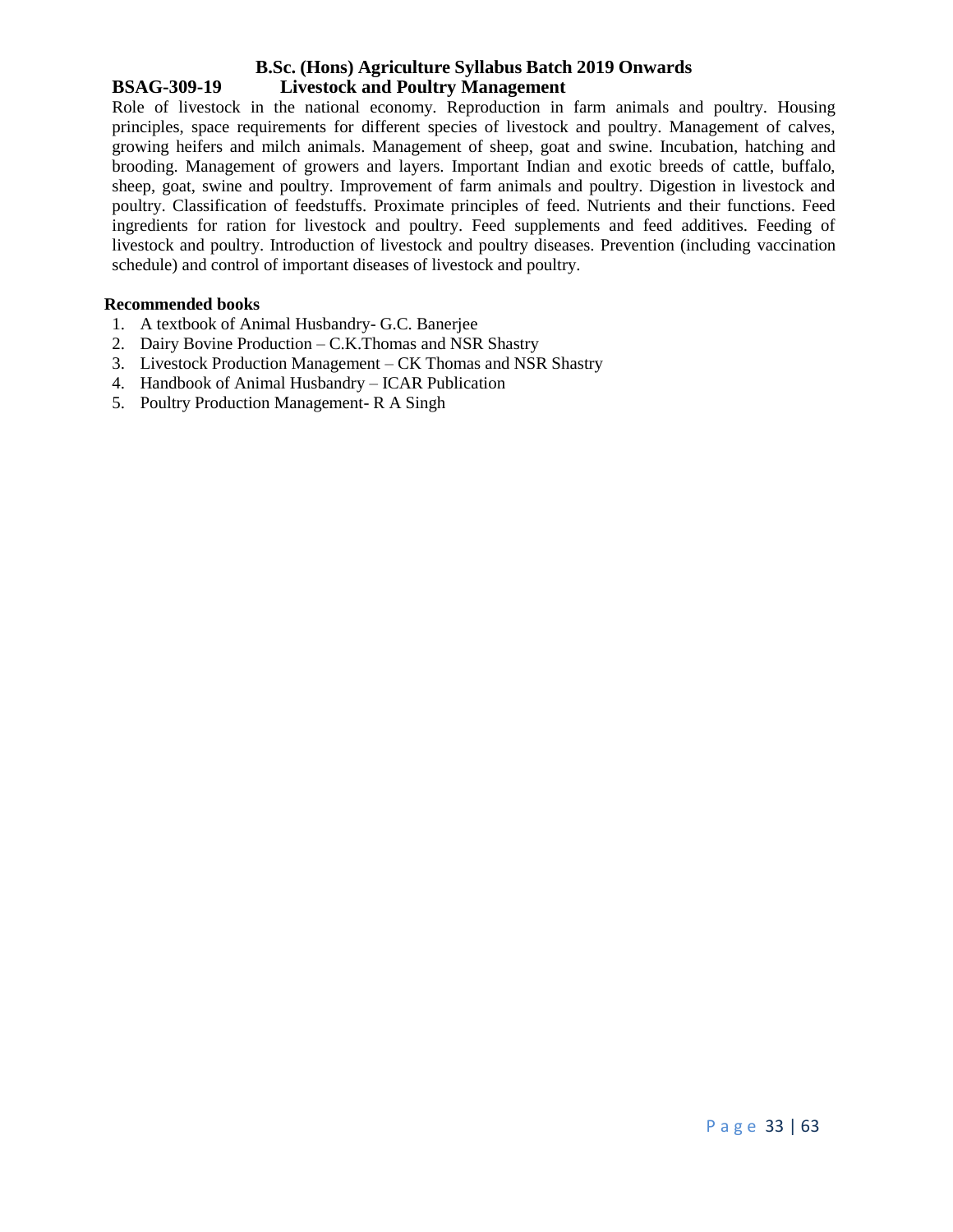# **B.Sc. (Hons) Agriculture Syllabus Batch 2019 Onwards BSAG-310-19 Crop Production Technology – I (Kharif Crops) (Practical)**

Rice nursery preparation and, transplanting, sowing of soybean, pigeonpea and mungbean. maize, groundnut and cotton, effect of seed size on germination and seedling vigour of kharif season crops, effect of sowing depth on germination of kharif crops, identification of weeds in kharif season crops, top dressing and foliar feeding of nutrients, study of yield contributing characters and yield calculation of kharif season crops, study of crop varieties and important agronomic experiments at experimental farm, study of forage experiments, morphological description of kharif season crops, visit to research centres of related crops.

# **BSAG-311-19 Fundamentals of Plant Breeding (Practical)**

Plant Breeder's kit, Study of germplasm of various crops. Study of floral structure of self-pollinated and cross pollinated crops. Emasculation and hybridization techniques in self & cross pollinated crops. Consequences of inbreeding on genetic structure of resulting populations. Study of male sterility system. Handling of segregation populations. Designs used in plant breeding experiments, analysis of Randomized Block Design. To work out the mode of pollination in a given crop and extent of natural out-crossing. Prediction of performance of double cross hybrids.

# **BSAG-312-19 Agricultural Finance and Cooperation (Practical)**

Determination of most profitable level of capital use. Optimum allocation of limited amount of capital among different enterprises. Analysis of progress and performance of cooperatives using published data. Analysis of progress and performance of commercial banks and RRBs using published data. Visit to a commercial bank, cooperative bank and cooperative society to acquire firsthand knowledge of their management, schemes and procedures. Estimation of credit requirement of farm business – A case study. Preparation and analysis of balance sheet – A case study. Preparation and analysis of income statement – A case study. Appraisal of a loan proposal– A case study. Techno-economic parameters for preparation of projects. Preparation of Bankable projects for various agricultural products and its value added products. Seminar on selected topics.

# **BSAG-313-19 Agri- Informatics (Practical)**

Study of Computer Components, accessories, practice of important DOS Commands. Introduction of different operating systems such as windows, Unix/ Linux, Creating, Files & Folders, File Management. Use of MS-WORD and MS Power-point for creating, editing and presenting a scientific document. MS-EXCEL - Creating a spreadsheet, use of statistical tools, writing expressions, creating graphs, analysis of scientific data. MS-ACCESS: Creating Database, preparing queries and reports, demonstration of Agriinformation system. Introduction to World Wide Web (WWW). Introduction of programming languages. Hands on Crop Simulation Models (CSM) such as DSSAT/Crop-Info/CropSyst/ Wofost; Computation of water and nutrient requirements of crop using CSM and IT tools. Introduction of Geospatial Technology for generating valuable information for Agriculture. Hands on Decision Support System. Preparation of contingent crop planning.

# **BSAG-314-19 Farm Machinery and Power (Practical)**

Study of different components of I.C. engine. To study air cleaning and cooling system of engine, Familiarization with clutch, transmission, differential and final drive of a tractor, Familiarization with lubrication and fuel supply system of engine, Familiarization with brake, steering, hydraulic control system of engine, Learning of tractor driving, Familiarization with operation of power tiller, Implements for hill agriculture, Familiarization with different types of primary and secondary tillage implements: mould plough, disc plough and disc harrow . Familiarization with seed-cum-fertilizer drills their seed metering mechanism and calibration, planters and transplanter, Familiarization with different types of sprayers and dusters Familiarization with different intercultivation equipment, Familiarization with harvesting and threshing machinery.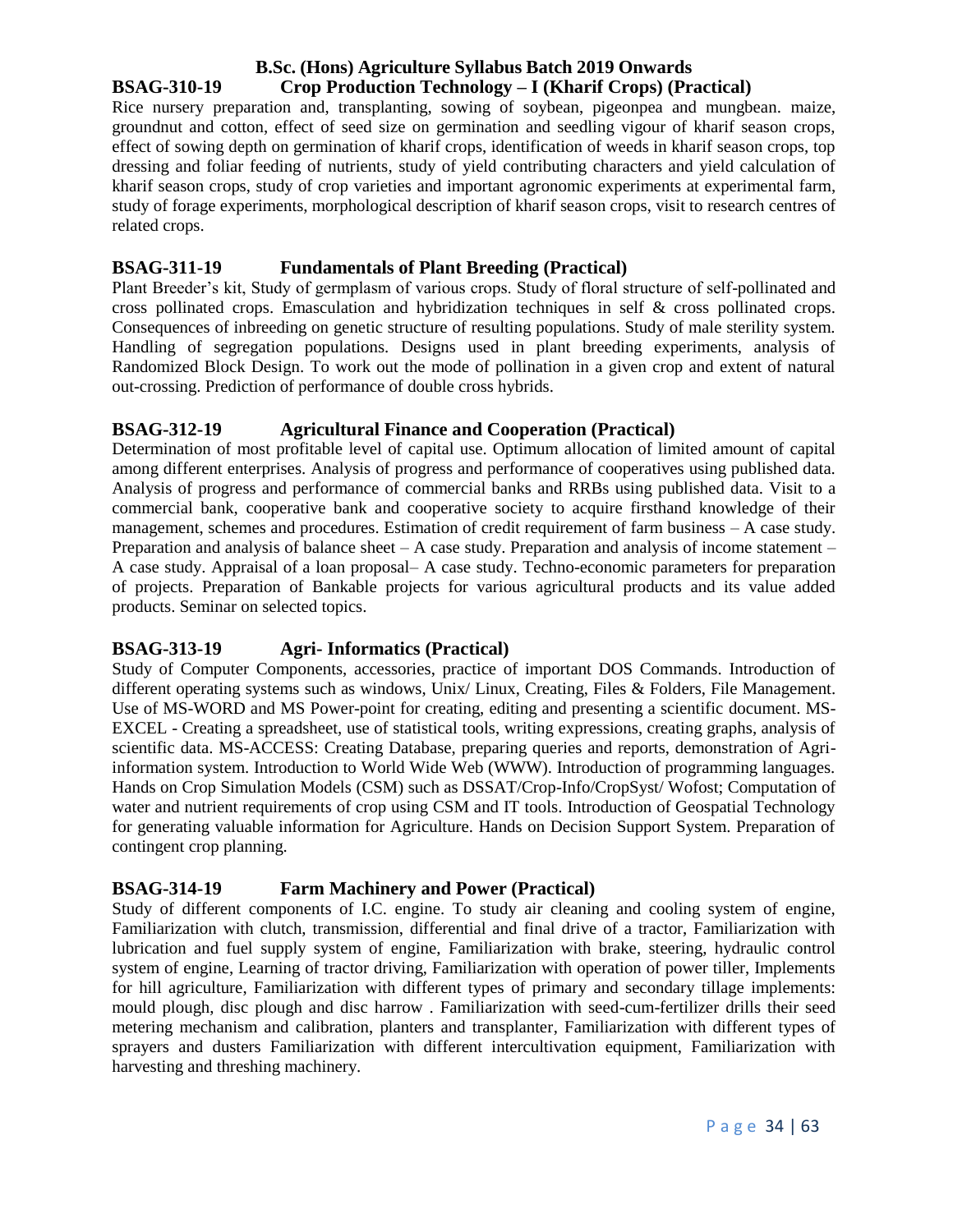# **B.Sc. (Hons) Agriculture Syllabus Batch 2019 Onwards BSAG-315-19 Production Technology for Vegetables and Spices (Practical)**

Identification of vegetables & spice crops and their seeds. Nursery raising. Direct seed sowing and transplanting. Study of morphological characters of different vegetables & spices. Fertilizers applications. Harvesting & preparation for market. Economics of vegetables and spices cultivation.

# **BSAG-316-19 Environmental Studies and Disaster Management (Practical)**

Pollution case studies. Case Studies- Field work: Visit to a local area to document environmental assets river/ forest/ grassland/ hill/ mountain, visit to a local polluted site-Urban/Rural/Industrial/ Agricultural, study of common plants, insects, birds and study of simple ecosystems-pond, river, hill slopes, etc.

# **BSAG-317-19 Statistical Methods (Practical)**

Graphical Representation of Data. Measures of Central Tendency (Ungrouped data) with Calculation of Quartiles, Deciles & Percentiles. Measures of Central Tendency (Grouped data) with Calculation of Quartiles, Deciles & Percentiles. Measures of Dispersion (Ungrouped Data).

Measures of Dispersion (Grouped Data). Moments, Measures of Skewness & Kurtosis (Ungrouped Data). Moments, Measures of Skewness & Kurtosis (Grouped Data). Correlation & Regression Analysis. Application of One Sample t-test. Application of Two Sample Fisher's t-test. Chi-Square test of Goodness of Fit. Chi-Square test of Independence of Attributes for  $2 \times 2$  contingency table. Analysis of Variance One Way Classification. Analysis of Variance Two Way Classification. Selection of random sample using Simple Random Sampling.

# **BSAG-318-19 Livestock and Poultry Management (Practical)**

External body parts of cattle, buffalo, sheep, goat, swine and poultry. Handling and restraining of livestock. Identification methods of farm animals and poultry. Visit to IDF and IPF to study breeds of livestock and poultry and daily routine farm operations and farm records. Judging of cattle, buffalo and poultry. Culling of livestock and poultry. Planning and layout of housing for different types of livestock. Computation of rations for livestock. Formulation of concentrate mixtures. Clean milk production, milking methods. Hatchery operations, incubation and hatching equipments. Management of chicks, growers and layers. Debeaking, dusting and vaccination. Economics of cattle, buffalo, sheep, goat, swine and poultry production.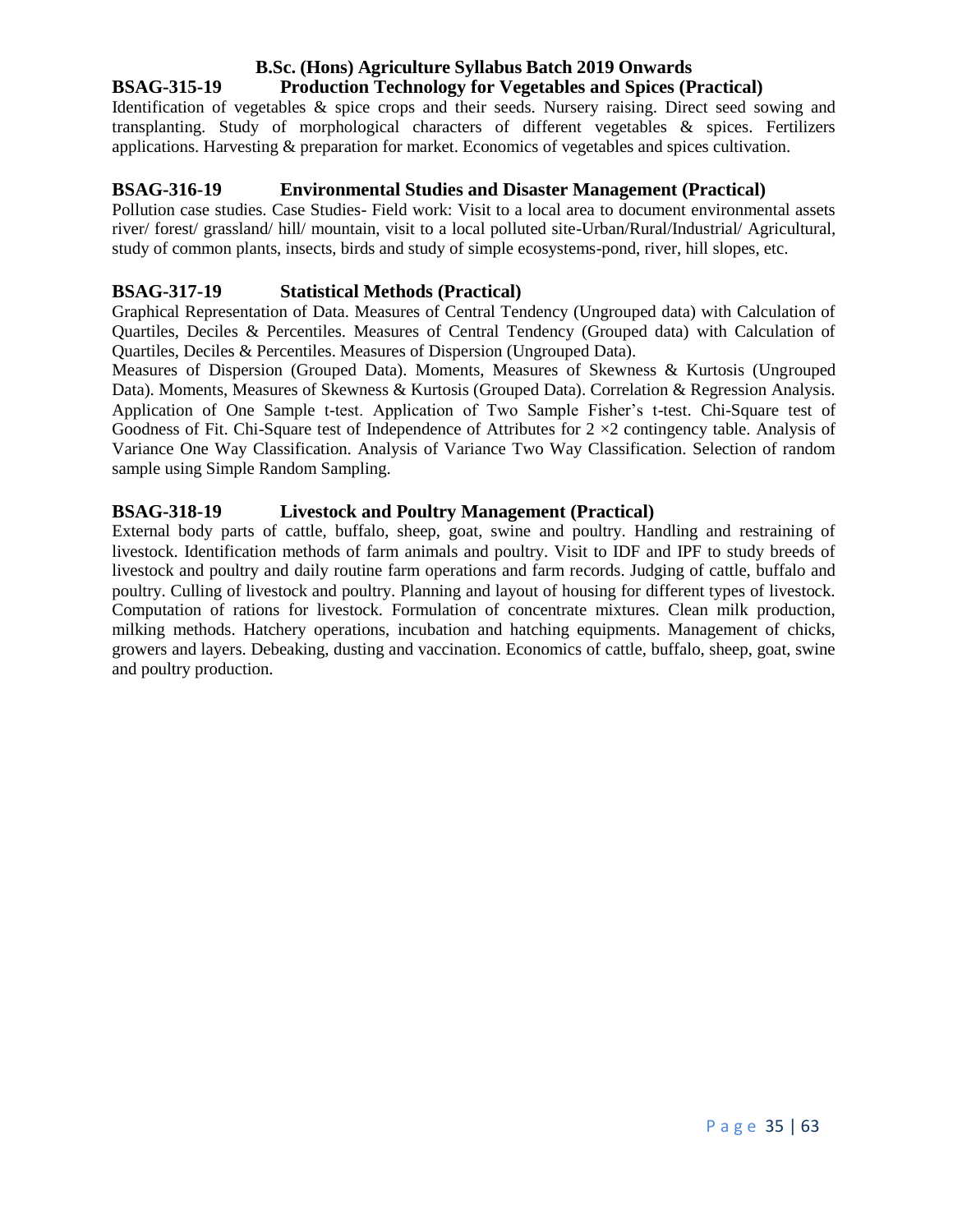# **Semester– Fourth**

| <b>Course code</b>     | <b>Course Title</b>                                                                   | Load<br><b>Allocation</b> |                  | <b>Marks Distribution</b> |          | <b>Total</b> | <b>Credits</b> |  |
|------------------------|---------------------------------------------------------------------------------------|---------------------------|------------------|---------------------------|----------|--------------|----------------|--|
|                        |                                                                                       | L                         | $\mathbf{P}$     | Internal                  | External |              |                |  |
| BSAG-401-19            | Crop Production Technology -II (Rabi<br>Crops)                                        | $\mathbf{1}$              | $\Omega$         | 40                        | 60       | 100          | $\mathbf{1}$   |  |
| <b>BSAG-402-19</b>     | <b>Production Technology for Ornamental</b><br>Crops, MAP and Landscaping             | $\mathbf{1}$              | $\mathbf{0}$     | 40                        | 60       | 100          | $\mathbf{1}$   |  |
| BSAG-403-19            | Renewable Energy and Green Technology                                                 | 1                         | $\Omega$         | 40                        | 60       | 100          | 1              |  |
| <b>BSAG-404-19</b>     | Problematic Soils and their Management                                                |                           | $\overline{0}$   | 40                        | 60       | 100          | $\overline{2}$ |  |
| BSAG-405-19            | Production Technology for Fruit and<br><b>Plantation Crops</b>                        |                           | $\boldsymbol{0}$ | 40                        | 60       | 100          | $\mathbf{1}$   |  |
| BSAG-406-19            | Principles of Seed Technology                                                         | $\mathbf{1}$              | $\overline{0}$   | 40                        | 60       | 100          | $\mathbf{1}$   |  |
| <b>BSAG-407-19</b>     | Farming System & Sustainable<br>Agriculture                                           | $\mathbf{1}$              | $\overline{0}$   | 40                        | 60       | 100          | $\mathbf{1}$   |  |
| BSAG-408-19            | Agricultural Marketing Trade & Prices                                                 | $\overline{2}$            | $\boldsymbol{0}$ | 40                        | 60       | 100          | $\overline{2}$ |  |
| <b>BSAG-409-19</b>     | Introductory Agro-meteorology & Climate<br>Change                                     | $\mathbf{1}$              | $\overline{0}$   | 40                        | 60       | 100          | $\mathbf{1}$   |  |
| <b>BSAG-XXX-</b><br>19 | Elective Course-I*                                                                    | $\overline{2}$            | $\Omega$         | 40                        | 60       | 100          | $\overline{2}$ |  |
| BSAG-410-19            | Crop Production Technology - II (Rabi<br>Crops) (Practical)                           | $\boldsymbol{0}$          | $\overline{2}$   | 20                        | 30       | 50           | 1              |  |
| <b>BSAG-411-19</b>     | <b>Production Technology for Ornamental</b><br>Crops, MAP and Landscaping (Practical) | $\mathbf{0}$              | $\overline{2}$   | 20                        | 30       | 50           | $\mathbf{1}$   |  |
| BSAG-412-19            | Renewable Energy and Green Technology<br>(Practical)                                  | $\boldsymbol{0}$          | $\overline{2}$   | 20                        | 30       | 50           | 1              |  |
| <b>BSAG-413-19</b>     | Production Technology for Fruit and<br><b>Plantation Crops (Practical)</b>            | $\overline{0}$            | $\overline{2}$   | 20                        | 30       | 50           | $\mathbf{1}$   |  |
| BSAG-414-19            | Principles of Seed Technology (Practical)                                             | $\boldsymbol{0}$          | $\overline{4}$   | 20                        | 30       | 50           | $\overline{2}$ |  |
| <b>BSAG-415-19</b>     | <b>Agricultural Marketing Trade &amp; Prices</b><br>(Practical)                       | $\overline{0}$            | $\overline{2}$   | 20                        | 30       | 50           | 1              |  |
| <b>BSAG-416-19</b>     | Introductory Agro-meteorology $\overline{\&}$ Climate<br>Change (Practical)           | $\boldsymbol{0}$          | $\overline{c}$   | 20                        | 30       | 50           | 1              |  |
| BSAG-XXX-<br>19        | Elective Course-I (Practical)*                                                        | $\mathbf{0}$              | $\overline{2}$   | 20                        | 30       | 50           | $\mathbf{1}$   |  |
| Total                  |                                                                                       | 13                        | 18               | 560                       | 840      | 1400         | 22             |  |

\*Student has to select one elective group and accordingly elective courses has to be cleared in 4<sup>th</sup>, 5<sup>th</sup> and 6<sup>th</sup> Semester.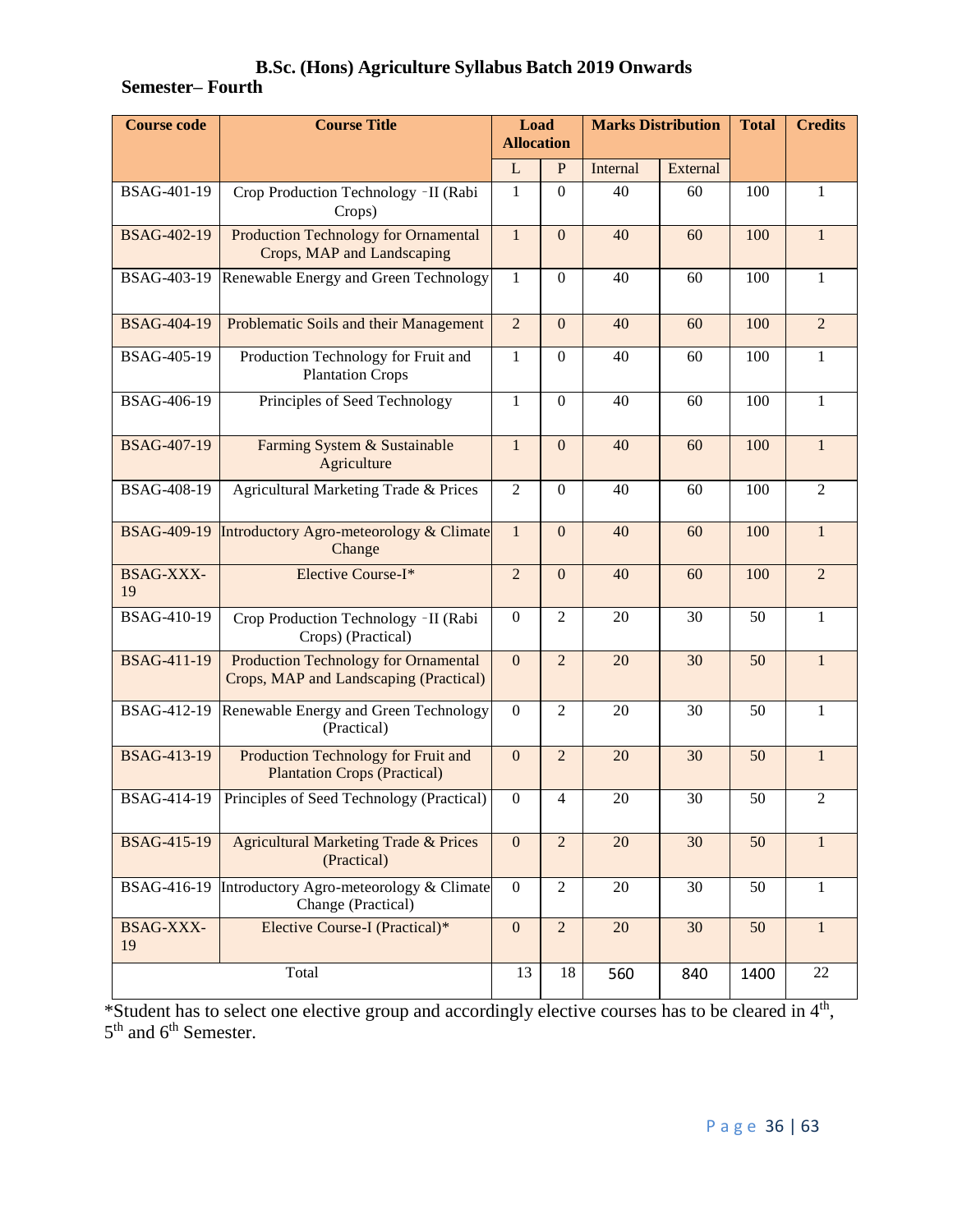# **Semester– Fifth**

| <b>Course code</b>     | <b>Course Title</b>                                                                  | Load<br><b>Allocation</b> |                  | <b>Marks Distribution</b> |          | <b>Total</b> | <b>Credits</b> |
|------------------------|--------------------------------------------------------------------------------------|---------------------------|------------------|---------------------------|----------|--------------|----------------|
|                        |                                                                                      | L                         | $\mathbf{P}$     | Internal                  | External |              |                |
| BSAG-501-19            | Principles of Integrated Pest and Disease<br>Management                              | $\overline{2}$            | $\overline{0}$   | 40                        | 60       | 100          | $\overline{2}$ |
| <b>BSAG-502-19</b>     | Manures, Fertilizers and Soil Fertility<br>Management                                | $\overline{2}$            | $\overline{0}$   | 40                        | 60       | 100          | $\overline{2}$ |
| BSAG-503-19            | Pests of Crops, Stored Grains and their<br>Management                                |                           | $\Omega$         | 40                        | 60       | 100          | $\overline{2}$ |
| <b>BSAG-504-19</b>     | Diseases of Field and Horticultural Crops<br>and their Management -I                 |                           | $\overline{0}$   | 40                        | 60       | 100          | $\overline{2}$ |
| BSAG-505-19            | Crop Improvement-I (Kharif Crops)                                                    | $\mathbf{1}$              | $\overline{0}$   | 40                        | 60       | 100          | $\mathbf{1}$   |
| BSAG-506-19            | Entrepreneurship Development and<br><b>Business Communication</b>                    | 1                         | $\boldsymbol{0}$ | 40                        | 60       | 100          | 1              |
| <b>BSAG-507-19</b>     | Geo-informatics, Nano-technology and<br><b>Precision Farming</b>                     | $\mathbf{1}$              | $\overline{0}$   | 40                        | 60       | 100          | $\mathbf{1}$   |
| BSAG-508-19            | <b>Intellectual Property Rights</b>                                                  | 1                         | $\boldsymbol{0}$ | 40                        | 60       | 100          | 1              |
| <b>BSAG-XXX-</b><br>19 | Elective Course-II*                                                                  | $\overline{2}$            | $\mathbf{0}$     | 40                        | 60       | 100          | $\overline{2}$ |
| BSAG-509-19            | Principles of Integrated Pest and Disease<br>Management (Practical)                  | $\Omega$                  | $\overline{2}$   | 20                        | 30       | 50           | 1              |
| <b>BSAG-510-19</b>     | Manures, Fertilizers and Soil Fertility<br><b>Management</b> (Practical)             | $\overline{0}$            | $\overline{2}$   | 20                        | 30       | 50           | $\mathbf{1}$   |
| <b>BSAG-511-19</b>     | Pests of Crops, Stored Grains and their<br>Management (Practical)                    | $\Omega$                  | $\overline{2}$   | 20                        | 30       | 50           | 1              |
| <b>BSAG-512-19</b>     | Diseases of Field and Horticultural Crops<br>and their Management -I (Practical)     | $\overline{0}$            | $\overline{2}$   | 20                        | 30       | 50           | $\mathbf{1}$   |
| BSAG-513-19            | Crop Improvement-I (Kharif Crops)<br>(Practical)                                     | $\Omega$                  | $\overline{2}$   | 20                        | 30       | 50           | 1              |
| <b>BSAG-514-19</b>     | <b>Entrepreneurship Development and</b><br><b>Business Communication (Practical)</b> | $\mathbf{0}$              | $\boldsymbol{2}$ | $20\,$                    | 30       | 50           |                |
| BSAG-515-19            | Geo-informatics, Nano-technology and<br>Precision Farming (Practical)                | $\overline{0}$            | $\overline{2}$   | 20                        | 30       | 50           | 1              |
| <b>BSAG-516-19</b>     | Practical Crop Production - I (Kharif<br>crops) (Practical)                          | $\mathbf{0}$              | $\overline{4}$   | 20                        | 30       | 50           | $\overline{2}$ |
| <b>BSAG-XXX-</b><br>19 | Elective Course-II (Practical)*                                                      | $\overline{0}$            | $\overline{2}$   | 20                        | 30       | 50           | 1              |
|                        | Total                                                                                | 14                        | $20\,$           | 540                       | 810      | 1350         | 24             |

**One compulsory educational tour will be conducted in the semester break.**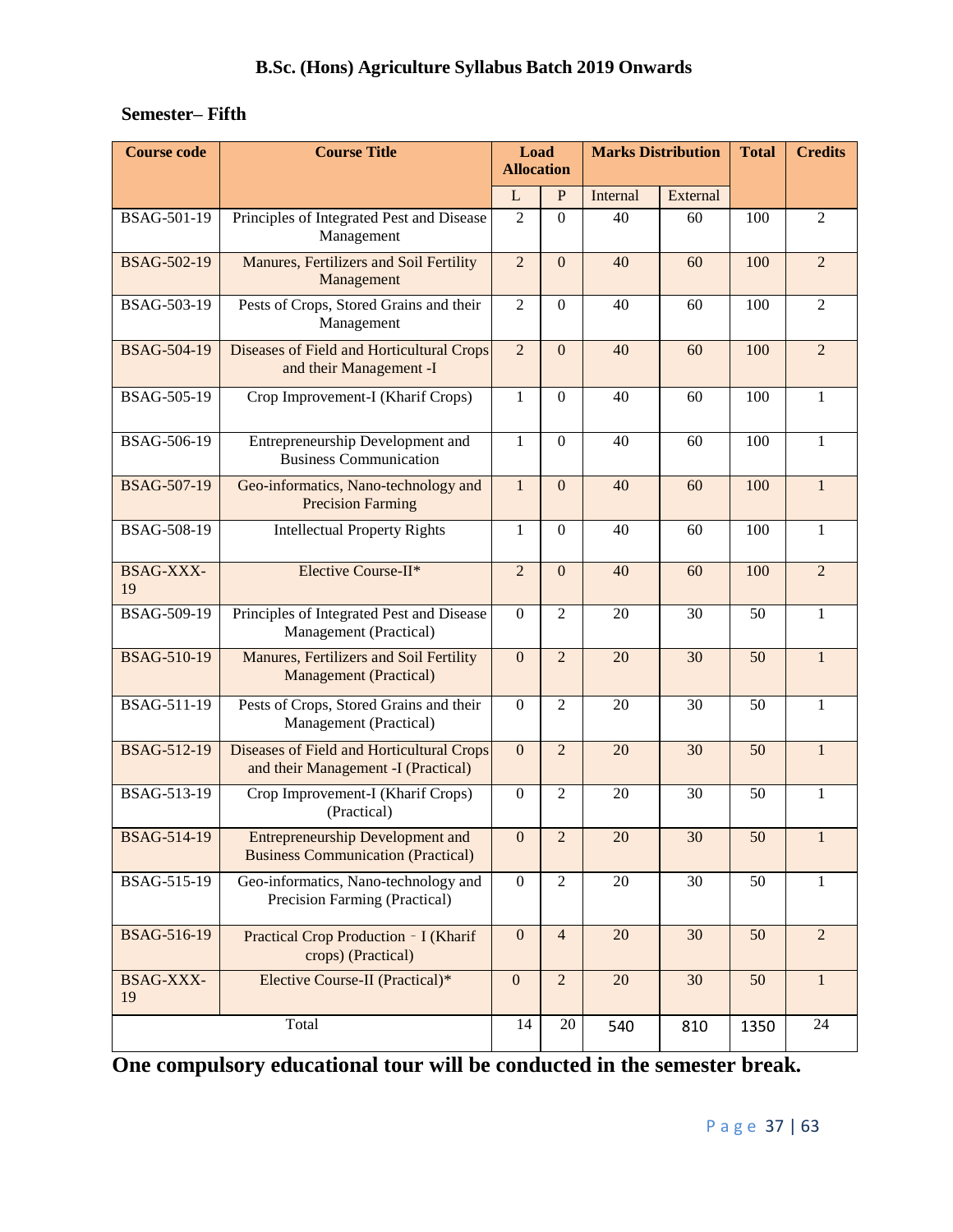# **ELECTIVE COURSE AND THEIR PRACTICAL**

|                        | <b>Group A</b><br>Horticulture                         | <b>Group B</b><br><b>Plant Breeding</b>                               | <b>Group C</b><br><b>Plant Protection</b>                              | <b>Group D</b><br><b>Agricultural Business</b><br>and management     |
|------------------------|--------------------------------------------------------|-----------------------------------------------------------------------|------------------------------------------------------------------------|----------------------------------------------------------------------|
| 4th<br><b>Semester</b> | Protected<br>Cultivation<br>BSAG-417-19                | <b>Commercial Plant</b><br><b>Breeding</b><br>BSAG-419-19             | Agrochemicals<br>BSAG-421-19                                           | Agri-business<br>Management<br>BSAG-423-19                           |
|                        | Protected<br>Cultivation<br>(Practical)<br>BSAG-418-19 | <b>Commercial Plant</b><br>Breeding (Practical)<br><b>BSAG-420-19</b> | Agrochemicals<br>(Practical)<br>BSAG-422-19                            | Agri-business<br>Management<br>(Practical)<br>BSAG-424-19            |
| 5th<br><b>Semester</b> | Landscaping<br>BSAG-517-19                             | Micro propagation<br>Technologies<br>BSAG-519-19                      | Biopesticides &<br><b>Biofertilizers</b><br>BSAG-521-19                | System Simulation and<br>Agro-advisory<br>BSAG-523-19                |
|                        | Landscaping<br>(Practical)<br>BSAG-518-19              | Micro propagation<br>Technologies<br>(Practical)<br>BSAG-520-19       | Biopesticides &<br><b>Biofertilizers</b><br>(Practical)<br>BSAG-522-19 | System Simulation and<br>Agro-advisory<br>(Practical)<br>BSAG-524-19 |
| 6th<br><b>Semester</b> | Hi-tech.<br>Horticulture                               | Food Safety and<br><b>Standards</b>                                   | Weed<br>Management                                                     | Agricultural<br>Journalism                                           |
|                        | Hi-tech.<br>Horticulture<br>(Practical)                | Food Safety and<br><b>Standards</b><br>(Practical)                    | Weed<br>Management<br>(Practical)                                      | Agricultural<br>Journalism (Practical)                               |

\*Student has to select one elective group and accordingly elective courses has to be cleared in 4<sup>th</sup>, 5<sup>th</sup> and 6<sup>th</sup> Semester.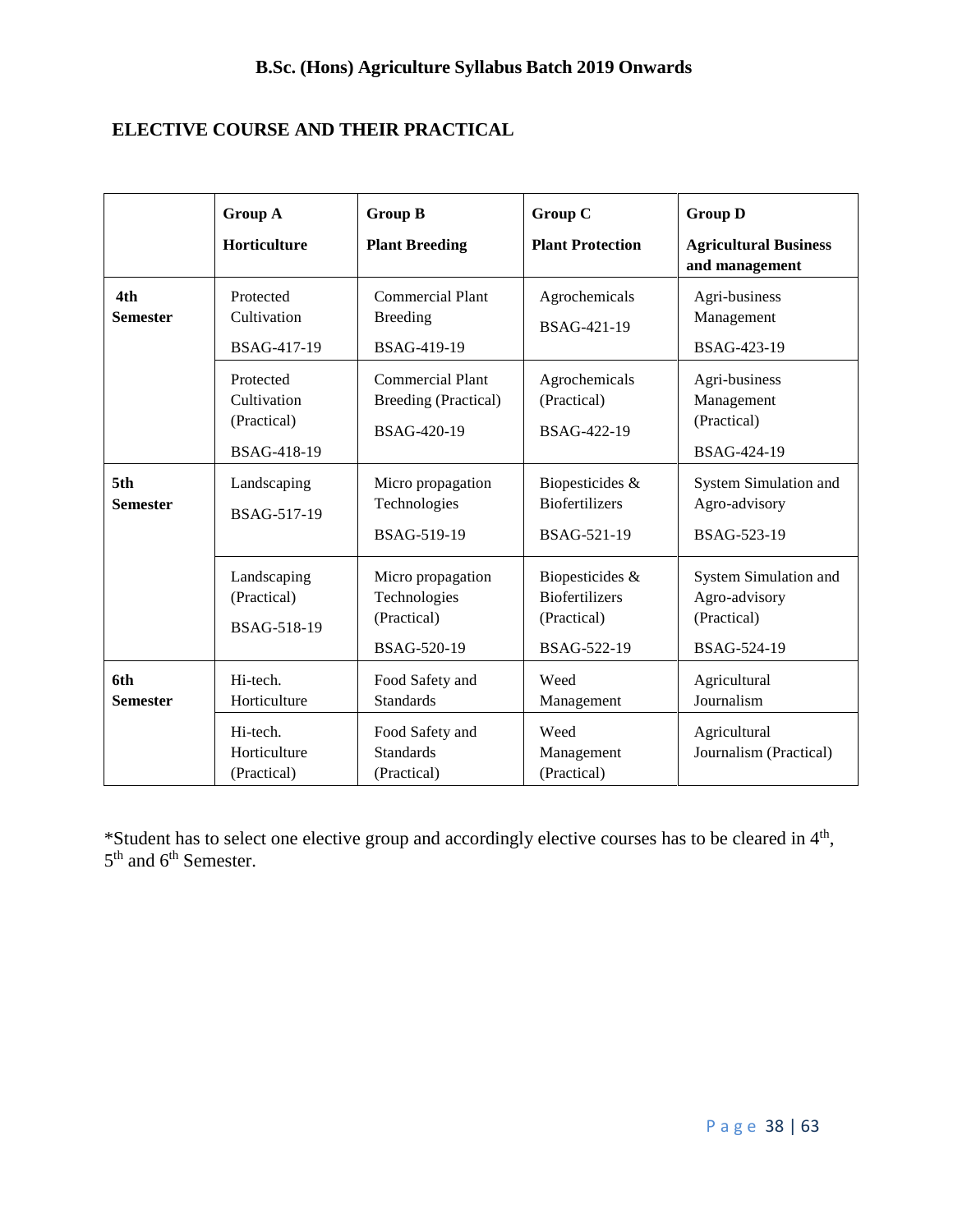# **BSAG-401-19 Crop Production Technology –II (Rabi Crops)**

Origin, geographical distribution, economic importance, soil and climatic requirements, varieties, cultural practices and yield of Rabi crops; cereals –wheat and barley, pulses-chickpea, lentil, peas, oilseeds-rapeseed, mustard and sunflower; sugar crops-sugarcane; medicinal and aromatic cropsmentha, lemon grass and citronella, Forage crops-berseem, lucerne and oat.

# **BSAG-402-19 Production Technology for Ornamental Crops, MAP and Landscaping**

Importance and scope of ornamental crops, medicinal and aromatic plants (MAP) and landscaping. Principles of landscaping. Landscape uses of trees, shrubs and climbers. Production technology of important cut flowers like rose, gerbera, carnation, lilium and orchids under protected conditions and gladiolus, tuberose, chrysanthemum under open conditions. Package of practices for loose flowers like marigold and jasmine under open conditions. Production technology of important medicinal plants like ashwagandha, asparagus, aloe, costus, Cinnamomum, periwinkle, isabgol and aromatic plants like mint, lemongrass, citronella, palmarosa, basil, rose, geranium, vetiver. Processing and value addition in ornamental crops and MAPs produce.

#### **BSAG-403-19 Renewable Energy and Green Technology**

Classification of energy sources, contribution of these of sources in agricultural sector, Familiarization with biomass utilization for biofuel production and their application, Familiarization with types of biogas plants and gasifiers, biogas, bio-alcohol, bio-diesel and biooil production and their utilization as bioenergy resource, introduction of solar energy, collection and their application, Familiarization with solar energy gadgets: solar cooker, solar water heater, application of solar energy: solar drying, solar pond, solar distillation, solar photovoltaic system and their application, introduction of wind energy and their application.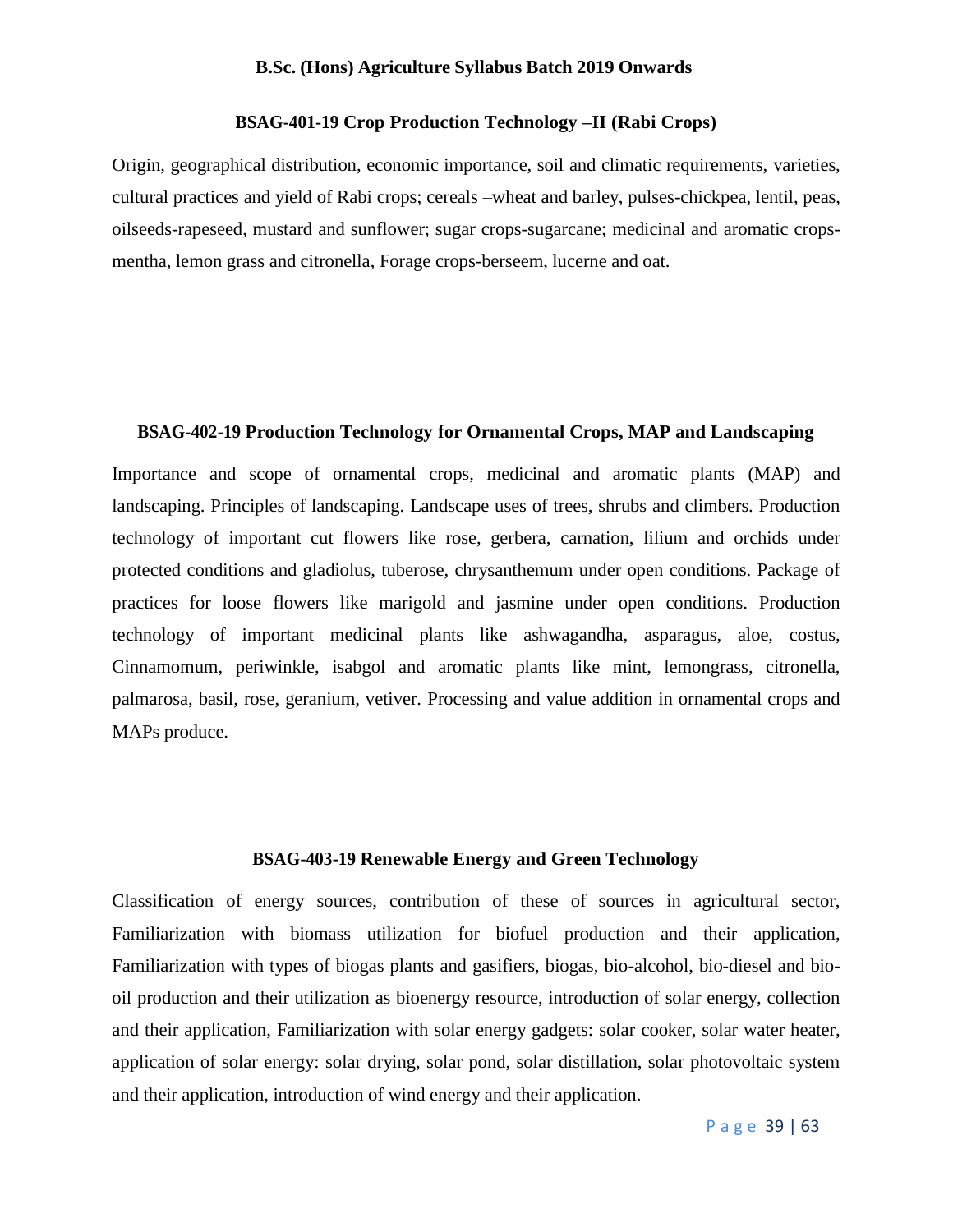# **BSAG-404-19 Problematic Soils and their Management**

Soil quality and health, Distribution of Waste land and problem soils in India. Their categorization based on properties. Reclamation and management of Saline and sodic soils, Acid soils, Acid Sulphate soils, Eroded and Compacted soils, Flooded soils, Polluted soils.

Irrigation water – quality and standards, utilization of saline water in agriculture. Remote sensing and GIS in diagnosis and management of problem soils.

Multipurpose tree species (MPT): bio-remediation through MPTs of soils, land capability and classification, land suitability classification. Problematic soils under different Agro-ecosystems.

# **BSAG-405-19 Production Technology for Fruit and Plantation Crops**

Importance and scope of fruit and plantation crop industry in India; Importance of rootstocks; Production technologies for the cultivation of major fruits-mango, banana, citrus, grape, guava, litchi, papaya, sapota, apple, pear, peach, walnut, almond and; minor fruits- date, ber, pineapple, pomegranate, jackfruit, strawberry, plantation crops- tea and coffee.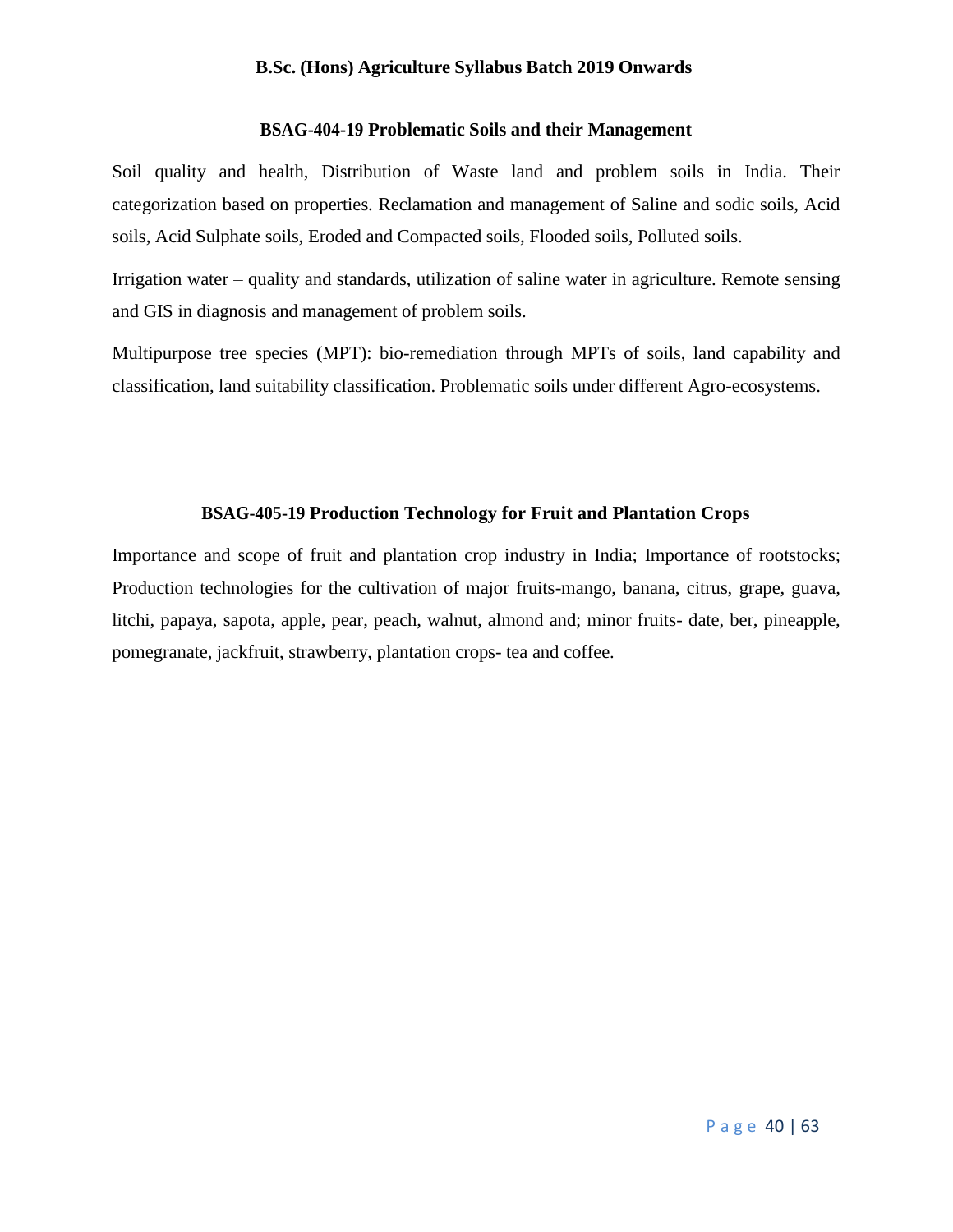# **BSAG-406-19 Principles of Seed Technology**

Seed and seed technology: introduction, definition and importance. Deterioration causes of crop varieties and their control; Maintenance of genetic purity during seed production, seed quality; Definition, Characters of good quality seed, different classes of seed. Foundation and certified seed production of important cereals, pulses, oilseeds, fodder and vegetables. Seed certification, phases of certification, procedure for seed certification, field inspection. Seed Act and Seed Act enforcement. Duty and powers of seed inspector, offences and penalties. Seeds Control Order 1983, Varietal Identification through Grow Out Test and Electrophoresis, Molecular and Biochemical test. Detection of genetically modified crops, Transgene contamination in non-GM crops, GM crops and organic seed production.

Seed drying, processing and their steps, seed testing for quality assessment, seed treatment, its importance, method of application and seed packing. Seed storage; general principles, stages and factors affecting seed longevity during storage. Measures for pest and disease control during storage. Seed marketing: structure and organization, sales generation activities, promotional media. Factors affecting seed marketing, Role of WTO and OECD in seed marketing. Private and

public sectors and their production and marketing strategies.

# **BSAG-407-19 Farming System & Sustainable Agriculture**

Farming System-scope, importance, and concept, Types and systems of farming system and factors affecting types of farming, Farming system components and their maintenance, Cropping system and pattern, multiple cropping system, Efficient cropping system and their evaluation, Allied enterprises and their importance, Tools for determining production and efficiencies in cropping and farming system; Sustainable agriculture-problems and its impact on agriculture, indicators of sustainability, adaptation and mitigation, conservation agriculture strategies in agriculture, HEIA, LEIA and LEISA and its techniques for sustainability, Integrated farming system-historical background, objectives and characteristics, components of IFS and its advantages, Site specific development of IFS model for different agro-climatic zones, resource use efficiency and optimization techniques, Resource cycling and flow of energy in different farming system, farming system and environment, Visit of IFS model in different agro-climatic zones of nearby states University/ institutes and farmers field.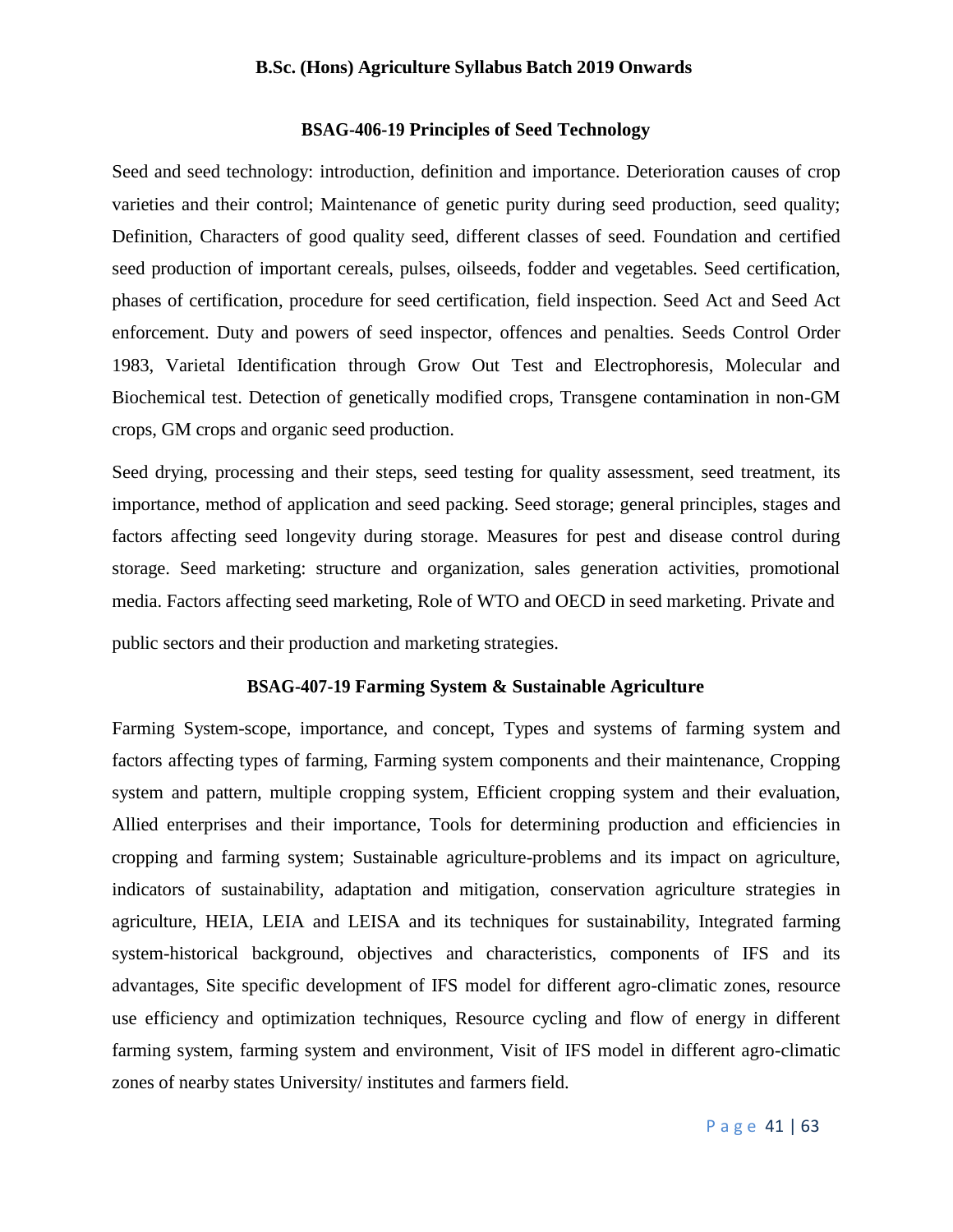# **BSAG-408-19 Agricultural Marketing Trade & Prices**

Agricultural Marketing: Concepts and definitions of market, marketing, agricultural marketing, market structure, marketing mix and market segmentation, classification and characteristics of agricultural markets; demand, supply and producer's surplus of agri-commodities: nature and determinants of demand and supply of farm products, producer's surplus – meaning and its types, marketable and marketed surplus, factors affecting marketable surplus of agri-commodities; product life cycle (PLC) and competitive strategies: Meaning and stages in PLC; characteristics of PLC; strategies in different stages of PLC; pricing and promotion strategies: pricing considerations and approaches – cost based and competition based pricing; market promotion – advertising, personal selling, sales promotion and publicity – their meaning and merits  $\&$ demerits; marketing process and functions: Marketing process-concentration, dispersion and equalization; exchange functions – buying and selling; physical functions – storage, transport and processing; facilitating functions – packaging, branding, grading, quality control and labeling (Agmark); Market functionaries and marketing channels: Types and importance of agencies involved in agricultural marketing; meaning and definition of marketing channel;number of channel levels; marketing channels for different farm products; Integration, efficiency, costs and price spread: Meaning, definition and types of market integration; marketing efficiency; marketing costs, margins and price spread; factors affecting cost of marketing; reasons for higher marketing costs of farm commodities; ways of reducing marketing costs; Role of Govt. in agricultural marketing: Public sector institutions- CWC, SWC, FCI, CACP & DMI – their objectives and functions; cooperative marketing in India; Risk in marketing: Types of risk in marketing; speculation & hedging; an overview of futures trading; Agricultural prices and policy: Meaning and functions of price; administered prices; need for agricultural price policy; Trade: Concept of International Trade and its need, theories of absolute and comparative advantage. Present status and prospects of international trade in agri-commodities; GATT and WTO; Agreement on Agriculture (AoA) and its implications on Indian agriculture; IPR.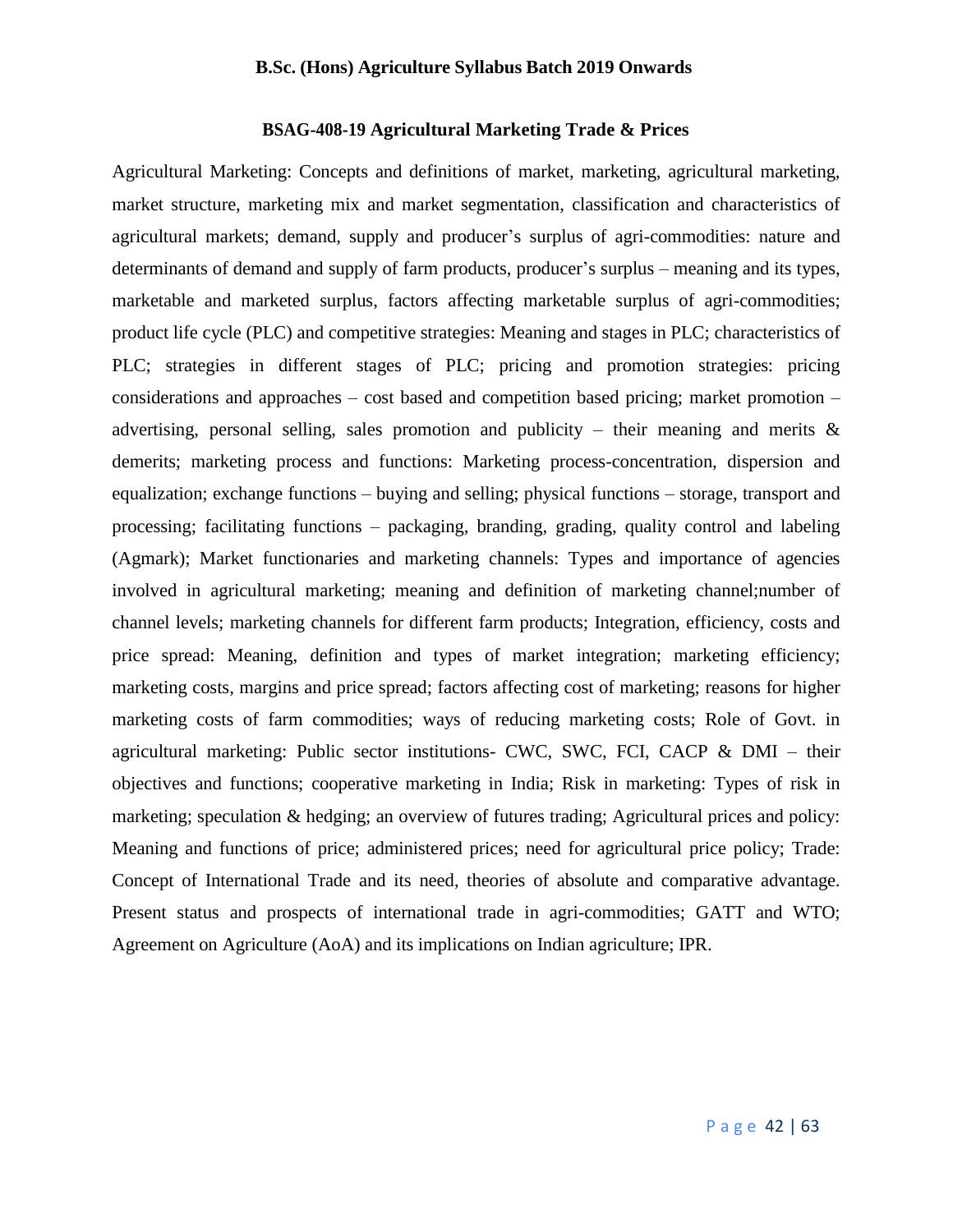# **BSAG-409-19 Introductory Agro-meteorology & Climate Change**

Meaning and scope of agricultural meteorology; Earth atmosphere- its composition, extent and structure; Atmospheric weather variables; Atmospheric pressure, its variation with height; Wind, types of wind, daily and seasonal variation of wind speed, cyclone, anticyclone, land breeze and sea breeze; Nature and properties of solar radiation, solar constant, depletion of solar radiation, short wave, longwave and thermal radiation, net radiation, albedo; Atmospheric temperature, temperature inversion, lapse rate, daily and seasonal variations of temperature, vertical profile of temperature, Energy balance of earth; Atmospheric humidity, concept of saturation, vapor pressure, process of condensation, formation of dew, fog, mist, frost, cloud; Precipitation, process of precipitation, types of precipitation such as rain, snow, sleet, and hail, cloud formation and classification; Artificial rainmaking. Monsoon- mechanism and importance in Indian agriculture, Weather hazards - drought, floods, frost, tropical cyclones and extreme weather conditions such as heat-wave and cold-wave. Agriculture and weather relations; Modifications of crop microclimate, climatic normals for crop and livestock production. Weather forecasting- types of weather forecast and their uses. Climate change, climatic variability, global warming, causes of climate change and its impact on regional and national Agriculture.

# **BSAG-410-19 Crop Production Technology –II (Rabi Crops) (Practical)**

Sowing methods of wheat, gram, rapeseed, mustard, berseem and sugarcane, identification of weeds in rabi season crops, study of morphological characteristics of rabi crops, study of yield contributing characters of rabi season crops, yield and juice quality analysis of sugarcane, study of important agronomic experiments of rabi crops at experimental farms. Study of rabi forage experiments, oil extraction of medicinal crops, visit to research stations of related crops.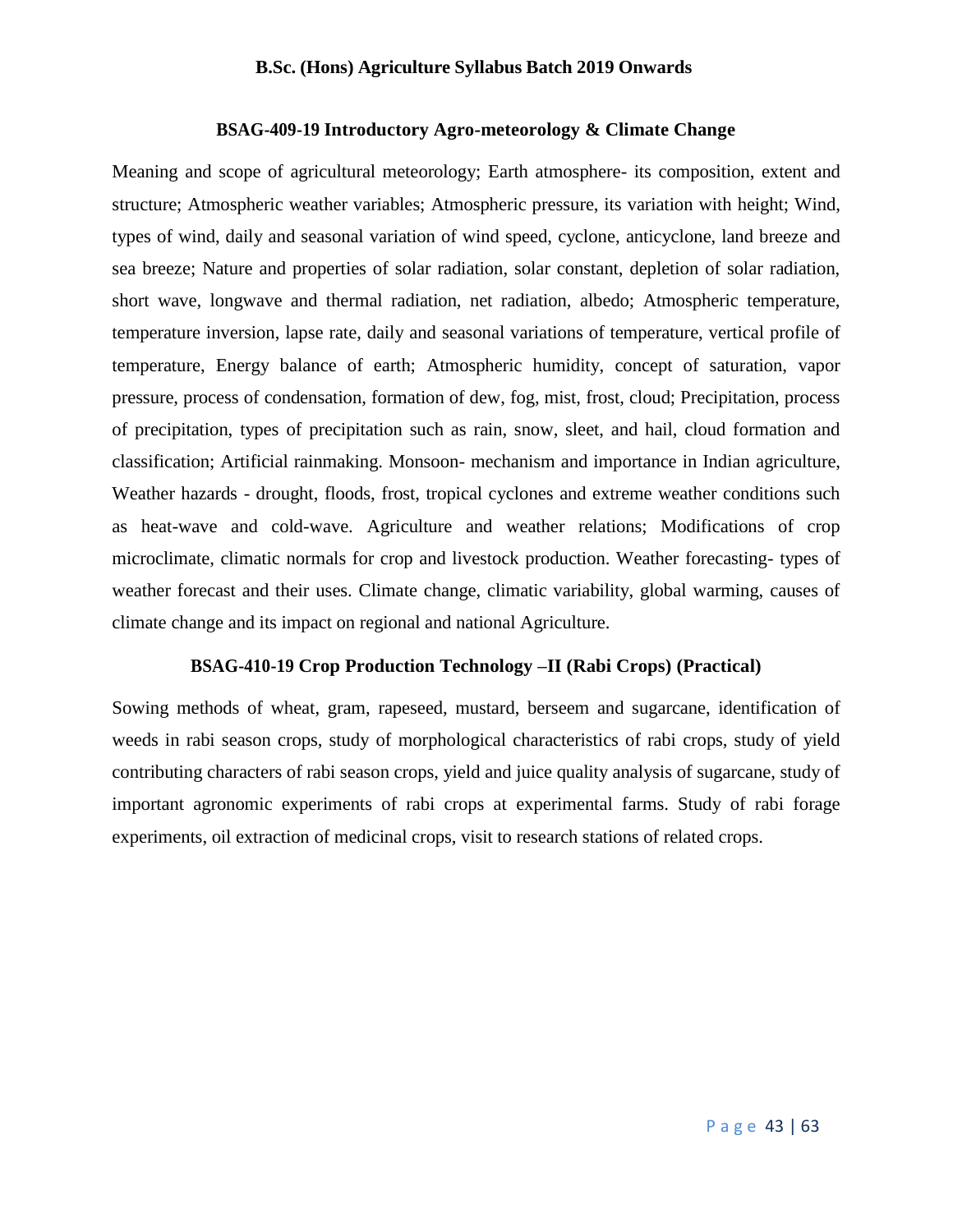# **BSAG-411-19 Production Technology for Ornamental Crops, MAP and Landscaping (Practical)**

Identification of Ornamental plants. Identification of Medicinal and Aromatic Plants (MAP). Nursery bed preparation and seed sowing. Training and pruning of Ornamental plants. Planning and layout of garden. Bed preparation and planting of MAP. Protected structures– care and maintenance. Intercultural operations in flowers and MAP. Harvesting and post harvest handling of cut and loose flowers. Processing of MAP. Visit to commercial flower/MAP unit.

# **BSAG-412-19 Renewable Energy and Green Technology (Practical)**

Familiarization with renewable energy gadgets and solar energy gadgets. To study biogas plants, to study gasifier, To study the production process of biodiesel, To study briquetting machine, To study the production process of bio-fuels.

To study solar photovoltaic system: solar light, solar pumping, solar fencing. To study solar cooker, To study solar drying system. To study solar distillation and solar pond.

# **BSAG-413-19 Production Technology for Fruit and Plantation Crops (Practical)**

Seed propagation. Scarification and stratification of seeds. Propagation methods for fruit and plantation crops. Description and identification of fruit. Preparation of plant bio regulators and their uses, Important pests, diseases and physiological disorders of above fruit and plantation crops, Visit to commercial orchards.

#### **BSAG-414-19 Principles of Seed Technology (Practical)**

Seed production in major cereals: Wheat, Rice, Maize, Sorghum, Bajra and Ragi. Seed production in major pulses: Urd, Mung, Pigeonpea, Lentil, Gram, Field bean, pea. Seed production in major oilseeds: Soybean, Sunflower, Rapeseed, Groundnut and Mustard. Seed production in important vegetable crops: potato, tomato, chilli, onion, muskmelon, okra, carrot, cauliflower. Seed sampling and testing: Physical purity, germination, viability, etc. Seed and seedling vigour test. Genetic purity test: Grow out test and electrophoresis. Seed certification: Procedure, Field inspection, Preparation of field inspection report. Visit to seed production farms, seed testing laboratories and seed processing plant.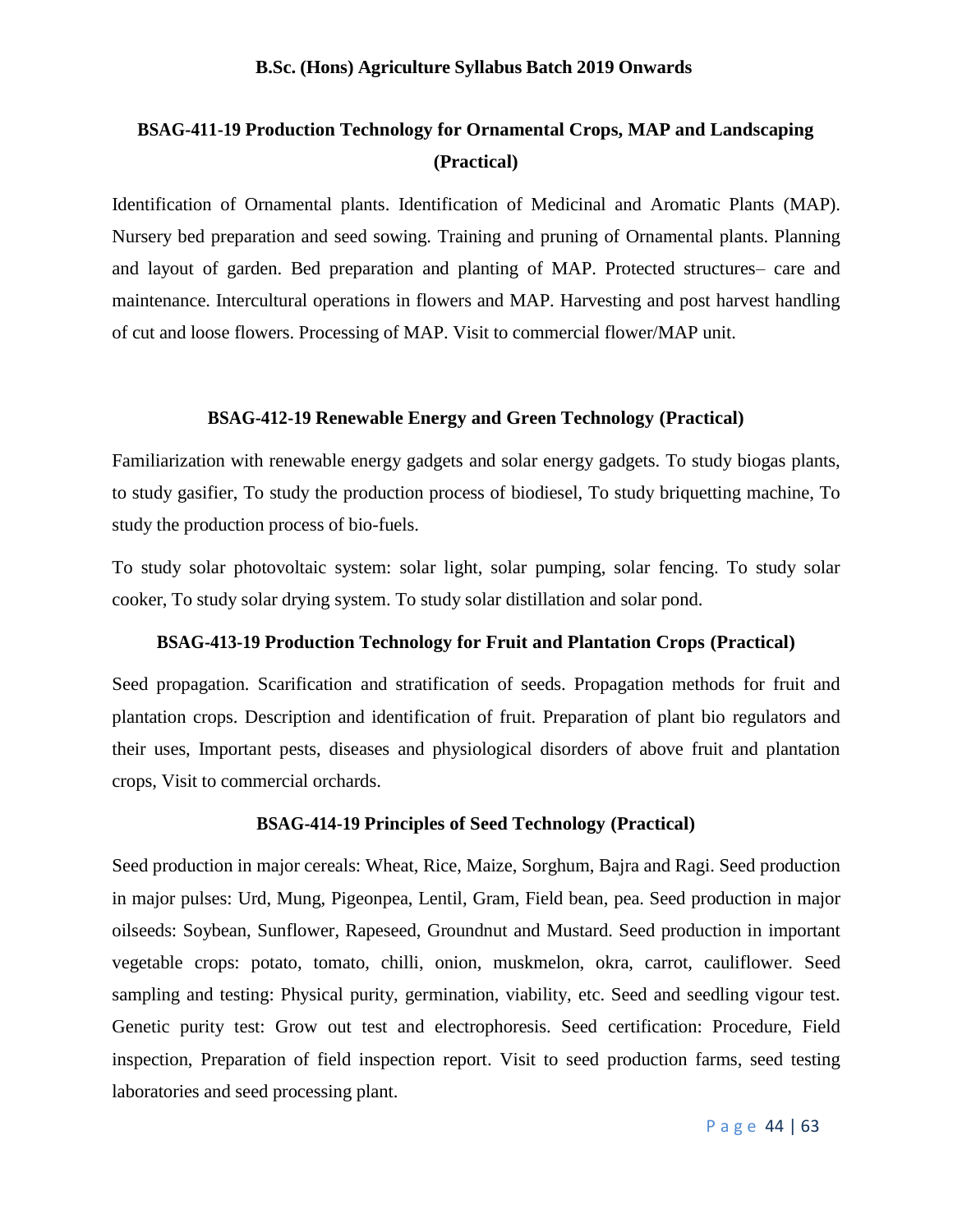# **BSAG-415-19 Agricultural Marketing Trade & Prices (Practical)**

Plotting and study of demand and supply curves and calculation of elasticities; Study of relationship between market arrivals and prices of some selected commodities; Computation of marketable and marketed surplus of important commodities; Study of price behaviour over time for some selected commodities; Construction of index numbers; Visit to a local market to study various marketing functions performed by different agencies, identification of marketing channels for selected commodity, collection of data regarding marketing costs, margins and price spread and presentation of report in the class; Visit to market institutions – NAFED, SWC, CWC, cooperative marketing society, etc. to study their organization and functioning; Application of principles of comparative advantage of international trade.

# **BSAG-416-19 Introductory Agro-meteorology & Climate Change (Practical)**

Visit of Agrometeorological Observatory, site selection of observatory, exposure of instruments and weather data recording. Measurement of total, shortwave and longwave radiation, and its estimation using Planck's intensity law. Measurement of albedo and sunshine duration, computation of Radiation Intensity using BSS. Measurement of maximum and minimum air temperatures, its tabulation, trend and variation analysis. Measurement of soil temperature and computation of soil heat flux. Determination of vapor pressure and relative humidity. Determination of dew point temperature. Measurement of atmospheric pressure and analysis of atmospheric conditions. Measurement of wind speed and wind direction, preparation of wind rose. Measurement, tabulation and analysis of rain. Measurement of open pan evaporation and evapotranspiration. Computation of PET and AET.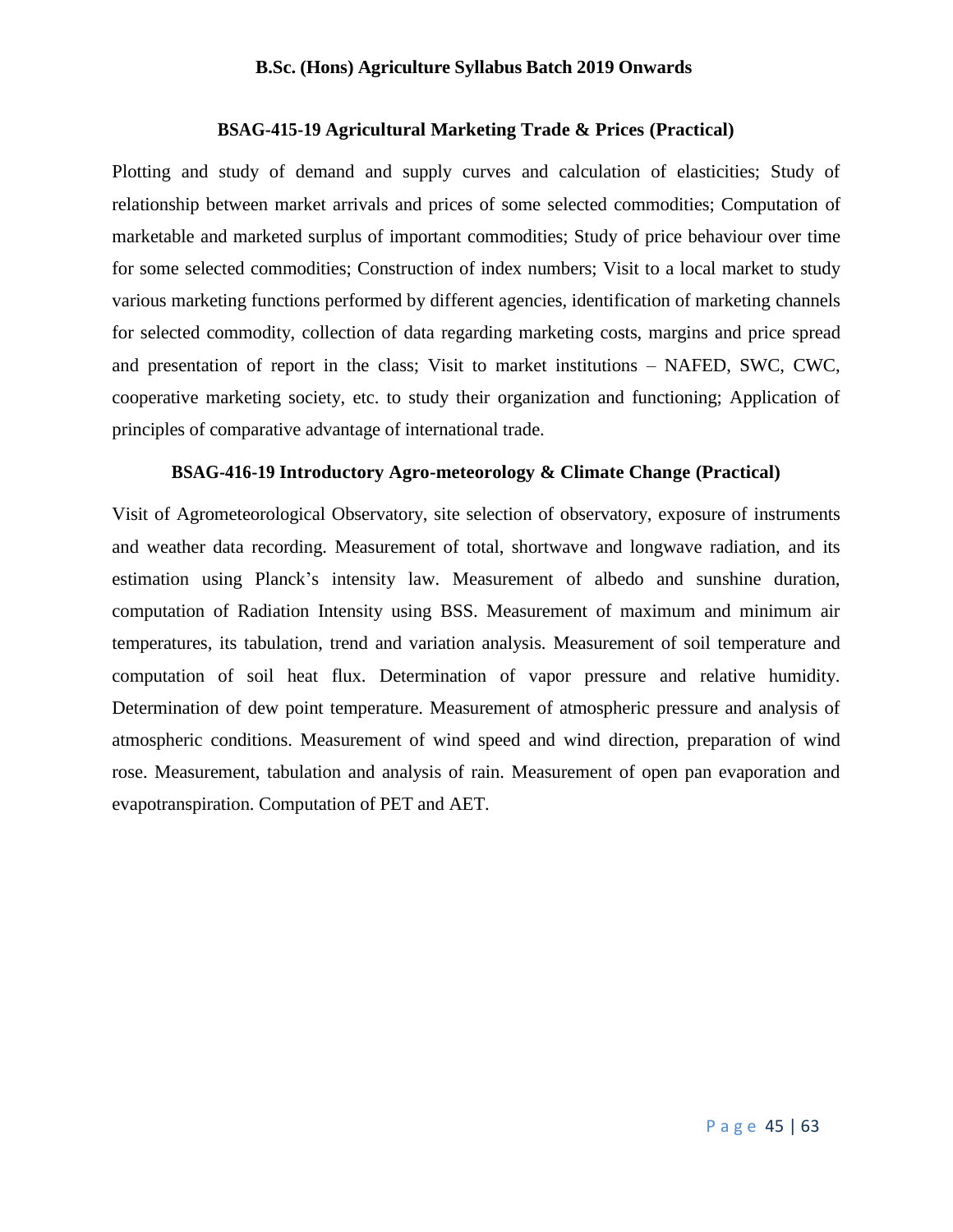# **BSAG-501-19 Principles of Integrated Pest and Disease Management**

Categories of insect pests and diseases, IPM: Introduction, history, importance, concepts, principles and tools of IPM. Economic importance of insect pests, diseases and pest risk analysis. Methods of detection and diagnosis of insect pest and diseases. Calculation and dynamics of economic injury level and importance of Economic threshold level. Methods of control: Host plant resistance, cultural, mechanical, physical, legislative, biological and chemical control. Ecological management of crop environment. Introduction to conventional pesticides for the insect pests and disease management. Surveillance and forecasting of Insect pest and diseases. Implementation and impact of IPM (IPM module for Insect pest and disease. Safety issues in pesticide use. Political, social and legal implication of IPM. Case histories of important IPM programmes. Case histories of important IPM programmes.

# **BSAG-502-19 Manures, Fertilizers and Soil Fertility Management**

Introduction and importance of organic manures, properties and methods of preparation of bulky and concentrated manures. Green/leaf manuring. Fertilizer recommendation approaches. Integrated nutrient management.

Chemical fertilizers: classification, composition and properties of major nitrogenous, phosphatic, potassic fertilizers, secondary & micronutrient fertilizers, Complex fertilizers, nano fertilizers, soil amendments, Fertilizer Storage, Fertilizer Control Order (FCO), 1982.

History of soil fertility and plant nutrition. criteria of essentiality. role, deficiency and toxicity symptoms of essential plant nutrients, Mechanisms of nutrient transport to plants, factors affecting nutrient availability to plants. Chemistry of soil macro and micronutrients. Soil fertility evaluation, Soil testing. Critical levels of different nutrients in soil. Forms of nutrients in soil, plant analysis, rapid plant tissue tests. Indicator plants. Methods of fertilizer recommendations to crops. Factor influencing nutrient use efficiency (NUE), methods of application under rainfed and irrigated conditions.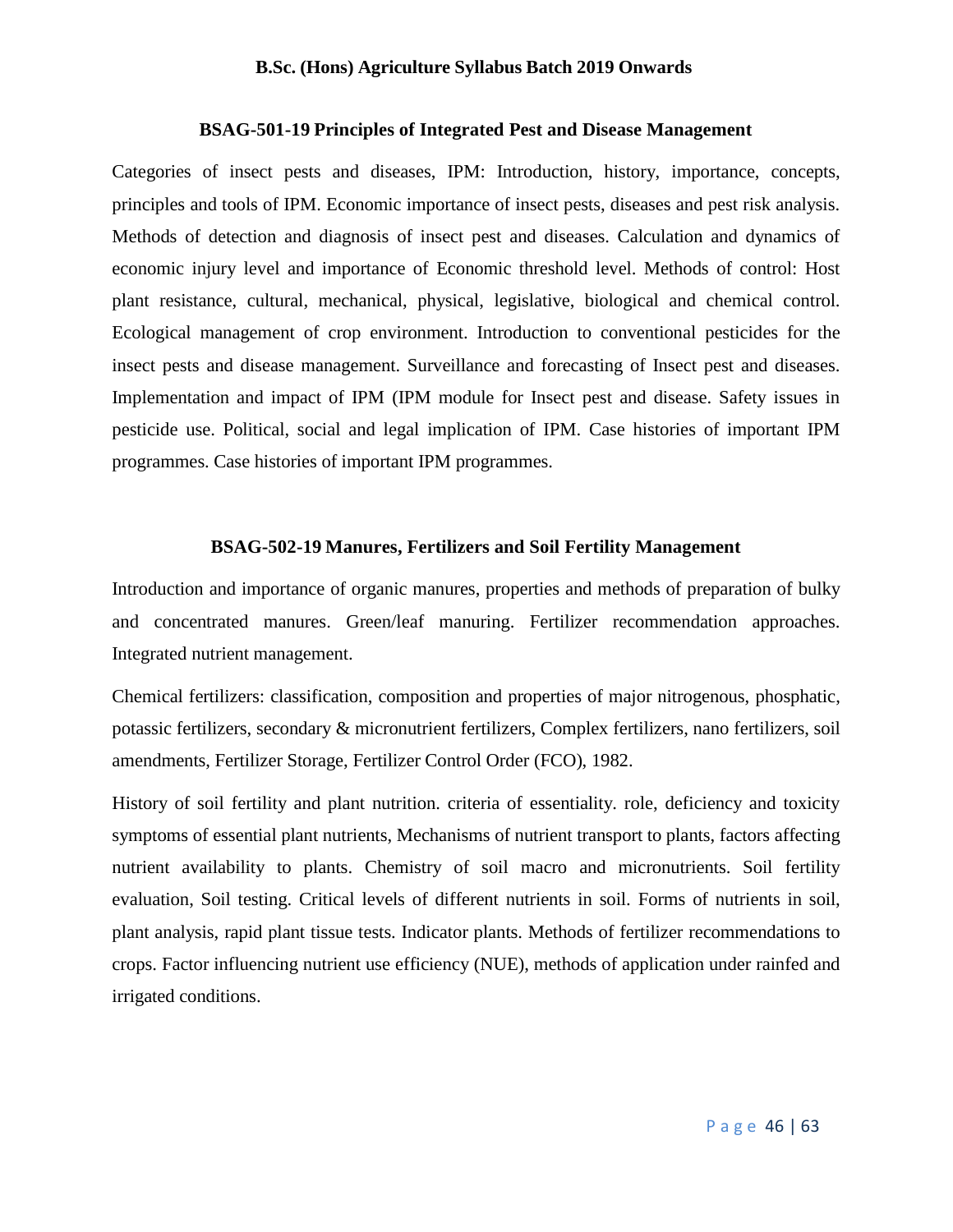## **BSAG-503-19 Pests of Crops, Stored Grains and their Management**

Nature and type of damage by different arthropods pests. Scientific name, order, family, host range, distribution, biology and bionomics, nature of damage, and management of major pests and scientific name, order, family, host range, distribution, nature of damage and control practice other important arthropod pests of various field crops, vegetable crops, fruit crops, plantation crops, ornamental crops, spices and condiments. Factors affecting losses of stored grains and role of physical, biological, mechanical and chemical factors in deterioration of grains. Insect pests, mites, rodents, birds and microorganisms associated with stored grains and their management. Storage structure and methods of grain storage and fundamental principles of grains store management.

# **BSAG-504-19 Diseases of Field and Horticultural Crops and their Management -I**

Symptoms, etiology, disease cycle and management of major diseases of following crops.

Field Crops: Rice: blast, brown spot, bacterial blight, sheath blight, false smut, and tungro; Maize: stalk rots, downy mildew, leaf spots; Sorghum: smuts, grain mold and anthracnose, Bajra: downy mildew and ergot; Groundnut: early and late leaf spots, wilt.

Soybean: Rhizoctonia blight, bacterial spot, seed and seedling rot and mosaic; Pigeonpea: Phytophthora blight, wilt and sterility mosaic; Finger millet: Blast and leaf spot; black & green gram: Cercospora leaf spot and anthracnose, web blight and yellow mosaic; Castor: Phytophthora blight; Tobacco: black shank, black root rot and mosaic. Horticultural Crops: Guava: wilt and anthracnose; Banana: Panama wilt, bacterial wilt, Sigatoka and bunchy top; Papaya: foot rot, leaf curl and mosaic, Pomegranate: bacterial blight; Cruciferous vegetables: Alternaria leaf spot and black rot; Brinjal: Phomopsis blight and fruit rot and Sclerotinia blight; Tomato: damping off, wilt, early and late blight, buck eye rot and leaf curl and mosaic; Okra: Yellow Vein Mosaic; Beans: anthracnose and bacterial blight; Ginger: soft rot; Colocasia: Phytophthora blight; Coconut: wilt and bud rot; Tea: blister blight; Coffee: rust.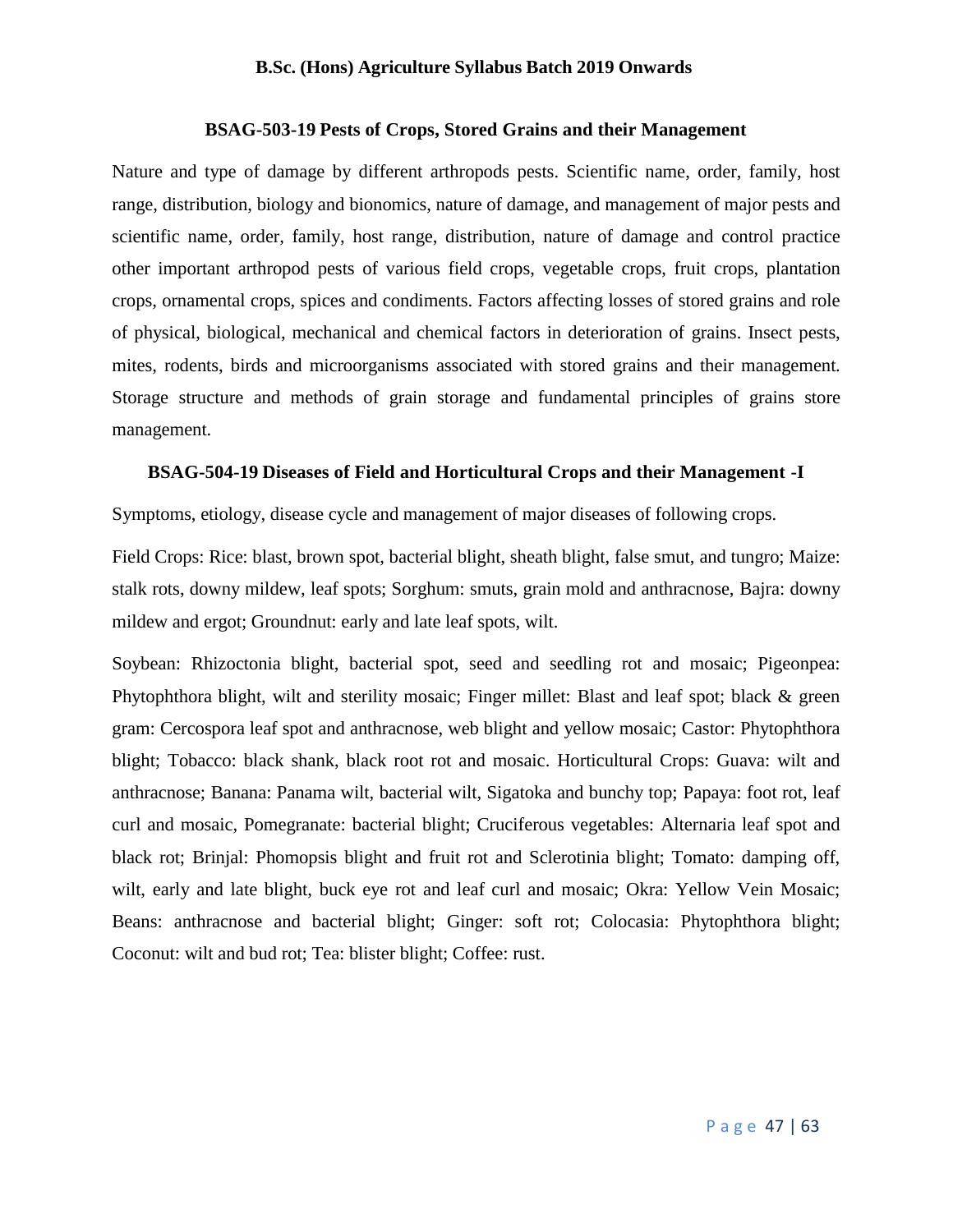# **BSAG-505-19 Crop Improvement-I (Kharif Crops)**

Centers of origin, distribution of species, wild relatives of different cash crops of cereals, pulses, oilseeds, fibres, fodders, vegetable and horticultural crops; Plant genetic resources, its utilization and conservation, study of genetics of qualitative and quantitative characters; Important concepts in breeding of self-pollinated, cross-pollinated and vegetatively propagated crops; Major breeding objectives and procedures including conventional and modern innovative approaches for development of hybrids and varieties for yield, adaptability, stability, abiotic and biotic stress tolerance and quality (physical, chemical, nutritional); Hybrid seed production technology in Maize, Rice, Sorghum, Pearl millet and Pigeon pea, etc. Ideotype concept and climate resilient crop varieties for future.

# **BSAG-506-19 Entrepreneurship Development and Business Communication**

Concept of Entrepreneur, Entrepreneurship Development, Characteristics of entrepreneurs; SWOT Analysis & achievement motivation, Government policy and programs and institutions for entrepreneurship development, Impact of economic reforms on Agribusiness/ Agri-enterprises, Entrepreneurial Development Process; Business Leadership Skills; Developing organizational skills (controlling, supervising, problem solving, monitoring & evaluation), Developing Managerial skills, Business Leadership Skills (Communication, direction and motivation Skills), Problem solving skill, Supply chain management and Total quality management, Project planning, formulation and report preparation; Financing of enterprise, Opportunities for agrientrepreneurship and rural enterprise.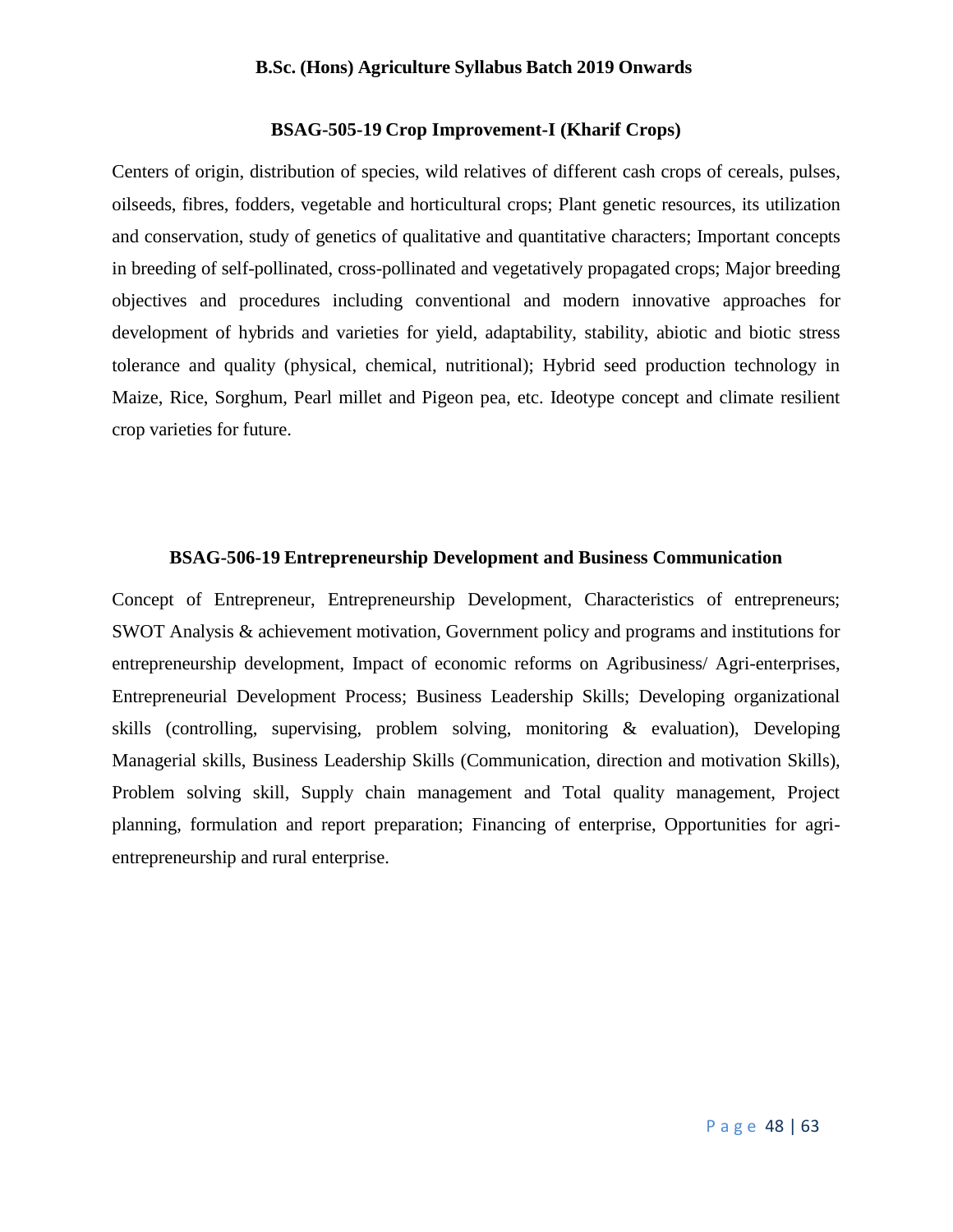# **BSAG-507-19 Geo-informatics, Nano-technology and Precision Farming**

Precision agriculture: concepts and techniques; issues and concerns for Indian agriculture. Geoinformatics- definition, concepts, tool and techniques; their use in Precision Agriculture. Crop differentiation, Yield monitoring, soil mapping, fertilizer recommendation using geospatial technologies; Spatial data and their management in GIS; Remote sensing concepts and application in agriculture; Image processing and interpretation; Global positioning system (GPS), components and its functions; introduction to crop simulation models and their uses for optimization of Agricultural Inputs; STCR approach for precision agriculture; Nanotechnology, definition, concepts and techniques, brief introduction about nanoscale effects, nano-particles, nanopesticides, nano-fertilizers, nano-sensors, Use of nanotechnology in seed, water, fertilizer, plant protection for scaling-up farm productivity.

## **BSAG-508-19 Intellectual Property Rights**

Introduction and meaning of intellectual property, brief introduction to GATT, WTO, TRIPs and WIPO, Treaties for IPR protection: Madrid protocol, Berne Convention, Budapest treaty, etc.

Types of Intellectual Property and legislations covering IPR in India:-Patents, Copyrights, Trademark, Industrial design, Geographical indications, Integrated circuits, Trade secrets. Patents Act 1970 and Patent system in India, patentability, process and product patent, filing of patent, patent specification, patent claims, Patent opposition and revocation, infringement, Compulsory licensing, Patent Cooperation Treaty, Patent search and patent database.

Origin, history and features of UPOV for protection of plant varieties, Protection of plant varieties under UPOV and PPV&FR Act of India, Plant breeders rights, Registration of plant varieties under PPV&FR Act 2001, breeders, researcher and farmers rights. Traditional knowledgemeaning and rights of TK holders.

Convention on Biological Diversity, International treaty on plant genetic resources for food and agriculture (ITPGRFA). Indian Biological Diversity Act, 2002 and its salient features, access and benefit sharing.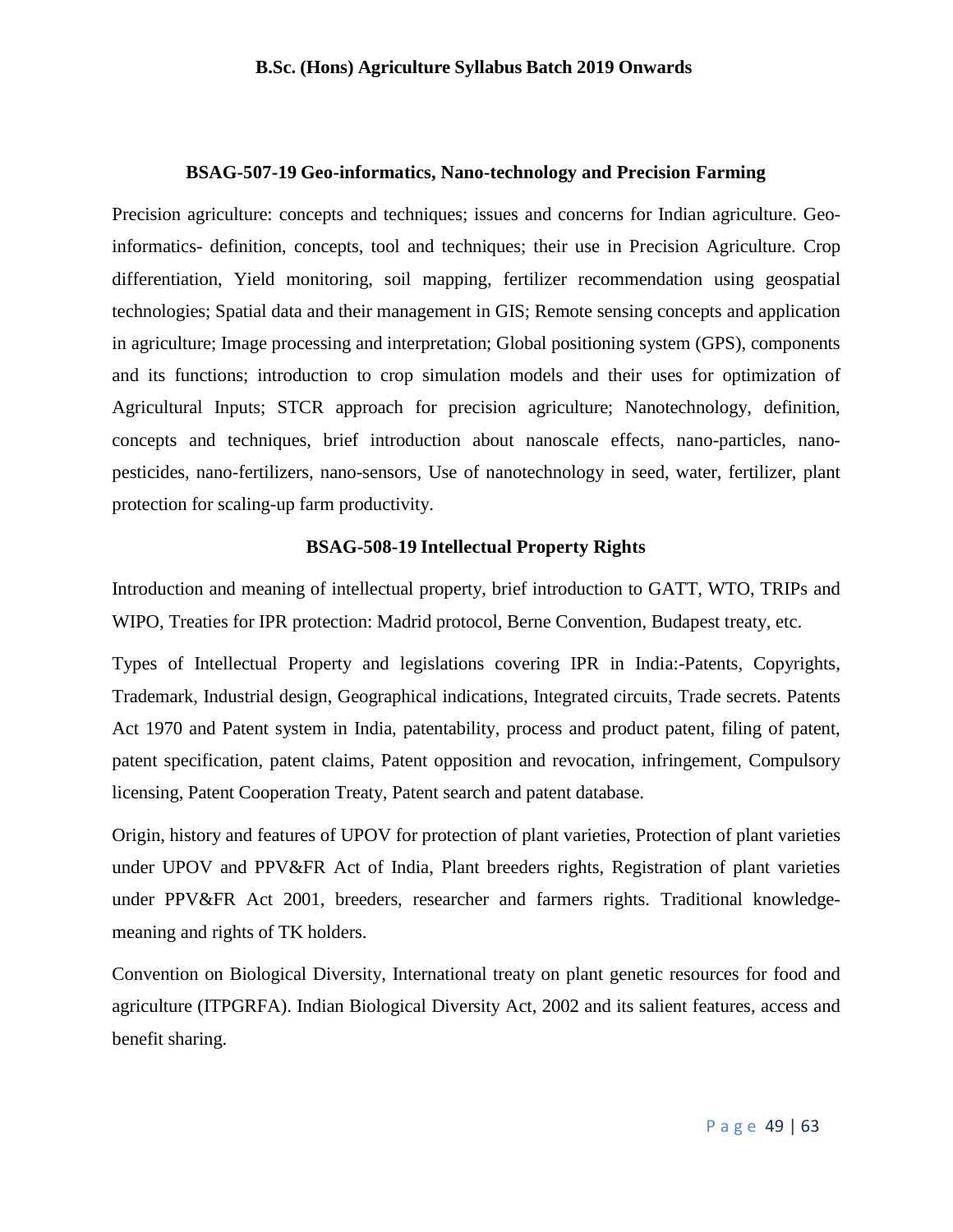# **BSAG-509-19 Principles of Integrated Pest and Disease Management (Practical)**

Methods of diagnosis and detection of various insect pests, and plant diseases, Methods of insect pests and plant disease measurement, Assessment of crop yield losses, calculations based on economics of IPM, Identification of biocontrol agents, different predators and natural enemies. Mass multiplication of Trichoderma, Pseudomonas, Trichogramma, NPV etc. Identification and nature of damage of important insect pests and diseases and their management. Crop (agroecosystem) dynamics of a selected insect pest and diseases. Development and validation of IPM module (paddy and cotton). Crop monitoring attacked by insect, pest and diseases. Awareness campaign at farmers fields.

# **BSAG-510-19 Manures, Fertilizers and Soil Fertility Management (Practical)**

Practical Introduction of analytical instruments and their principles, calibration and applications, Colorimetry and flame photometry. Estimation of soil organic carbon, Estimation of alkaline hydrolysable N in soils. Estimation of soil extractable P in soils. Estimation of exchangeable K; Ca and Mg in soils. Estimation of soil extractable S in soils. Estimation of DTPA extractable Zn in soils. Estimation of N in plants. Estimation of P in plants. Estimation of K in plants. Estimation of S in plants.

# **BSAG-511-19 Pests of crops, stored grains and their management (Practical)**

Identification of different types of damage. Identification and study of life cycle and seasonal history of various insect pests attacking crops and their produce: (a) Field Crops; (b) Vegetable Crops; (c) Fruit Crops; (d) Plantation, gardens, Narcotics, spices & condiments. Identification of insect pests and Mites associated with stored grain. Determination of insect infestation by different methods. Assessment of losses due to insects. Calculations on the doses of insecticides application technique. Fumigation of grain store/godown. Identification of rodents and rodent control operations in godowns. Identification of birds and bird control operations in godowns. Determination of moisture content of grain. Methods of grain sampling under storage condition. Visit to Indian Storage Management and Research Institute, Hapur and Quality Laboratory, Department of Food., Delhi. Visit to nearest FCI godowns.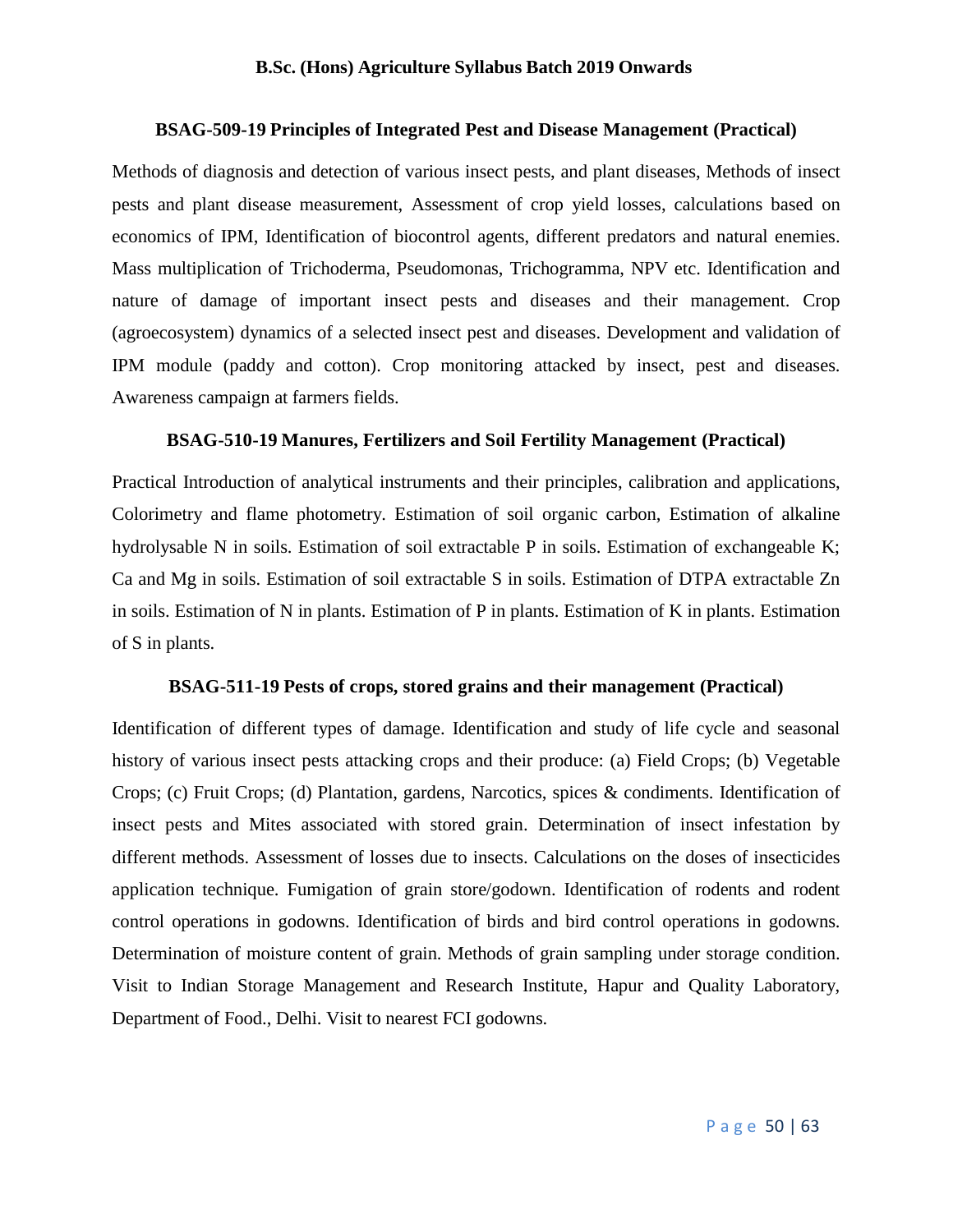# **B.Sc. (Hons) Agriculture Syllabus Batch 2019 Onwards BSAG-512-19 Diseases of Field, Horticultural Crops and their Management -I (Practical)**

Identification and histopathological studies of selected diseases of field and horticultural crops covered in theory. Field visit for the diagnosis of field problems. Collection and preservation of plant diseased specimens for Herbarium; Note: Students should submit 50 pressed and well mounted specimens.

# **BSAG-513-19 Crop Improvement-I (Kharif Crops) (Practical)**

Floral biology, emasculation and hybridization techniques in different crop species; viz., Rice, Jute, Maize, Sorghum, Pearl millet, Ragi, Pigeon pea, Urd bean, Mung bean, Soybean, Groundnut, Sesame, Castor, Cotton, Cowpea, Brinjal, Okra and Cucurbits. Maintenance breeding of different kharif crops. Handling of germplasm and segregating populations by different methods like pedigree, bulk and single seed decent methods; Study of field techniques for seed production and hybrid seeds production in Kharif crops; Estimation of heterosis, inbreeding depression and heritability; Layout of field experiments; Study of quality characters, donor parents for different characters; Visit to seed production plots; Visit to AICRP plots of different field crops.

#### **BSAG-514-19 Entrepreneurship Development and Business Communication (Practical)**

Visit to entrepreneurship development institute and entrepreneurs. Assessing entrepreneurial traits, problem solving skills, managerial skills and achievement motivation, exercise in creativity, time audit through planning, monitoring and supervision, identification and selection of business idea, preparation of business plan and proposal writing.

# **BSAG-515-19 Geo-informatics, Nano-technology and Precision Farming (Practical)**

Introduction to GIS software, spatial data creation and editing. Introduction to image processing software. Visual and digital interpretation of remote sensing images. Generation of spectral profiles of different objects. Supervised and unsupervised classification and acreage estimation. Multispectral remote sensing for soil mapping. Creation of thematic layers of soil fertility based on GIS. Creation of productivity and management zones. Fertilizers recommendations based of VRT and STCR techniques. Crop stress (biotic/abiotic) monitoring using geospatial technology. Use of GPS for agricultural survey. Formulation, characterization and applications of nanoparticles in agriculture. Projects formulation and execution related to precision farming.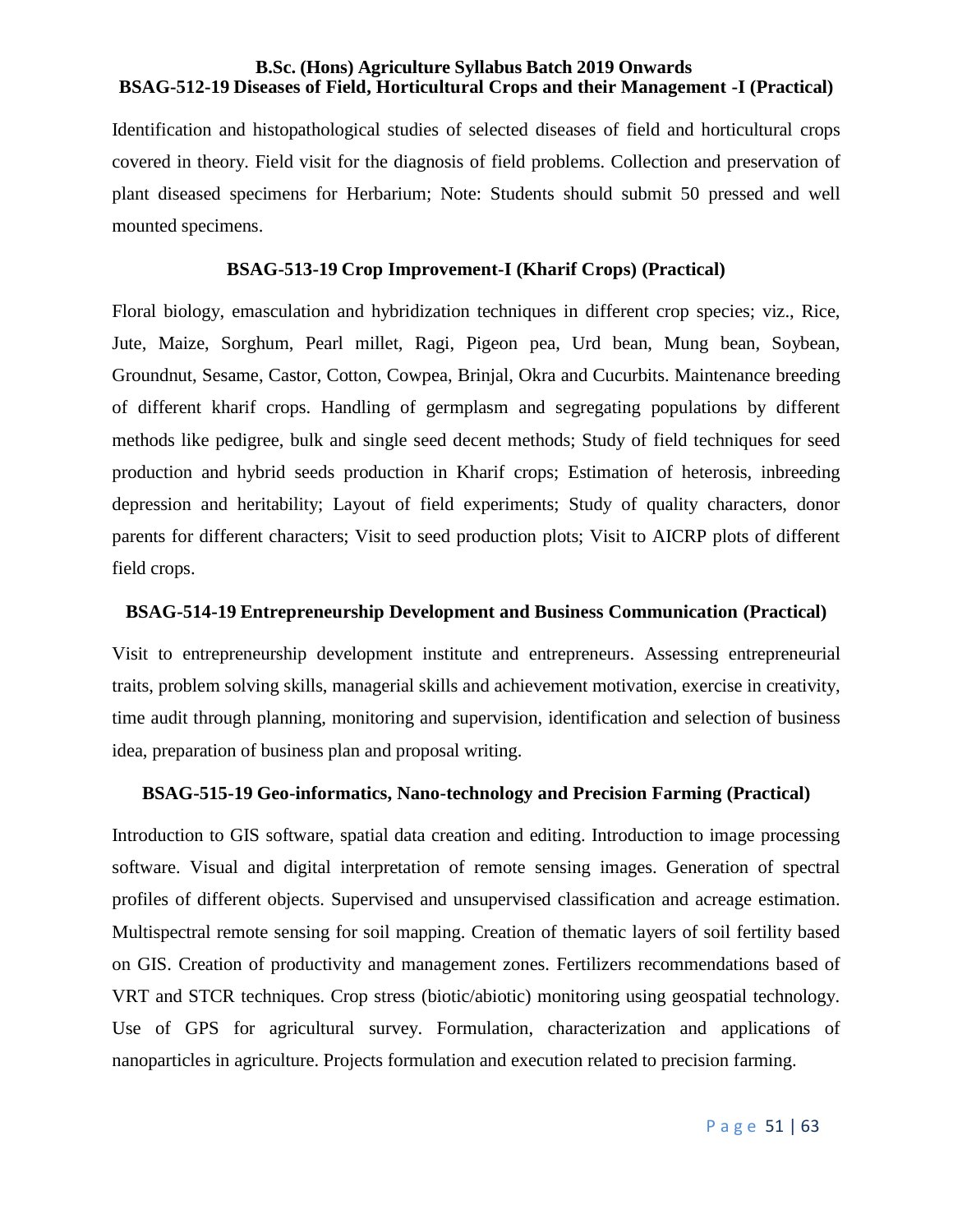# **BSAG-516-19 Practical Crop Production – I (Kharif crops) (Practical)**

Crop planning, raising field crops in multiple cropping systems: Field preparation, seed, treatment, nursery raising, sowing, nutrient, water and weed management. Management of insectpests and diseases of crops. Harvesting, threshing, drying, winnowing, storage and marketing of produce. Preparation of balance sheet for computation of cost-benefit ratio (C:B) including cost of cultivation, total cost and gross returns.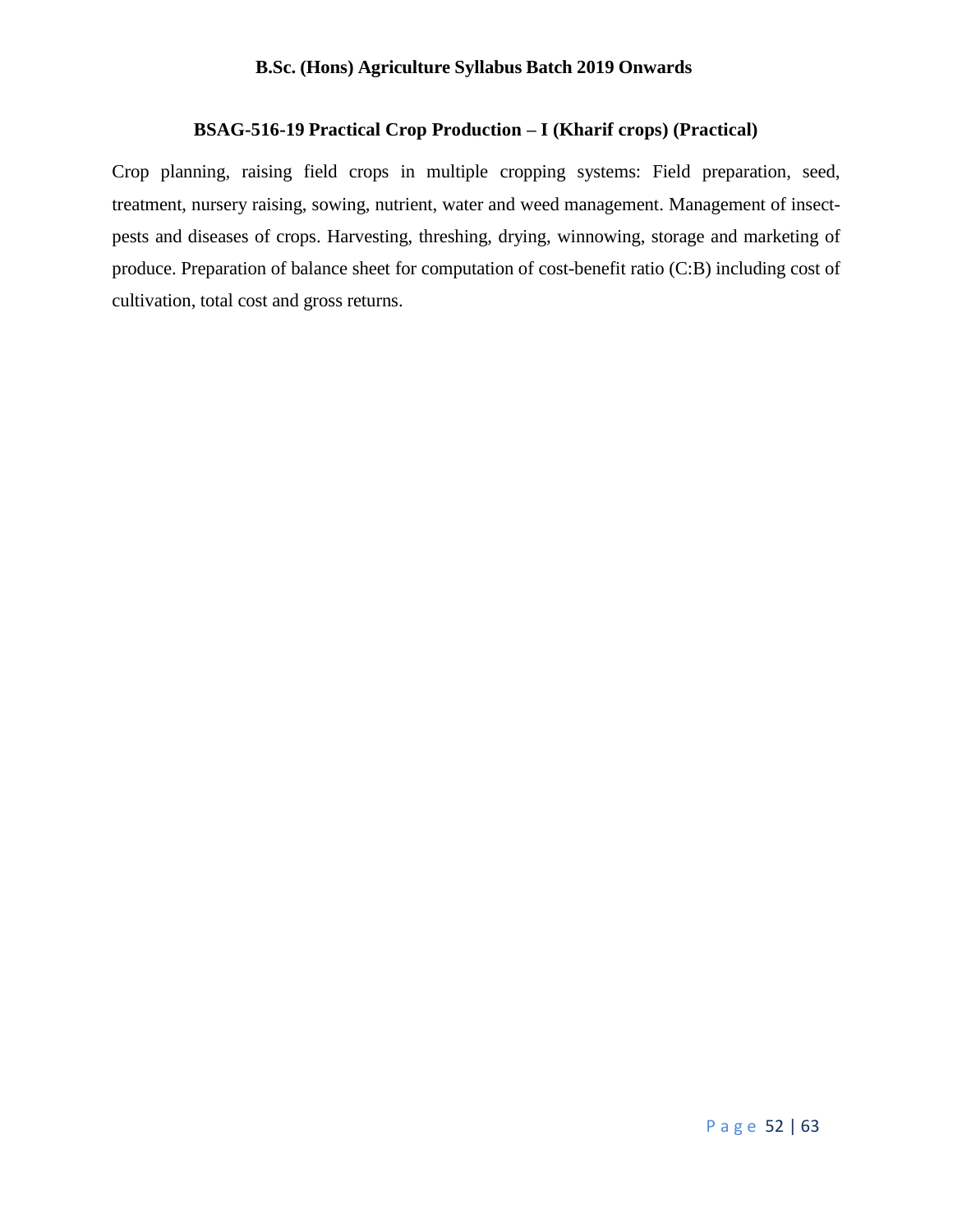# **ELECTIVE COURSE AND THEIR PRACTICAL**

|                        | Group A                                                             | <b>Group B</b>                                                                            | Group C                                                                | <b>Group D</b>                                                       |
|------------------------|---------------------------------------------------------------------|-------------------------------------------------------------------------------------------|------------------------------------------------------------------------|----------------------------------------------------------------------|
|                        | Horticulture                                                        | <b>Plant Breeding</b>                                                                     | <b>Plant Protection</b>                                                | <b>Agricultural Business</b><br>and management                       |
| 4th<br><b>Semester</b> | Protected<br>Cultivation<br>BSAG-417-19                             | <b>Commercial Plant</b><br><b>Breeding</b><br>BSAG-419-19                                 | Agrochemicals<br>BSAG-421-19                                           | Agri-business<br>Management<br>BSAG-423-19                           |
|                        | Protected<br>Cultivation<br>(Practical)<br><b>BSAG-418-19</b>       | <b>Commercial Plant</b><br>Breeding (Practical)<br>BSAG-420-19                            | Agrochemicals<br>(Practical)<br>BSAG-422-19                            | Agri-business<br>Management<br>(Practical)<br>BSAG-424-19            |
| 5th<br><b>Semester</b> | Landscaping<br>BSAG-517-19                                          | Micro propagation<br>Technologies<br>BSAG-519-19                                          | Biopesticides &<br><b>Biofertilizers</b><br>BSAG-521-19                | System Simulation and<br>Agro-advisory<br>BSAG-523-19                |
|                        | Landscaping<br>(Practical)<br>BSAG-518-19                           | Micro propagation<br>Technologies<br>(Practical)<br>BSAG-520-19                           | Biopesticides &<br><b>Biofertilizers</b><br>(Practical)<br>BSAG-522-19 | System Simulation and<br>Agro-advisory<br>(Practical)<br>BSAG-524-19 |
| 6th<br><b>Semester</b> | Hi-tech.<br>Horticulture<br>Hi-tech.<br>Horticulture<br>(Practical) | Food Safety and<br><b>Standards</b><br>Food Safety and<br><b>Standards</b><br>(Practical) | Weed<br>Management<br>Weed<br>Management<br>(Practical)                | Agricultural<br>Journalism<br>Agricultural<br>Journalism (Practical) |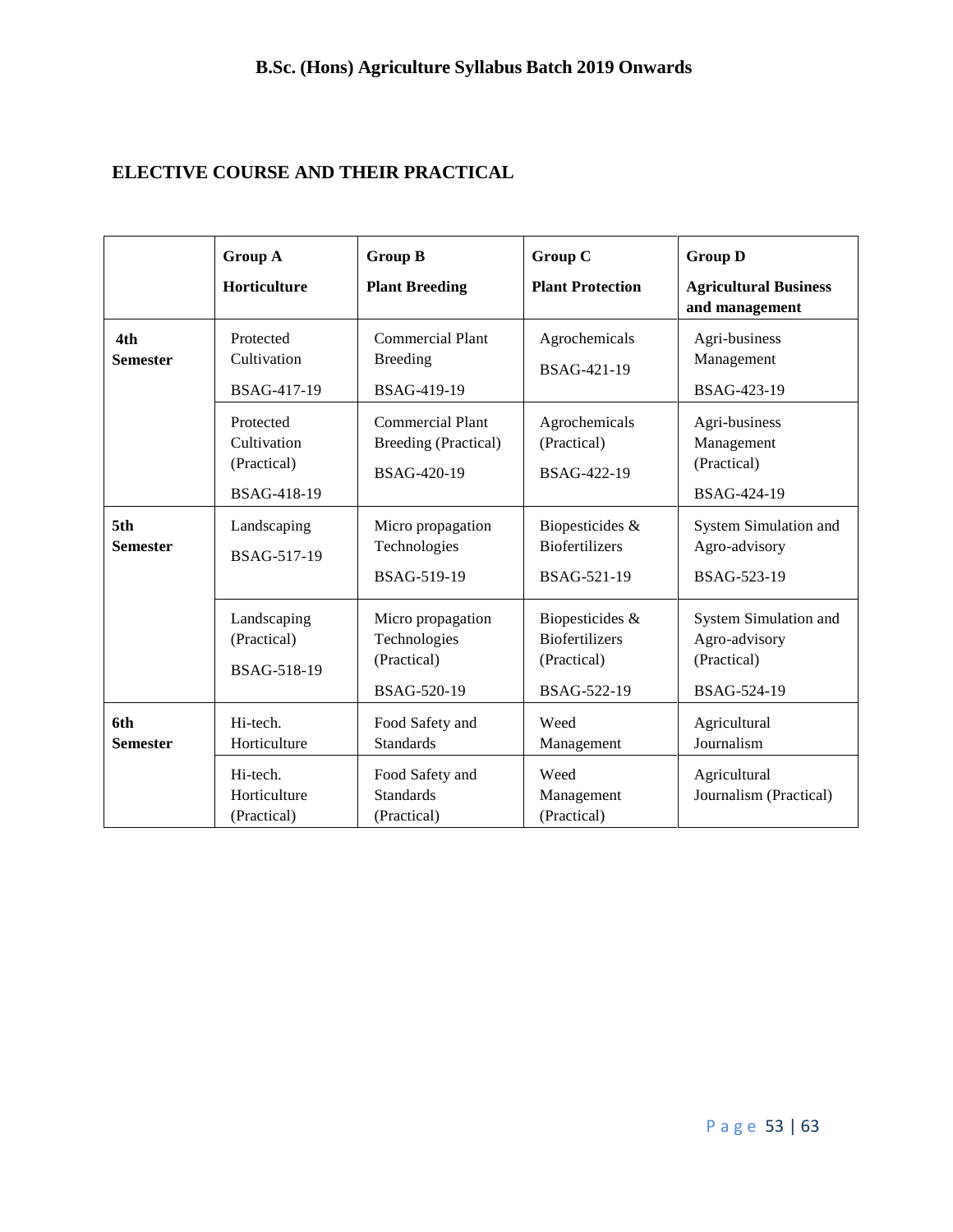# **Agri-business Management** BSAG-423-19

Transformation of agriculture into business, various stakeholders and components of agribusiness systems. Importance of agribusiness in the Indian economy and New Agricultural Policy. Distinctive features of Agribusiness Management: Importance and needs of agro-based industries, Classification of industries and types of agro based industries. Institutional arrangement, procedures to set up agro based industries. Constraints in establishing agro-based industries. Agrivalue chain: Understanding primary and support activities and their linkages. Business environment: PEST & SWOT analysis. Management functions: Roles & activities, Organization culture. Planning, meaning, definition, types of plans. Purpose or mission, goals or objectives, Strategies, polices procedures, rules, programs and budget. Components of a business plan, Steps in planning and implementation. Organization staffing, directing and motivation. Ordering, leading, supervision, communications, control. Capital Management and Financial management of Agribusiness. Financial statements and their importance. Marketing Management: Segmentation, targeting & positioning. Marketing mix and marketing strategies. Consumer behaviour analysis, Product Life Cycle (PLC). Sales & Distribution Management. Pricing policy, various pricing methods. Project Management; project cycle, identification, formulation, appraisal, implementation, monitoring and evaluation. Project Appraisal and evaluation techniques.

# **Agri-business Management (Practical)** BSAG-424-19

Study of agri-input markets: Seed, fertilizers, pesticides. Study of output markets: grains, fruits, vegetables, flowers and value added products. Study of financing institutions- Cooperative, Commercial banks, RRBs, Agribusiness Finance Limited, NABARD. Preparations of projects and Feasibility reports for agribusiness entrepreneur. Appraisal/evaluation techniques of identifying viable project. Case study of agro-based industries. Trend and growth rate of prices of agricultural commodities. Viable of a project: IRR, NPW and payback criteria.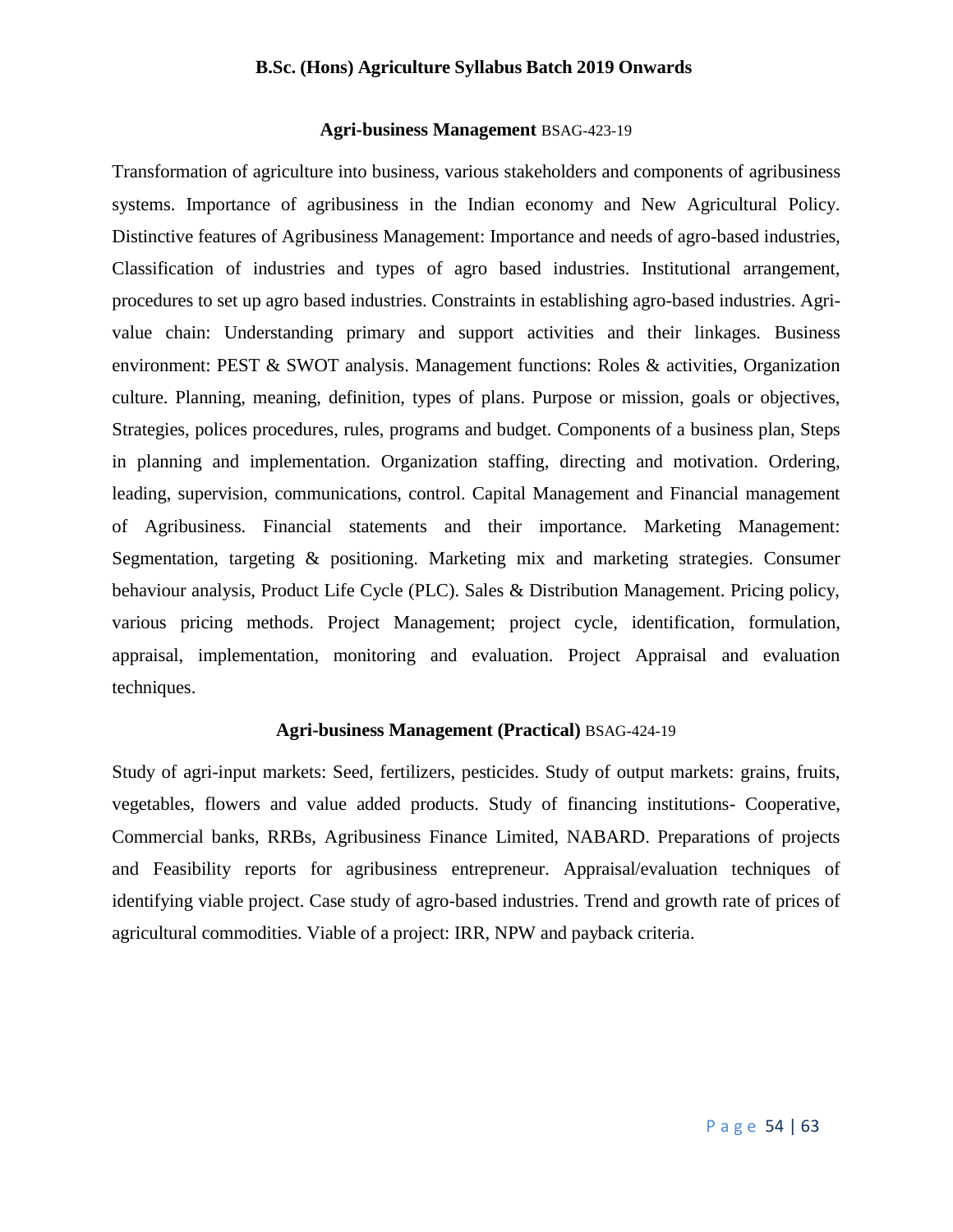# **Agrochemicals** BSAG-421-19

An introduction to agrochemicals, their type and role in agriculture, effect on environment, soil, human and animal health, merits and demerits of their uses in agriculture, management of agrochemicals for sustainable agriculture.

Herbicides-Major classes, properties and important herbicides. Fate of herbicides.

Fungicides - Classification – Inorganic fungicides - characteristics, preparation and use of sulfur and copper, Mode of action-Bordeaux mixture and copper oxychloride.

Organic fungicides- Mode of action- Dithiocarbamates-characteristics, preparation and use of Zineb and maneb.

Systemic fungicides- Benomyl, carboxin, oxycarboxin, Metalaxyl, Carbendazim, characteristics and use.

Introduction and classification of insecticides: inorganic and organic insecticides Organochlorine, Organophosphates, Carbamates, Synthetic pyrethroids Neonicotinoids, Biorationals. Insecticide Act and rules, Insecticides banned, withdrawn and restricted use, Fate of insecticides in soil & plant. IGRs Biopesticides, Reduced risk insecticides, Botanicals, plant and animal systemic insecticides their characteristics and uses.

Fertilizers and their importance. Nitrogenous fertilizers: Feedstocks and Manufacturing of ammonium sulphate, ammonium nitrate, ammonium chloride, urea. Slow release N-fertilizers. Phosphatic fertilizers: feedstock and manufacturing of single superphosphate. Preparation of bone meal and basic slag. Potassic fertilizers: Natural sources of potash, manufacturing of potassium chloride, potassium sulphate and potassium nitrate.

Mixed and complex fertilizers: Sources and compatibility–preparation of major, secondary and micronutrient mixtures. Complex fertilizers: Manufacturing of ammonium phosphates, nitrophosphates and NPK complexes. Fertilizer control order. Fertilizer logistics and marketing.

Plant bio-pesticides for ecological agriculture, Bio-insect repellent.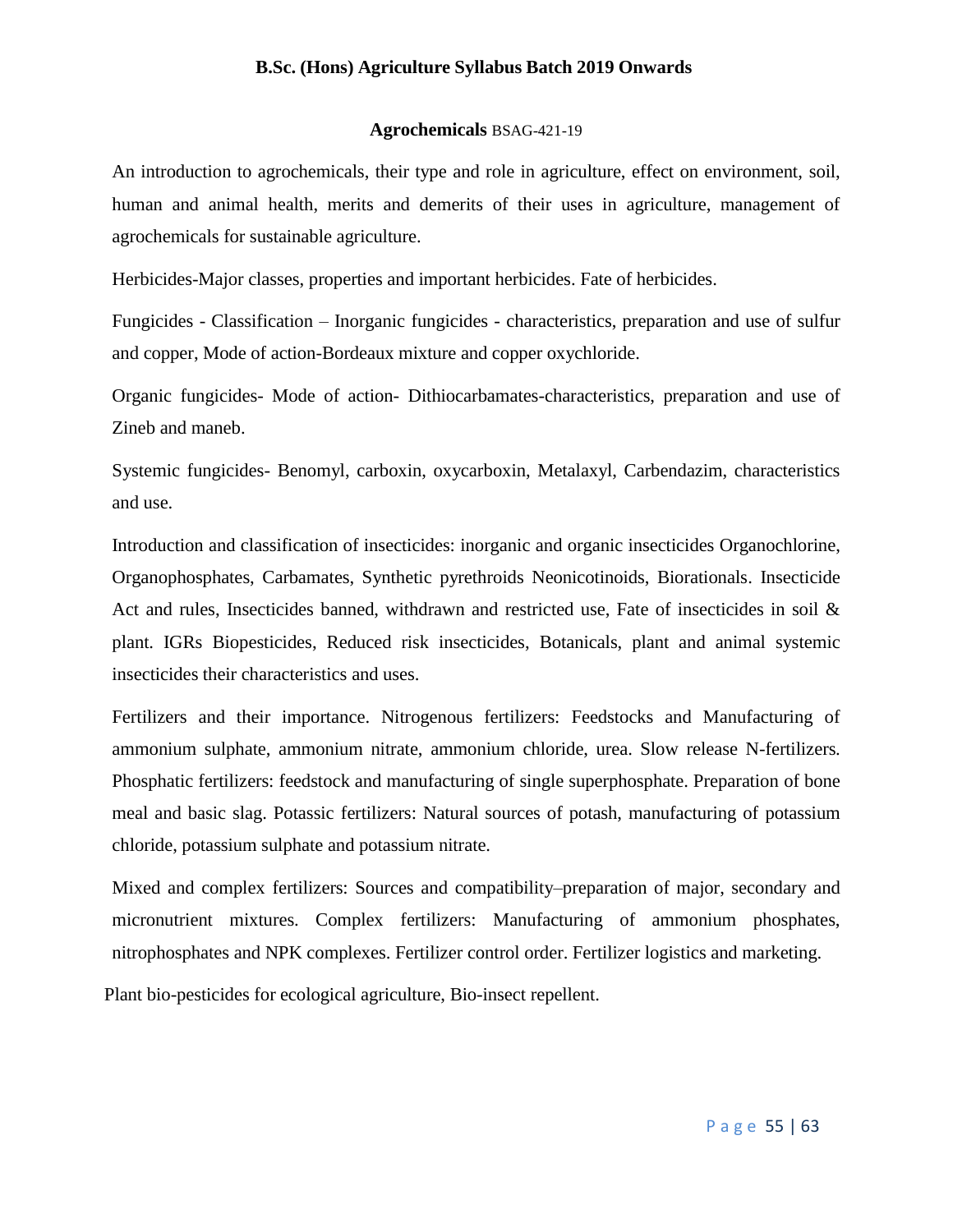# **Agrochemicals (Practical)** BSAG-422-19

Sampling of fertilizers and pesticides. Pesticides application technology to study about various pesticides appliances. Quick tests for identification of common fertilizers. Identification of anion and cation in fertilizer. Calculation of doses of insecticides to be used. To study and identify various formulations of insecticide available in market. Estimation of nitrogen in Urea. Estimation of water soluble  $P_2O_5$  and citrate soluble  $P_2O_5$  in single super phosphate. Estimation of potassium in Muraite of Potash/ Sulphate of Potash by flame photometer. Determination of copper content in copper oxychloride. Determination of sulphur content in sulphur fungicide. Determination of thiram. Determination of ziram content.

## **Commercial Plant Breeding** BSAG-419-19

Types of crops and modes of plant reproduction. Line development and maintenance breeding in self and cross pollinated crops (A/B/R and two line system) for development of hybrids and seed production. Genetic purity test of commercial hybrids. Advances in hybrid seed production of maize, rice, sorghum, pearl millet, sunflower, cotton pigeon pea, Brassica etc. Quality seed production of vegetable crops (tomato, chilli, brinjal, muskmelon, onion and pumpkin) under open and protected environment. Alternative strategies for the development of the line and cultivars: haploid inducer, tissue culture techniques and biotechnological tools. IPR issues in commercial plant breeding: DUS testing and registration of varieties under PPV & FR Act. Variety testing, release and notification systems in India. Principles and techniques of seed production, types of seeds, quality testing in self and cross pollinated crops.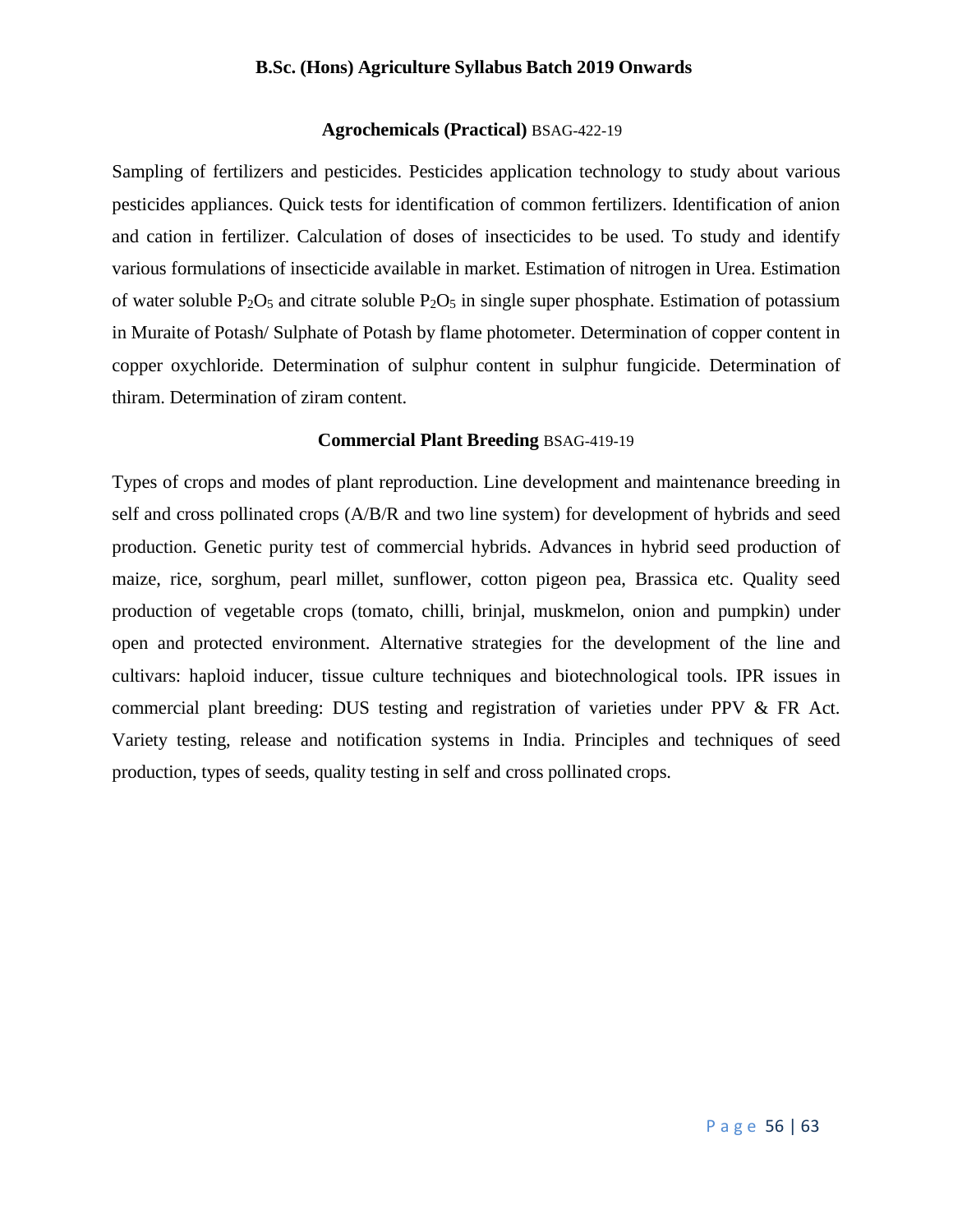# **Commercial Plant Breeding (Practical)** BSAG-420-19

Floral biology in self and cross pollinated species, selfing and crossing techniques. Techniques of seed production in self and cross pollinated crops using A/B/R and two line system. Learning techniques in hybrid seed production using male-sterility in field crops. Understanding the difficulties in hybrid seed production, Tools and techniques for optimizing hybrid seed production. Concept of rouging in seed production plot. Concept of line its multiplication and purification in hybrid seed production. Role of pollinators in hybrid seed production. Hybrid seed production techniques in sorghum, pearl millet, maize, rice, rapeseed-mustard, sunflower, castor, pigeon pea, cotton and vegetable crops (tomato, chilli, brinjal, muskmelon, onion and pumpkin). Sampling and analytical procedures for purity testing and detection of spurious seed. Seed drying and storage structure in quality seed management. Screening techniques during seed processing viz., grading and packaging. Visit to public private seed production and processing plants.

# **Protected Cultivation** BSAG-417-19

Protected cultivation- importance and scope, Status of protected cultivation in India and World types of protected structure based on site and climate. Cladding material involved in greenhouse/ poly house. Greenhouse design, environment control, artificial lights, Automation. Soil preparation and management, Substrate management. Types of benches and containers. Irrigation and fertigation management. Propagation and production of quality planting material of horticultural crops. Greenhouse cultivation of important horticultural crops – rose, carnation, chrysanthemum, gerbera, orchid, anthurium, lilium, tulip, tomato, bell pepper, cucumber, strawberry, pot plants, etc. Cultivation of economically important medicinal and aromatic plants. Off-season production of flowers and vegetables. Insect pest and disease management.

## **Protected Cultivation (Practical)** BSAG-518-19

Raising of seedlings and saplings under protected conditions, use of protrays in quality planting material production, Bed preparation and planting of crop for production, Inter-cultural operations, Soil EC and pH measurement, Regulation of irrigation and fertilizers through drip, fogging and misting.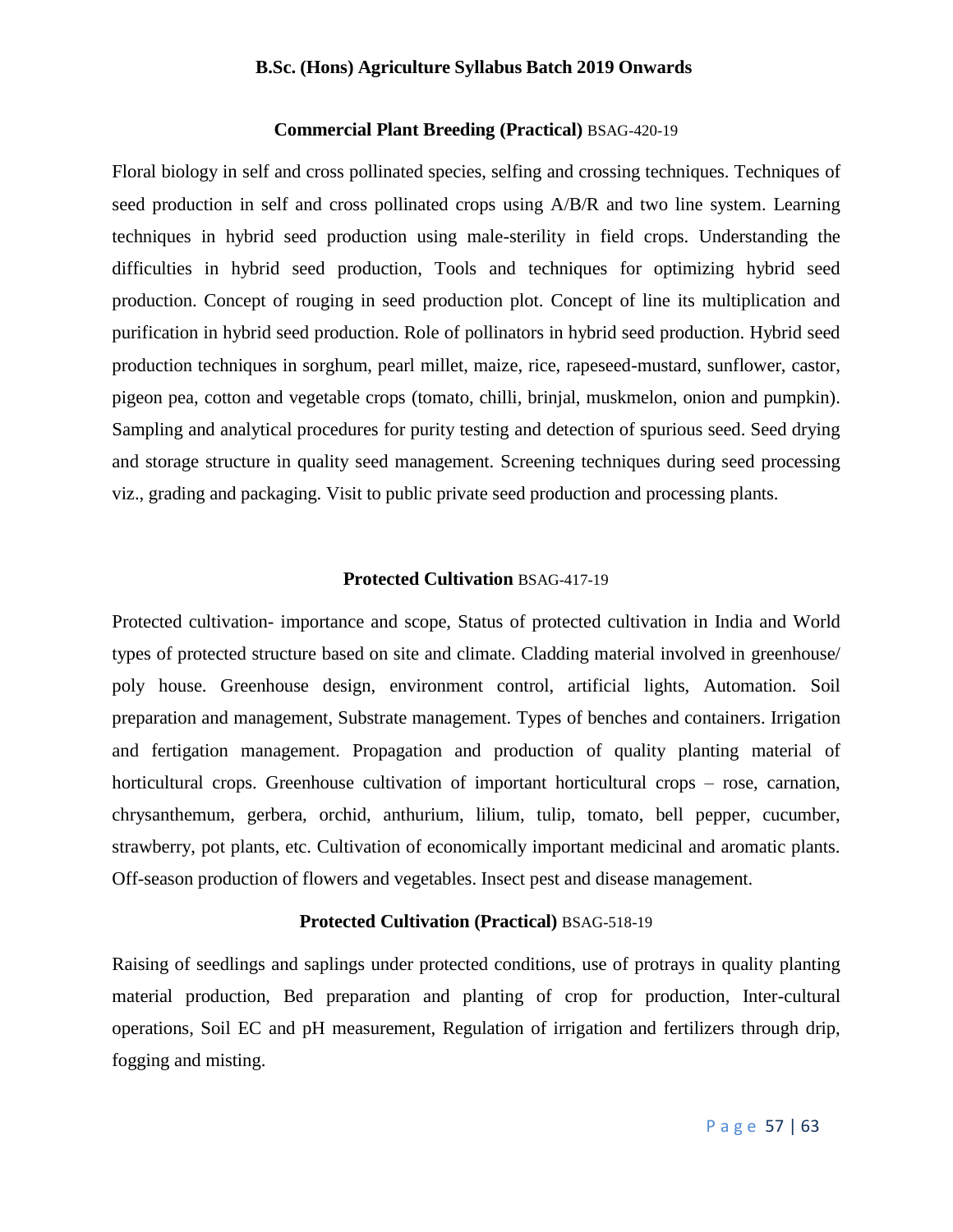# **Landscaping** BSAG-517-19

Importance and scope of landscaping. Principles of landscaping, garden styles and types, terrace gardening, vertical gardening, garden components, adornments, lawn making, rockery, water garden, walk-paths, bridges, other constructed features etc. gardens for special purposes. Trees: selection, propagation, planting schemes, canopy management, shrubs and herbaceous perennials: selection, propagation, planting schemes, architecture. Climber and creepers: importance, selection, propagation, planting, Annuals: selection, propagation, planting scheme, Other garden plants: palms, ferns, grasses and cacti succulents. Pot plants: selection, arrangement, management. Bio-aesthetic planning: definition, need, planning; landscaping of urban and rural areas, Periurban landscaping, Landscaping of schools, public places like bus station, railway station, townships, river banks, hospitals, play grounds, airports, industries, institutions. Bonsai: principles and management, lawn: establishment and maintenance. CAD application.

# **Landscaping (Practical)** BSAG-518-19

Identification of trees, shrubs, annuals, pot plants; Propagation of trees, shrubs and annuals, care and maintenance of plants, potting and repotting, identification of tools and implements used in landscape design, training and pruning of plants for special effects, lawn establishment and maintenance, layout of formal gardens, informal gardens, special type of gardens (sunken garden, terrace garden, rock garden) and designing of conservatory and lathe house. Use of computer software, visit to important gardens/ parks/ institutes.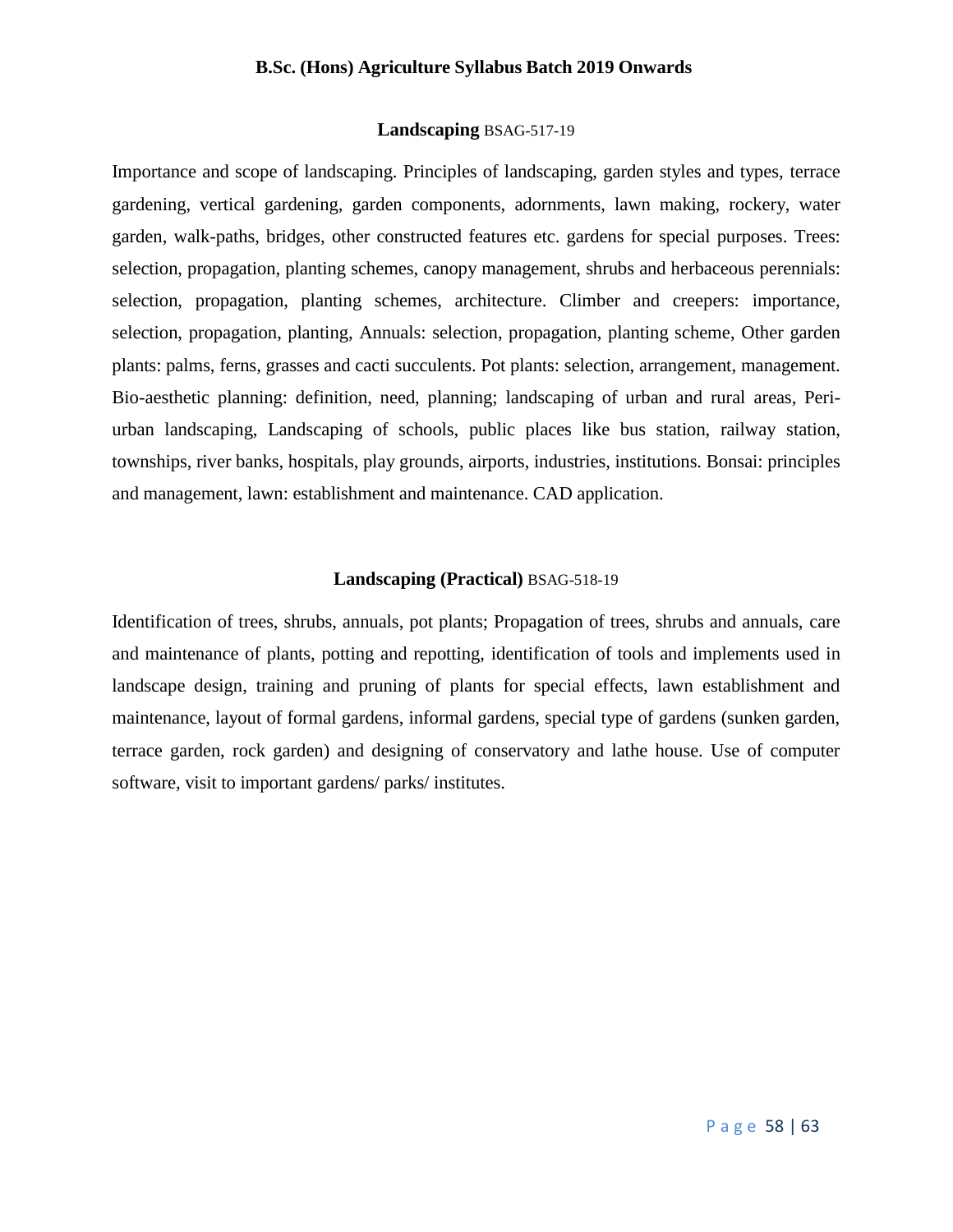# **Biopesticides & Biofertilizers** BSAG-521-19

History and concept of biopesticides. Importance, scope and potential of biopesticide. Definitions, concepts and classification of biopesticides viz. pathogen, botanical pesticides, and biorationales. Botanicals and their uses. Mass production technology of bio-pesticides. Virulence, pathogenicity and symptoms of entomopathogenic pathogens and nematodes. Methods of application of biopesticides. Methods of quality control and Techniques of biopesticides. Impediments and limitation in production and use of biopesticide.

Biofertilizers - Introduction, status and scope. Structure and characteristic features of bacterial biofertilizers- Azospirillum, Azotobacter, Bacillus, Pseudomonas, Rhizobium and Frankia; Cynobacterial biofertilizers- Anabaena, Nostoc, Hapalosiphon and fungal biofertilizers- AM mycorrhiza and ectomycorhiza. Nitrogen fixation -Free living and symbiotic nitrogen fixation. Mechanism of phosphate solubilization and phosphate mobilization, K solubilization. Production technology: Strain selection, sterilization, growth and fermentation, mass production of carrier based and liquid biofertiizers. FCO specifications and quality control of biofertilizers. Application technology for seeds, seedlings, tubers, sets etc. Biofertilizers -Storage, shelf life, quality control and marketing. Factors influencing the efficacy of biofertilizers.

# **Biopesticides & Biofertilizers (Practical)** BSAG-522-19

Isolation and purification of important biopesticides: *Trichoderma, Pseudomonas, Bacillus, Metarhyzium* etc. and its production. Identification of important botanicals. Visit to biopesticide laboratory in nearby area. Field visit to explore naturally infected cadavers. Identification of entomopathogenic entities in field condition. Quality control of biopesticides.

Isolation and purification of *Azospirillum, Azotobacter, Rhizobium*, P-solubilizers and cyanobacteria. Mass multiplication and inoculums production of biofertilizers. Isolation of AM fungi -Wet sieving method and sucrose gradient method. Mass production of AM inoculants.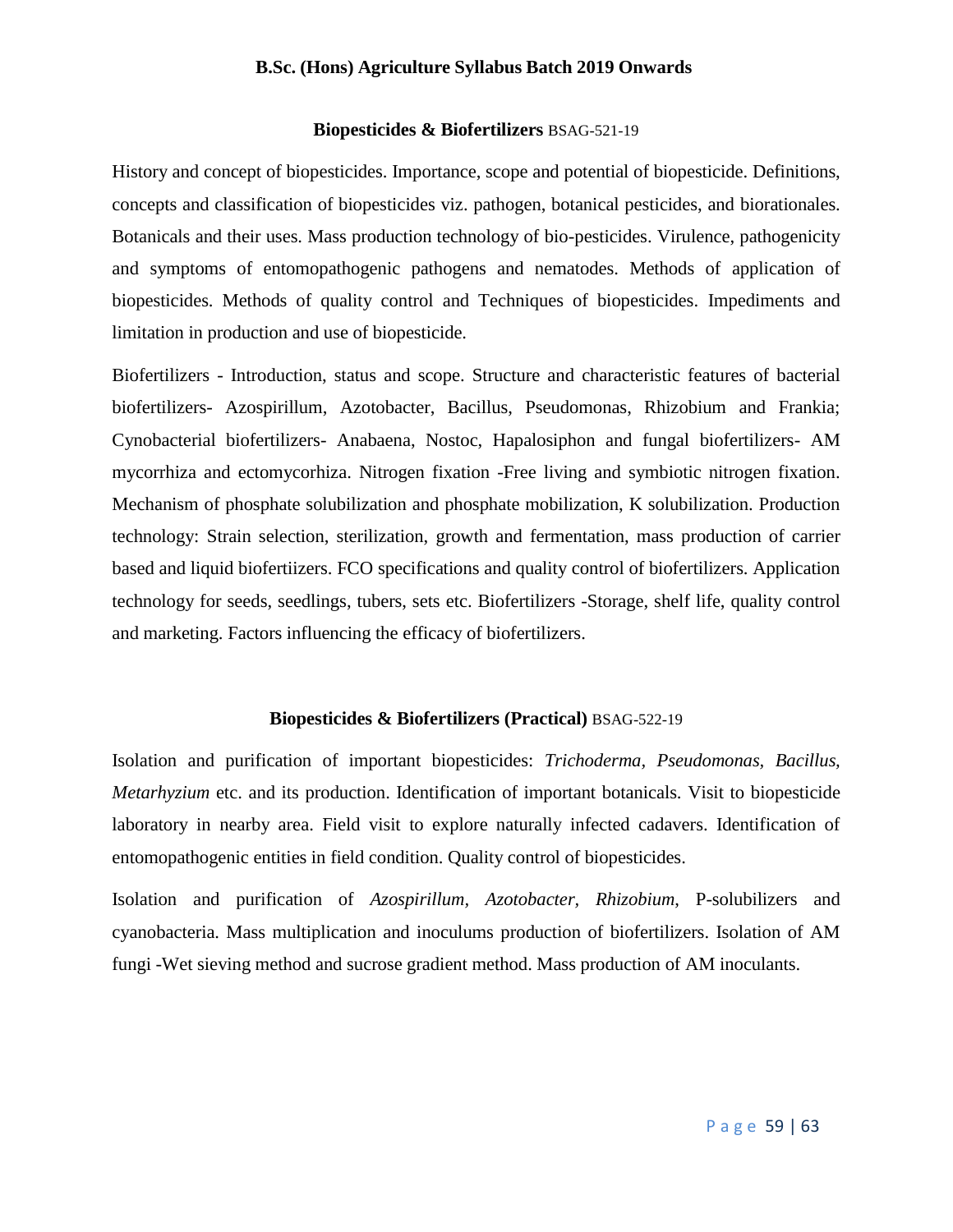# **Micro propagation Technologies** BSAG-519-19

Introduction, history, advantages and limitations of micropropagation; Types of cultures (seed, embryo, organ, callus, cell), Stages of micropropagation, Axillary bud proliferation (Shoot tip and meristem culture, bud culture), Organogenesis (callus and direct organ formation), Somatic embryogenesis, cell suspension cultures, Production of secondary metabolites, Somaclonal variation, Cryopreservation.

# **Micro propagation Technologies (Practical)** BSAG-520-19

Identification and use of equipments in tissue culture laboratory, nutrition media composition, sterilization techniques for media, containers and small instruments, sterilization techniques for explants, Preparation of stocks and working solution, Preparation of working medium, Culturing of explants: Seeds, shoot tip and single node, Callus induction, Induction of somatic embryos, regeneration of whole plants from different explants, Hardening procedures.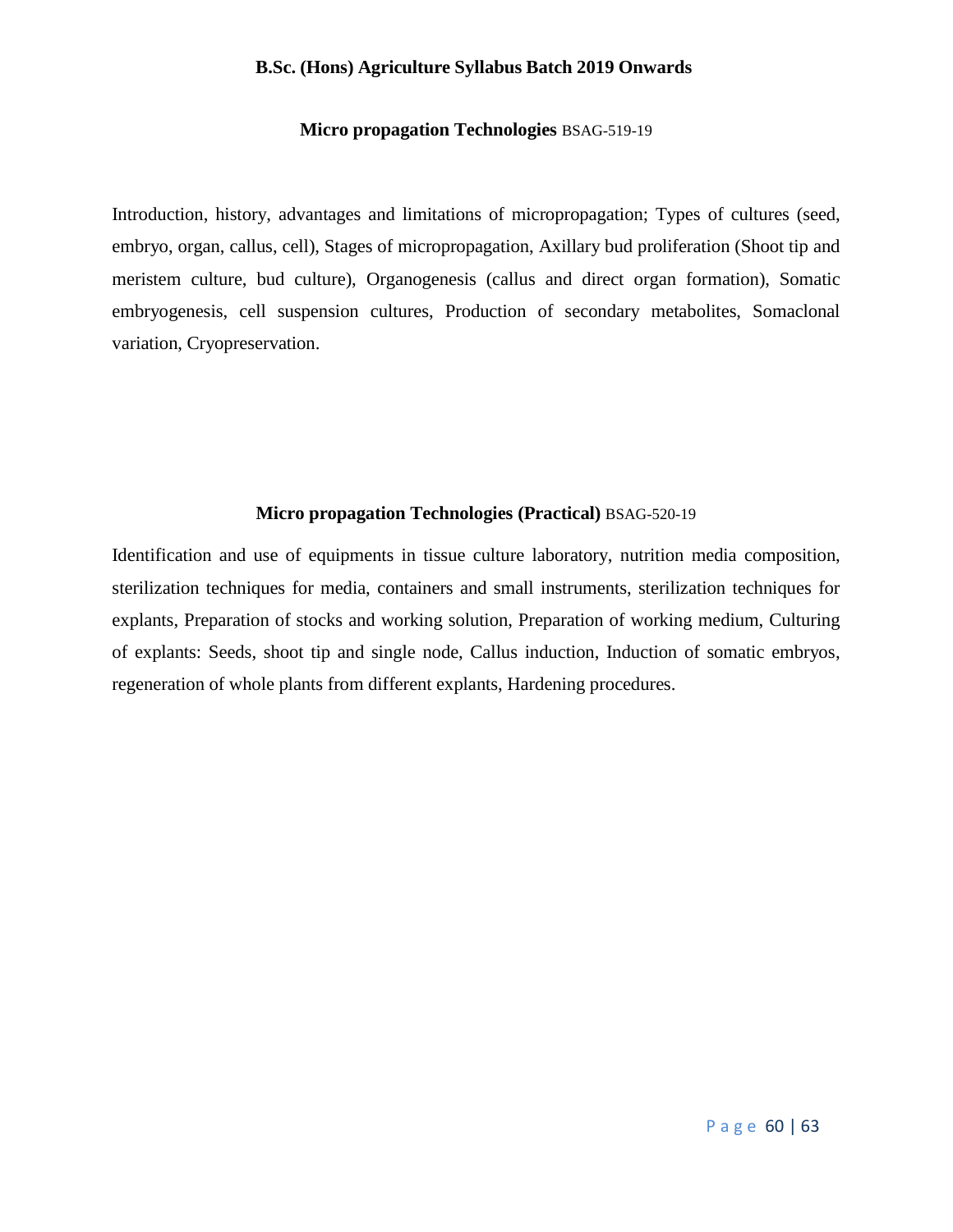#### **System Simulation and Agro-advisory** BSAG-523-19

System Approach for representing soil-plant-atmospheric continuum, system boundaries, Crop models, concepts & techniques, types of crop models, data requirements, relational diagrams. Evaluation of crop responses to weather elements; Elementary crop growth models; calibration, validation, verification and sensitivity analysis. Potential and achievable crop production- concept and modelling techniques for their estimation. Crop production in moisture and nutrients limited conditions; components of soil water and nutrients balance. Weather forecasting, types, methods, tools & techniques, forecast verification; Value added weather forecast, ITK for weather forecast and its validity; Crop-Weather Calendars; Preparation of agro-advisory bulletin based on weather forecast. Use of crop simulation model for preparation of Agro-advisory and its effective dissemination.

# **System Simulation and Agro-advisory (Practical)** BSAG-524-19

Preparation of crop weather calendars. Preparation of agro-advisories based on weather forecast using various approaches and synoptic charts. Working with statistical and simulation models for crop growth. Potential & achievable production; yield forecasting, insect & disease forecasting models. Simulation with limitations of water and nutrient management options. Sensitivity analysis of varying weather and crop management practices. Use of statistical approaches in data analysis and preparation of historical, past and present meteorological data for medium range weather forecast. Feedback from farmers about the agro-advisory.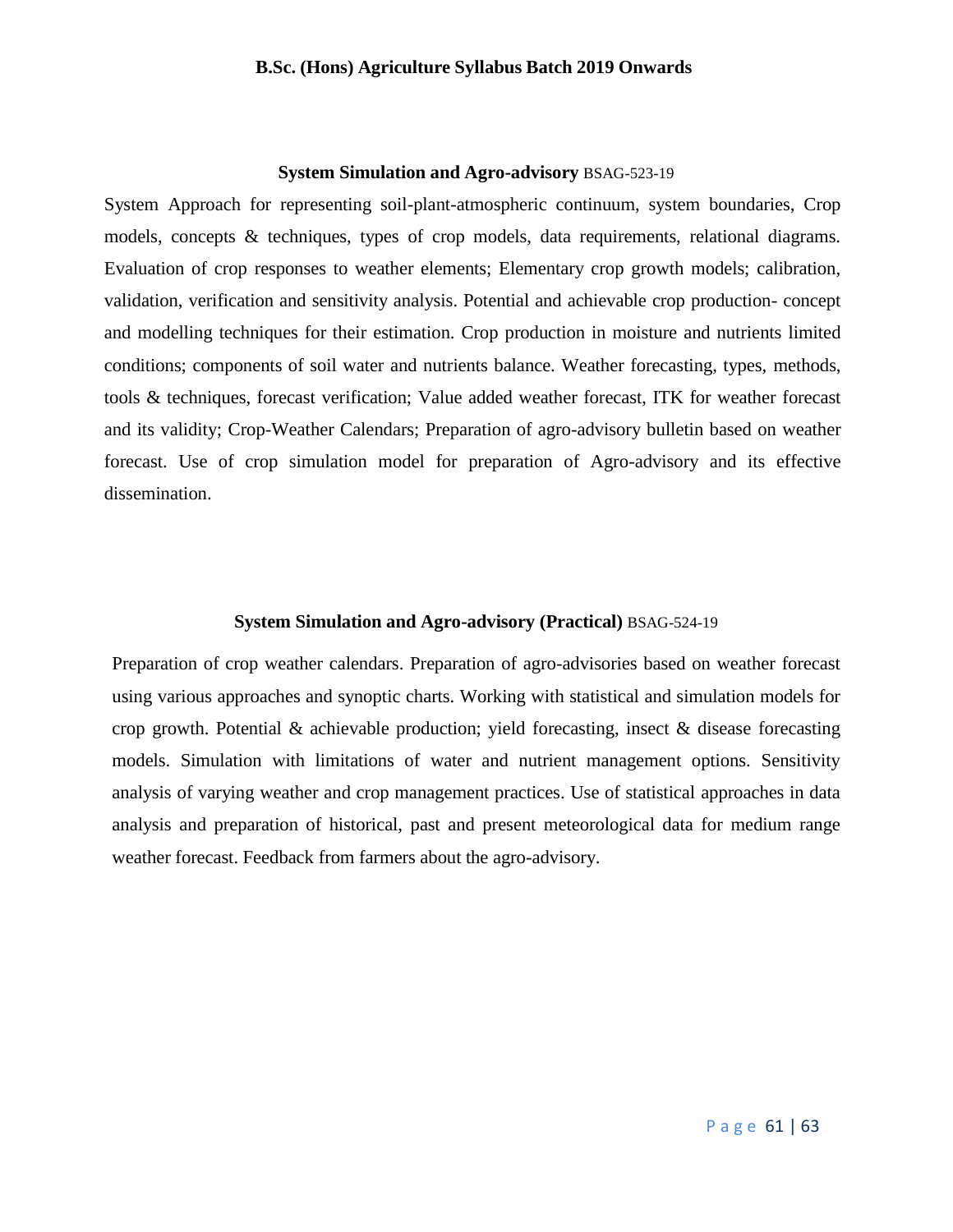# **Hi-tech. Horticulture**

Introduction & importance; Nursery management and mechanization; micro propagation of horticultural crops; Modern field preparation and planting methods, Protected cultivation: advantages, controlled conditions, method and techniques, Micro irrigation systems and its components; EC, pH based fertilizer scheduling, canopy management, high density orcharding, Components of precision farming: Remote sensing, Geographical Information System (GIS), Differential Geo-positioning System (DGPS), Variable Rate applicator (VRA), application of precision farming in horticultural crops (fruits, vegetables and ornamental crops); mechanized harvesting of produce.

## **Hi-tech. Horticulture (Practical)**

Types of polyhouses and shade net houses, Intercultural operations, tools and equipments identification and application, Micro propagation, Nursery-protrays, micro-irrigation, EC, Ph based fertilizer scheduling, canopy management, visit to hi-tech orchard/nursery.

# **Weed Management**

Introduction to weeds, characteristics of weeds their harmful and beneficial effects on ecosystem. Classification, reproduction and dissemination of weeds. Herbicide classification, concept of adjuvant, surfactant, herbicide formulation and their use. Introduction to mode of action of herbicides and selectivity. Allelopathy and its application for weed management. Bio-herbicides and their application in agriculture. Concept of herbicide mixture and utility in agriculture. Herbicide compatibility with agro-chemicals and their application. Integration of herbicides with non chemical methods of weed management. Herbicide Resistance and its management.

# **Weed Management (Practical)**

Techniques of weed preservation. Weed identification and their losses study. Biology of important weeds. Study of herbicide formulations and mixture of herbicide. Herbicide and agrochemicals study. Shift of weed flora study in long term experiments. Study of methods of herbicide application, spraying equipments. Calculations of herbicide doses and weed control efficiency and weed index.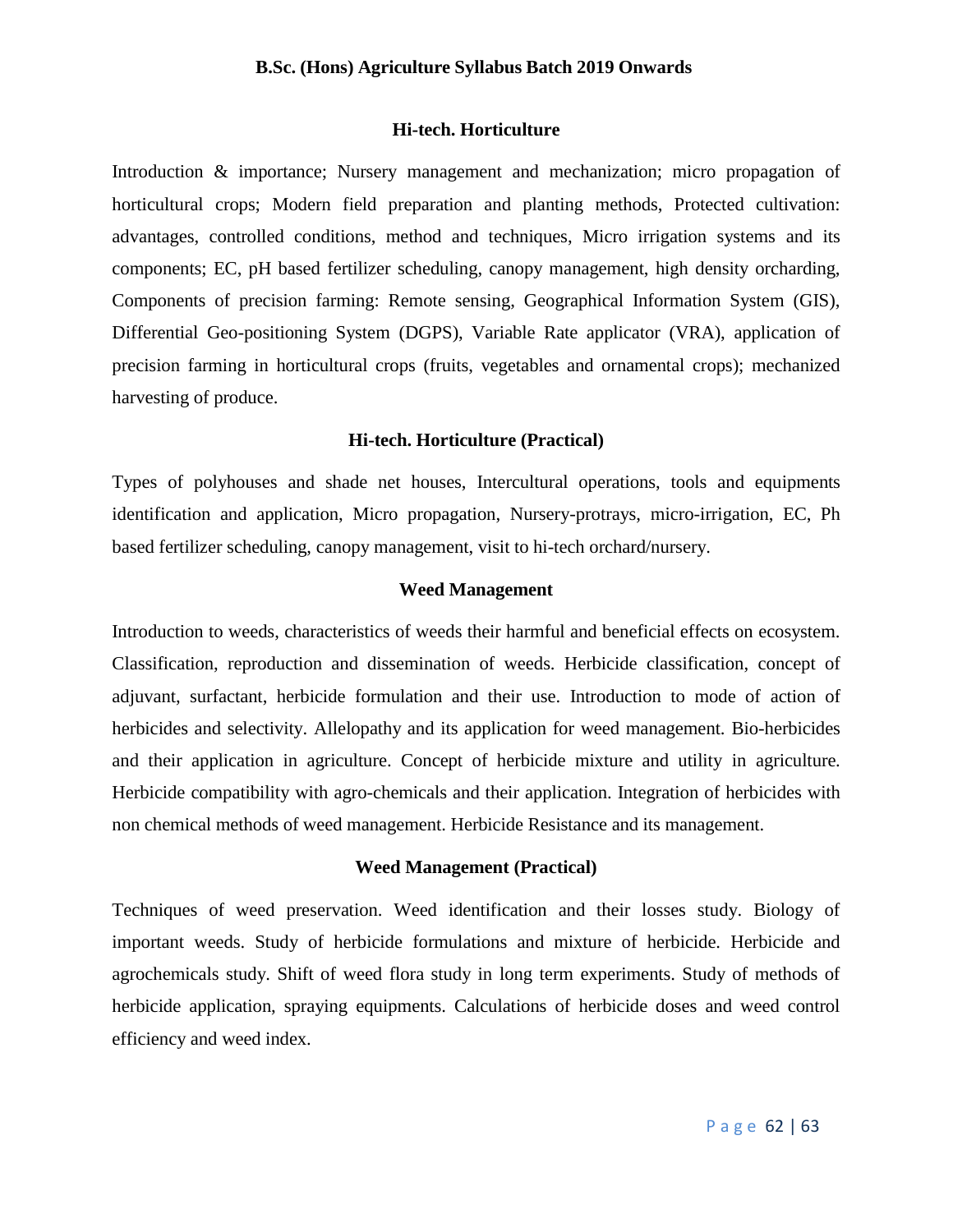# **Agricultural Journalism**

Agricultural Journalism: The nature and scope of agricultural journalism, characteristics and training of the agricultural journalist, how agricultural journalism is similar to and different from other types of journalism. Newspapers and magazines as communication media: Characteristics; kinds and functions of newspapers and magazines, characteristics of newspaper and magazine readers. Form and content of newspapers and magazines: Style and language of newspapers and magazines, parts of newspapers and magazines. The agricultural story: Types of agricultural stories, subject matter of the agricultural story, structure of the agricultural story. Gathering agricultural information: Sources of agricultural information, interviews, coverage of events, abstracting from research and scientific materials, wire services, other agricultural news sources. Writing the story: Organizing the material, treatment of the story, writing the news lead and the body, readability measures. Illustrating agricultural stories: Use of photographs, use of artwork (graphs, charts, maps, etc.), writing the captions. Editorial mechanics: Copy reading, headline and title writing, proofreading, lay outing.

# **Agricultural Journalism (Practical)**

Practice in interviewing. Covering agricultural events. Abstracting stories from research and scientific materials and from wire services. Writing different types of agricultural stories. Selecting pictures and artwork for the agricultural story. Practice in editing, copy reading, headline and title writing, proof-reading, layouting. Testing copy with a readability formula. Visit to a publishing office.